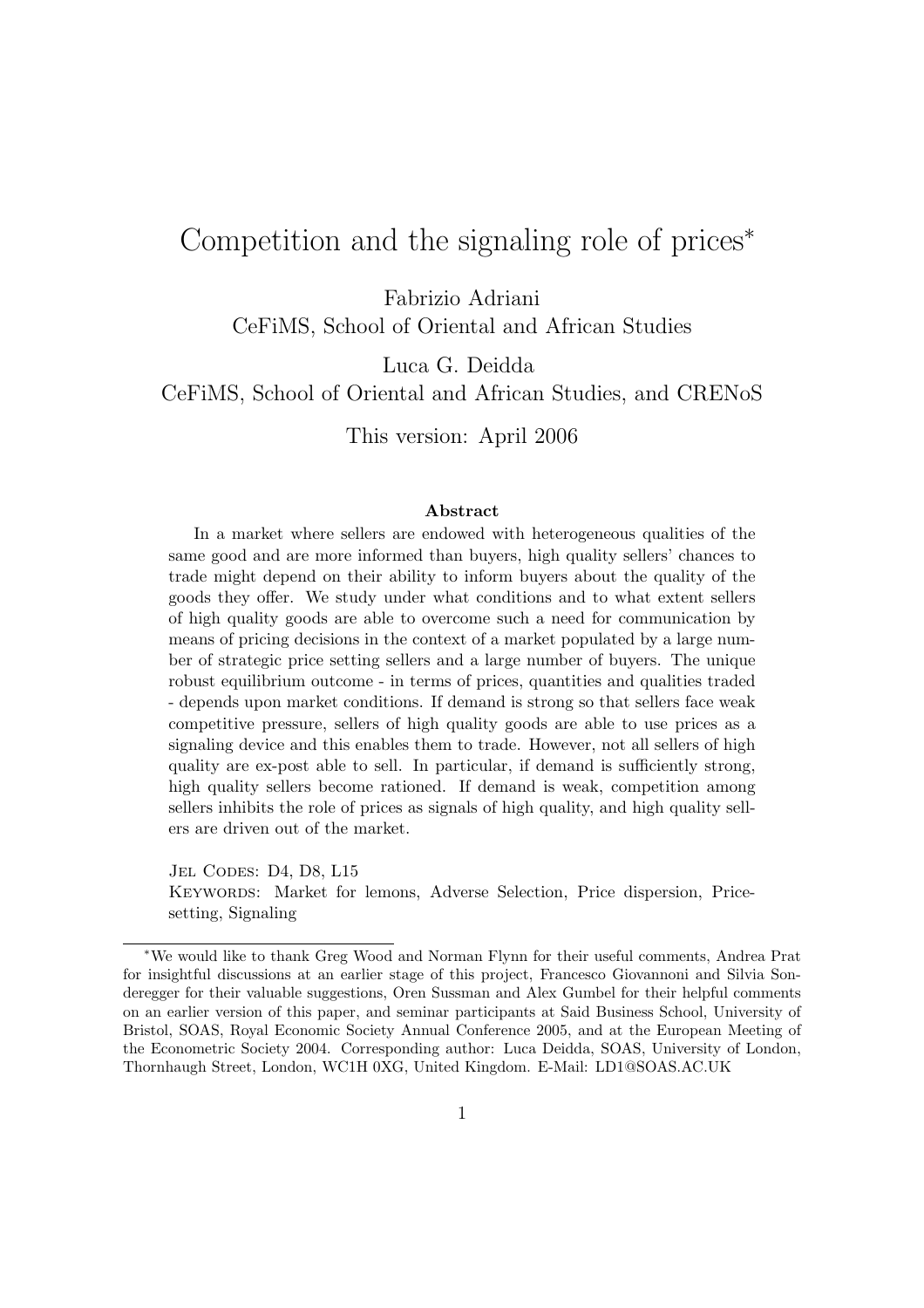# **1 Introduction**

A buyer interested in a specific digital camera could find out the list of retailers' price quotes at shopper.com in just a few seconds. For almost any model, such a list would invariably contain substantially dispersed prices.<sup>1</sup> Why would such price quotes not obey the law of one price? After all, if consumers have access to market prices at a negligible cost, one would expect homogeneous products to trade approximately at the same price.

The Internet allows consumers to observe prices of any specific camera at almost no cost. Whether the Internet is as informative about other relevant characteristics of the product they are interested in, is far less clear. For example, information about the quality of customer services such as delivery, assistance, and the like, is much less available than price quotes, and is rather opaque anyway. Can such an asymmetry of information be the source of the observed persistent price dispersion? Could such price dispersion be the result of sellers' attempts to signal quality through price decisions?

When sellers are more informed than buyers, the ability of sellers endowed with high quality goods to inform buyers about the quality of their goods could be crucial in keeping these sellers from being wiped out by price competition. We study under which conditions sellers are able to conduct such communication by means of pricing decisions in the context of a lemons market populated by many price setting sellers and many buyers. We find that the effectiveness of prices as a communication device is inversely related to the competitive pressure faced by the sellers. Correspondingly, the degree of price dispersion among sellers is inversely related to the competitive pressure. When competition is weak, that is the potential demand exceeds the potential supply of low quality goods, high quality sellers can credibly communicate their quality to the market and are able to sell their goods. In this case, the market features persistent price dispersion as different qualities of the good trade at different prices in the prevailing equilibrium. Conversely, when competition is strong, that is the potential supply of low quality goods exceeds potential demand, the only way to credibly communicate high quality is to announce prices that are too high to attract any buyer. In other words, prices are not an effective communication tool and sellers endowed with high quality goods will be driven out of the market. Only sellers of low quality goods are able to sell and the equilibrium features minimum price dispersion.

This conclusion is reached in a model where there are two qualities of the same good, and therefore two types of sellers. However, as shown in the appendix, the results carry through the more general case of a market with a generic number of qualities of the same good. The stronger the competitive pressure faced by the sellers, the lower the number of qualities that will be traded and the associated degree of price

<sup>1</sup>Various studies document the presence of persistent significant price dispersion in internet markets for final goods. See, for instance, Clay, Krishnan and Wolff (2001)for the case of electronic bookstores and Baye, Morgan and Sholten (2004) for the case of consumer electronic products.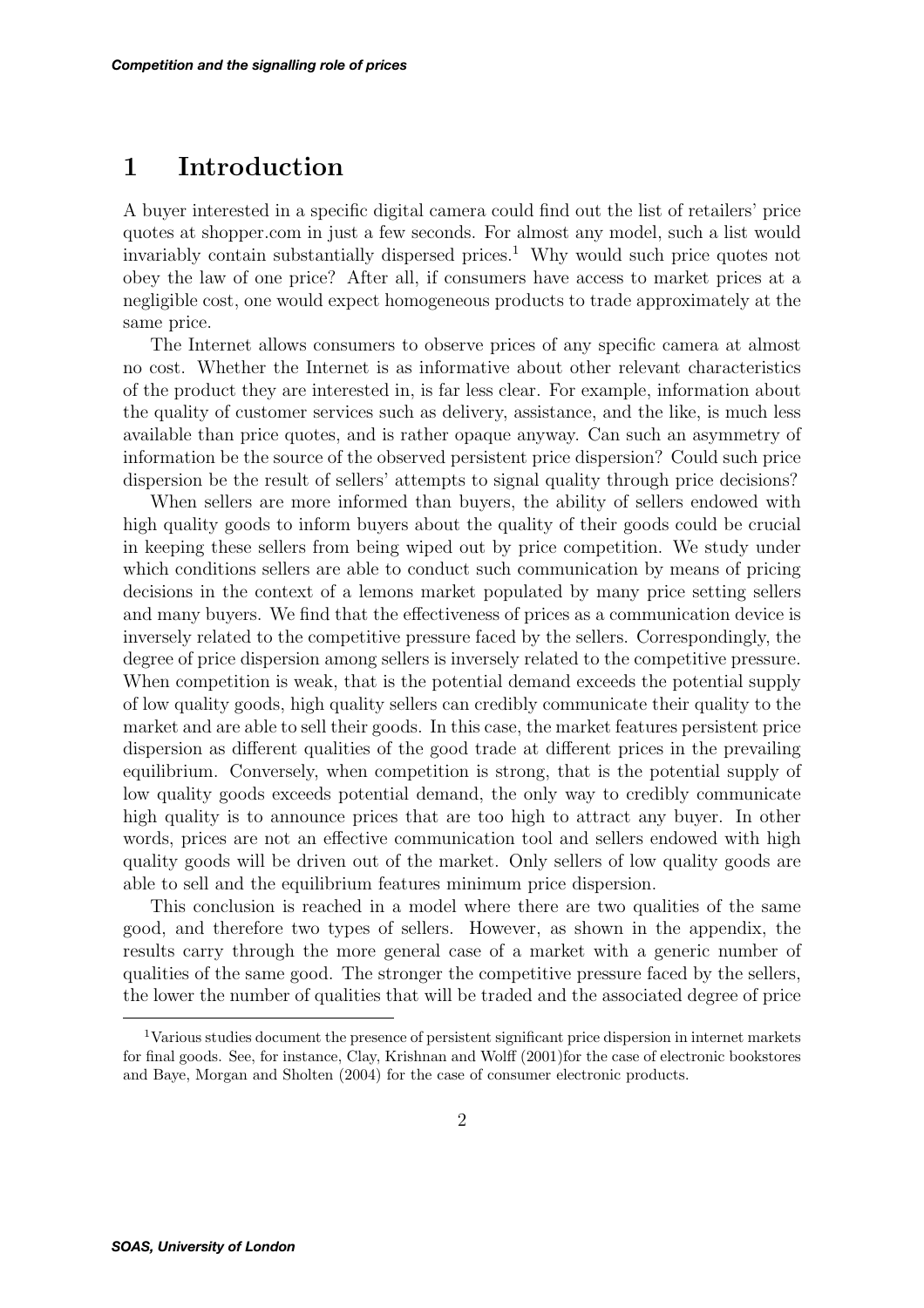dispersion.

Prices serve as a signal only when different types of sellers have different incentives to announce a particular price. How could this depend on the competitive pressure faced by sellers? When competition among sellers is strong, undercutting implies that, in equilibrium, sellers of low quality goods announce a price such that they make zero profits. Sellers of high quality goods would be willing to sell only at prices higher than that as long as reservation utility is increasing in quality. Yet, in an equilibrium in which low quality sellers make zero profits, no trade must occur at such higher prices. Therefore, high quality sellers must be unable to trade and also make zero profits. Since both types of sellers make zero profits, the incentives to announce any off-equilibrium price higher than high quality sellers' reservation utility are the same across sellers' types. Such prices do not serve as a signaling device to high quality sellers. These sellers are thus unable to communicate the quality of their good to buyers and are driven out of the market. As the equilibrium dominance literature suggests, differences in the level of equilibrium profits help to determine the informative content of deviations to prices that are not announced in equilibrium. When equilibrium profits are zero for both types, the informative content of price deviations is undetermined.

When competition among sellers is weak, buyers compete. This implies that, in equilibrium, low quality sellers make positive profits. For this reason, prices become an effective communication device for sellers of high quality goods. Consider, for instance, a candidate equilibrium in which only the low quality is traded. In this situation, sellers of high quality, who in equilibrium are out of the market, have an incentive to announce any off-equilibrium price greater than their reservation utility, whatever positive chance of selling at that price there is. Low quality sellers would announce such price if and only if the chances to sell were sufficiently high, since they would make strictly positive profits by announcing the equilibrium price. Therefore, there will be some off-equilibrium prices that sellers of high quality goods are more likely to benefit from announcing than sellers of low quality goods. Such prices can effectively signal that the sellers who announce them own a high quality good. This avoids that high quality sellers are driven out of the market by price competition. When competition among sellers is weak, the robust equilibrium is one in which both qualities are traded and the higher quality trades at a higher price.

Interestingly, incentive compatibility for the low quality sellers requires that the probability to sell at the higher price should be lower than one. Independently of the strength of demand, some high quality sellers will always be unable to sell. This is true even when the price of high quality goods exceeds sellers' reservation price. The price should fall to equate demand and supply, but imperfect information inhibits such a market-clearing role of prices. Thus, sellers of high quality could be rationed in a sense similar to Stiglitz and Weiss (1981).

Following the original work by Akerlof (1970), for the case of a competitive market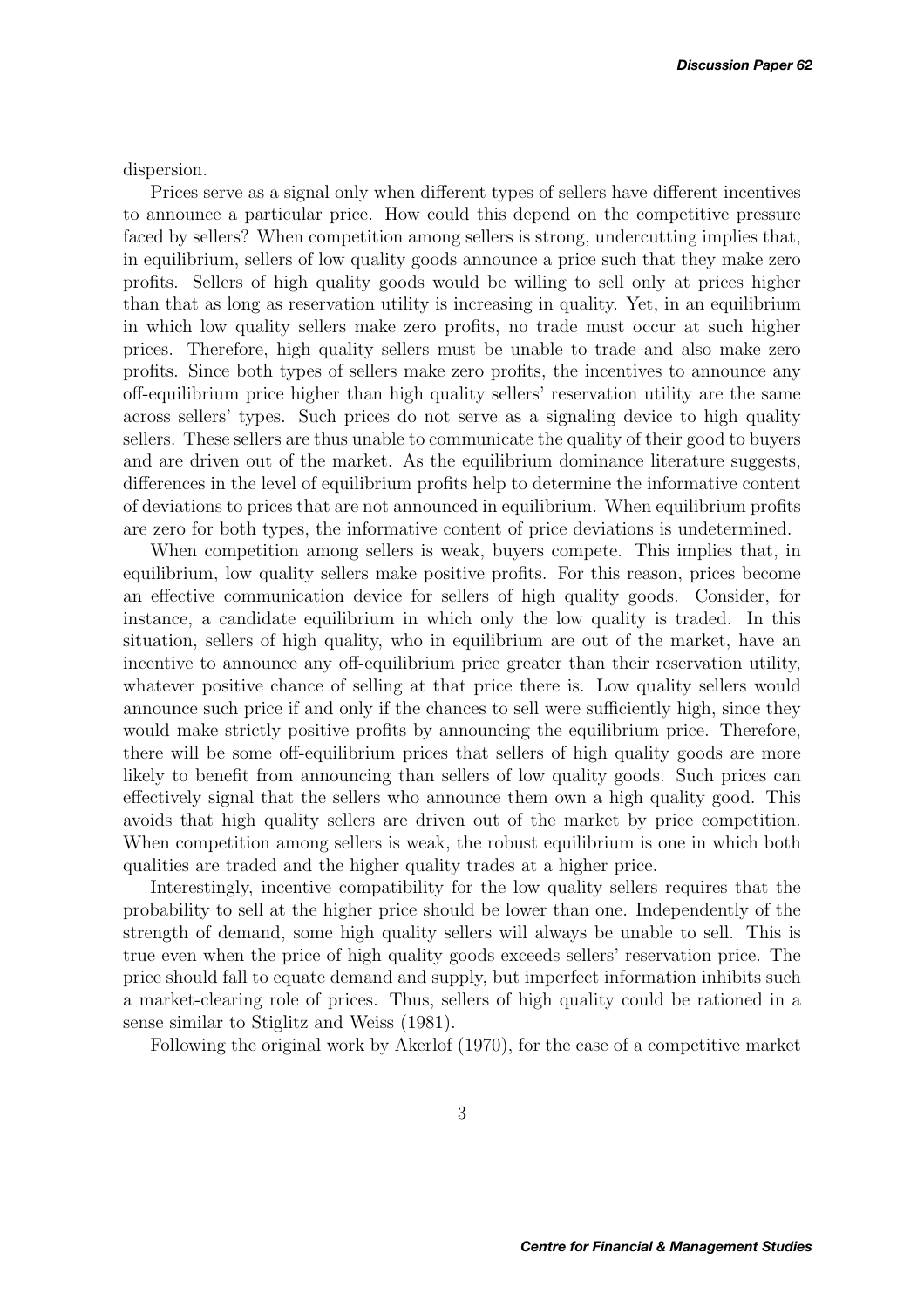with price setting sellers and asymmetric information, the possibility of price dispersion being the result of a separating equilibrium emerges from the extensive analysis by Wilson (1979 and 1980). However, "the absence of restrictions on the expectations of agents outside the set of [equilibrium] prices actually announced" [Wilson, 1980, page 126] implies a huge degree of indeterminacy. Many types of equilibria could actually exist, each associated with a particular degree of price dispersion.<sup>2</sup> Such indeterminacy is the result of the lack of restrictions on beliefs associated with off-equilibrium actions. As Wilson puts it

"We would like the equilibrium to have the [robustness] property that even if sellers occasionally experiment by announcing a new price, their experience will never lead them to revise their expectations in such a way that they permanently alter their equilibrium behavior. [...] The problem is that it is no longer obvious what it means to restrict expectations to be 'correct' at prices at which no trade takes place." [Wilson, 1980, pp. 126-127].

Subsequent advances in the analysis of strategic stability (Kohlberg and Mertens, 1986) address this issue. In the model analyzed in the present paper, off-equilibrium beliefs are restricted following Banks and Sobel (1987) and Cho and Kreps (1987). The result is a set of robust equilibria, which share all the same unique outcome in terms of prices, quantity and quality of trade. Interestingly, such a property of uniqueness matches that found in Gale (1992) where the Walrasian approach to markets with adverse selection yields a stable set of refined equilibria all characterized by the same outcome.

As a result of the reduced indeterminacy, the predictive power of the theory is enhanced to a great extent. The unique prediction is that whether high quality sellers are driven out of the market or not depends on the competitive pressure faced by sellers. This, in turn, is determined by the overall supply and demand conditions of the market, as described above. Since different qualities always trade at different prices in robust equilibria, price dispersion is also uniquely determined by the overall market conditions.

The role of strategic pricing in the presence of asymmetric information has been subject of extensive research and a summary of the related literature is clearly beyond the scope of this paper. Representative contributions have focused on the cases of a single seller (Milgrom and Roberts 1986, Laffont and Maskin 1987, Overgaard 1993), multiple sellers (Laffont and Maskin 1989), free entry (Cooper and Ross 1982), search costs (Wolinsky 1983), and durable goods (Janssen and Roy 2002). However,

<sup>&</sup>lt;sup>2</sup>It should be noted that Laffont and Maskin (1986) study an oligopolistic market where sellers can signal quality through their prices and conclude that, even in the case of just two firms, the problem of characterizing all perfect Bayesian equilibria seems intractable.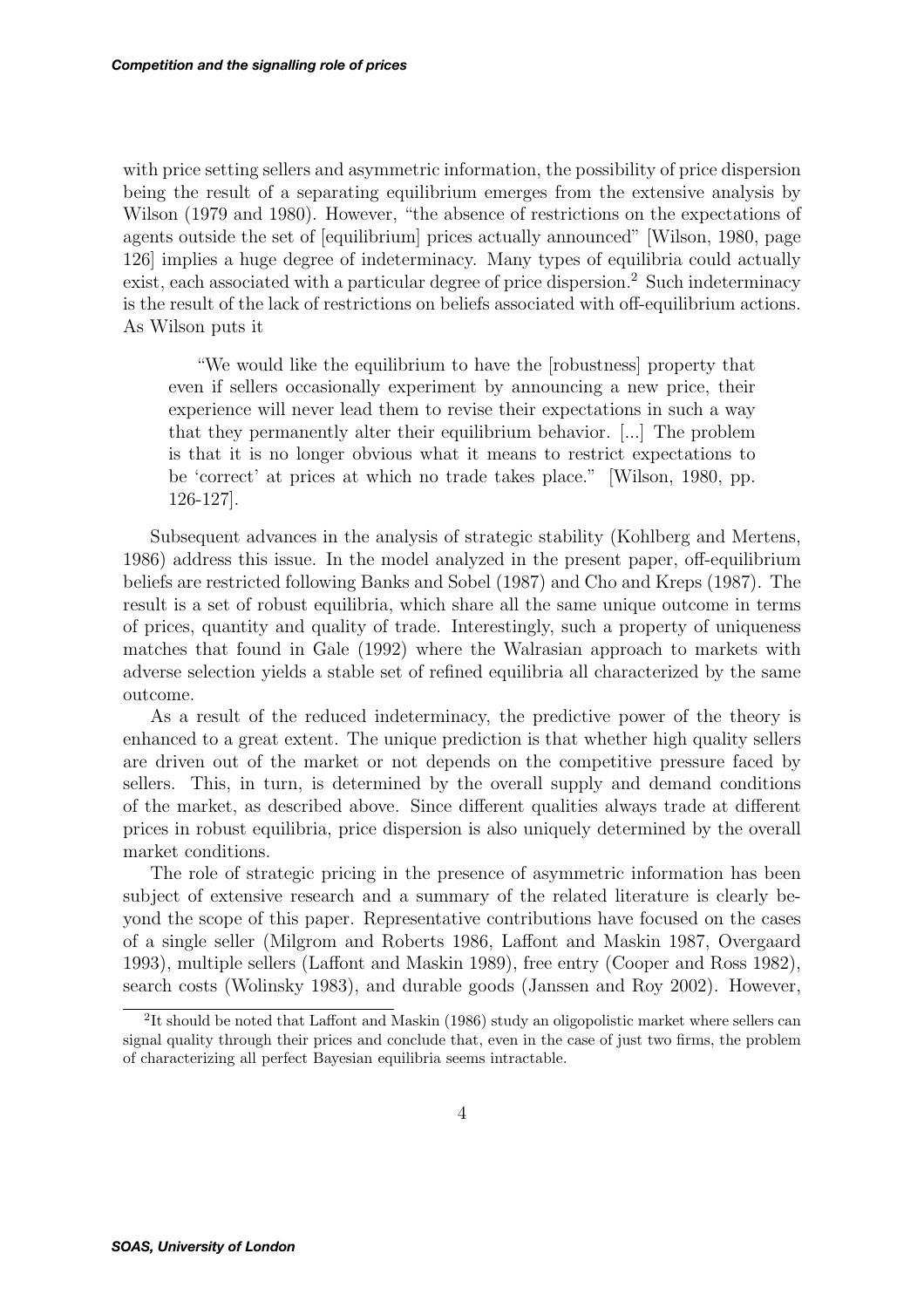to our knowledge, this is the first study linking the degree of price dispersion and the information conveyed through prices to the competitive pressure faced by sellers.

The reduced indeterminacy also makes possible a welfare comparison between a market with strategic price setting and a market where agents are price-takers and trade occurs at a single price set by an auctioneer. The market where the auctioneer sets the price generates a level of welfare which is either lower or equal to that generated by the market with strategic price setting. This occurs unless competition among sellers is sufficiently weak, in which case the market where agents are price takers could outperform the market where sellers are price setting.

Recent contributions use the mechanism design methodology to study the maximum level of welfare achievable in an economy characterized by asymmetric information. Gul and Postlewaite (1992) study the conditions under which an economy characterized by asymmetric information can achieve efficiency as it becomes large. Muthoo and Mutuswami (2005) characterize the second best solution in markets with quality uncertainty where sellers are more informed than buyers. They find that the degree of competition among sellers affects the second best level of welfare in a nontrivial way.

Our approach is complementary to theirs to the extent that we study the prevailing equilibrium associated with a specific price convention. This enables us to find a relationship between competition and observable features of the market such as price dispersion. Moreover, we can assess how the use of prices as a communication device could affect the level of welfare generated by a market a la Akerlof. In particular, while such a role of price could help high quality sellers to trade, it does not always lead to a welfare improvement. Equilibria in which prices are uninformative (pooling) might generate higher welfare. However, we show that when sellers are price setting, these equilibria will be deviated. In spite of these potential inefficiencies, markets in which sellers post their prices are ubiquitous. For instance, many of the Internet markets are characterized by posted prices rather than other conventions such as, for instance, bargaining. Indeed, as put forward by Bester (1993), posted prices is likely to emerge as the prevailing convention, rather than bargaining, in those markets with quality uncertainty and asymmetric information that are characterized by low search costs.

The paper is organized as follows. In section two we present the model. Section three focuses on the equilibrium concept and the approach to equilibrium refinements. In sections four and five we characterize the set of robust equilibria. Section six describes the features of the unique equilibrium outcome associated with the set of robust equilibria. Section seven analyzes the efficiency implications of the model. A final section concludes the paper.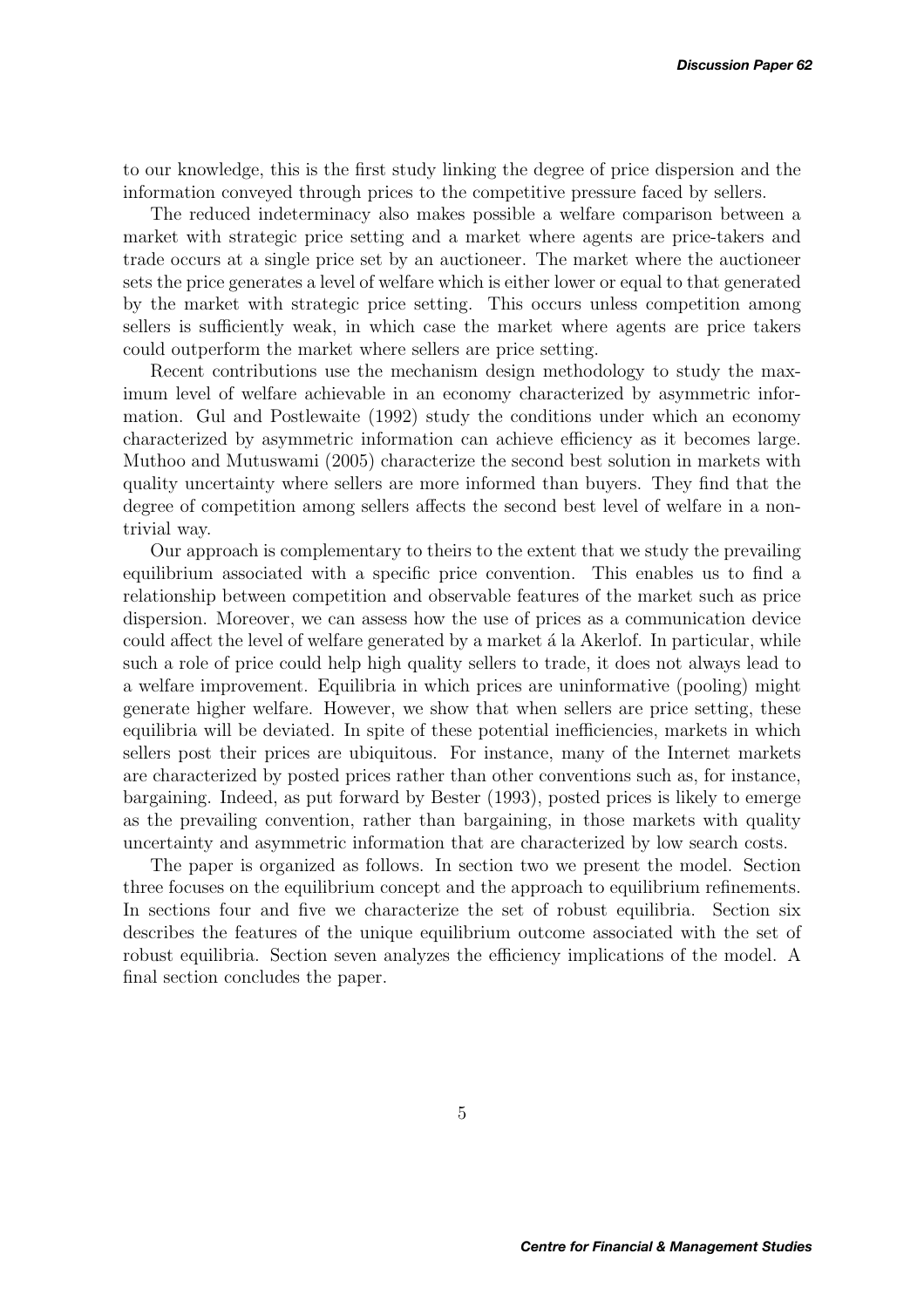## **2 The Model**

We consider a competitive market populated by a large number of buyers, B, and a large number of sellers, S. The set S of sellers is indexed by  $s = 1, ..., S; s \in S$ . Each seller is endowed with one unit of good. Goods come in two different qualities,  $q \in \{h, l\}$ , where l (h) stands for low (high). The general case of a finite number of qualities is analyzed in the appendix. We refer to sellers endowed with quality  $q$  as sellers of quality (or type)  $q$ . The quality of each seller is decided by nature: each seller has a probability  $\lambda$  to be of quality h and probability  $1 - \lambda$  to be of quality l. The law of large number applies, so that  $\lambda$  is interpreted as the fraction of type h sellers. The distribution of qualities is common knowledge. However, buyers cannot observe individual qualities. Moreover, quality is not verifiable ex post. The monetary utility that individual sellers of type q derive from their good is  $v(q) > 0$ , with  $v(h) > v(l)$ .

The set B of buyers is indexed by  $b = 1, ..., B; b \in \mathcal{B}$ . Each buyer consumes either one unit of the good or nothing. Buyers share identical preferences defined by the monetary utility function  $u(q) > 0$ , with  $u(h) > u(l)$ . We impose  $u(q) > v(q)$  for  $q \in \{h, l\}$ , which implies that under full information there are always gains from trade to be realized. For expositional purposes, we also impose  $u(l) < v(h)$ : buyers are never willing to buy a low quality good at any price that is feasible for a high quality seller.

The market functions as follows. At stage zero, each seller s observes his quality. Endowed with this piece of information, sellers move first, by simultaneously choosing their action, while buyers do nothing. The action  $p_s^0$  played by individual seller s consists in announcing a price  $p \in [0, \bar{p}]$ , where  $\bar{p}$  is finite and strictly greater than  $u(h)$ , so that in equilibrium trade never occurs at  $\bar{p}$ . For simplicity, we adopt the convention that sellers who choose not to trade always announce  $\bar{p}$ . A strategy  $\alpha_s^0$  for seller s is a map from  $\{l, h\}$  into the set  $\mathbb{A}_s$  of probability distributions over  $[0, \overline{p}]$ . An action profile for the sellers is a collection  $p^0 \equiv \{p_1^0, \ldots, p_S^0\}$ , with  $p_s^0 \in [0, \overline{p}]$ . We also define  $\alpha^0 \equiv {\alpha_1^0, ..., \alpha_S^0}$ , with  $\alpha_s^0: \{l, h\} \to \mathbb{A}_s$ , as a strategy profile for the sellers.

At stage 1, after observing the prices announced by sellers at stage zero, each buyer selects the price at which she is willing to buy (automatically rejecting all other price offers), while sellers do nothing. Selecting a price  $p \notin p^0$  that has not been announced by any seller is equivalent to choosing not to trade since announced prices are assumed to be take-it-or-leave-it offers. We adopt the convention that buyers choosing not to trade select a price equal to zero, and obtain zero surplus. We denote with  $p_b^1 \in [0, \overline{p}]$  the action of an individual buyer, b, and with  $p^1$  an action profile for the buyers. A strategy  $\alpha_b^1$  for buyer b is a map from the set of all possible sellers' action profiles,  $\mathcal{P}^0$ , into the set of probability distributions  $\mathbb{A}_b$  over  $[0, \overline{p}]$ . We denote with  $\alpha^{\overline{1}} \equiv {\alpha_1^1, ..., \alpha_B^1}$ ,  $\alpha_b^1 : \mathcal{P}^0 \to \mathbb{A}_b$ , a strategy profile for the buyers.

At stage 2, buyers and sellers wishing to sell and to buy at the same price are matched. If at any price there is excess demand (supply), the purchase (sale) is randomly assigned with uniform probabilities. Hence, the probability to make a sale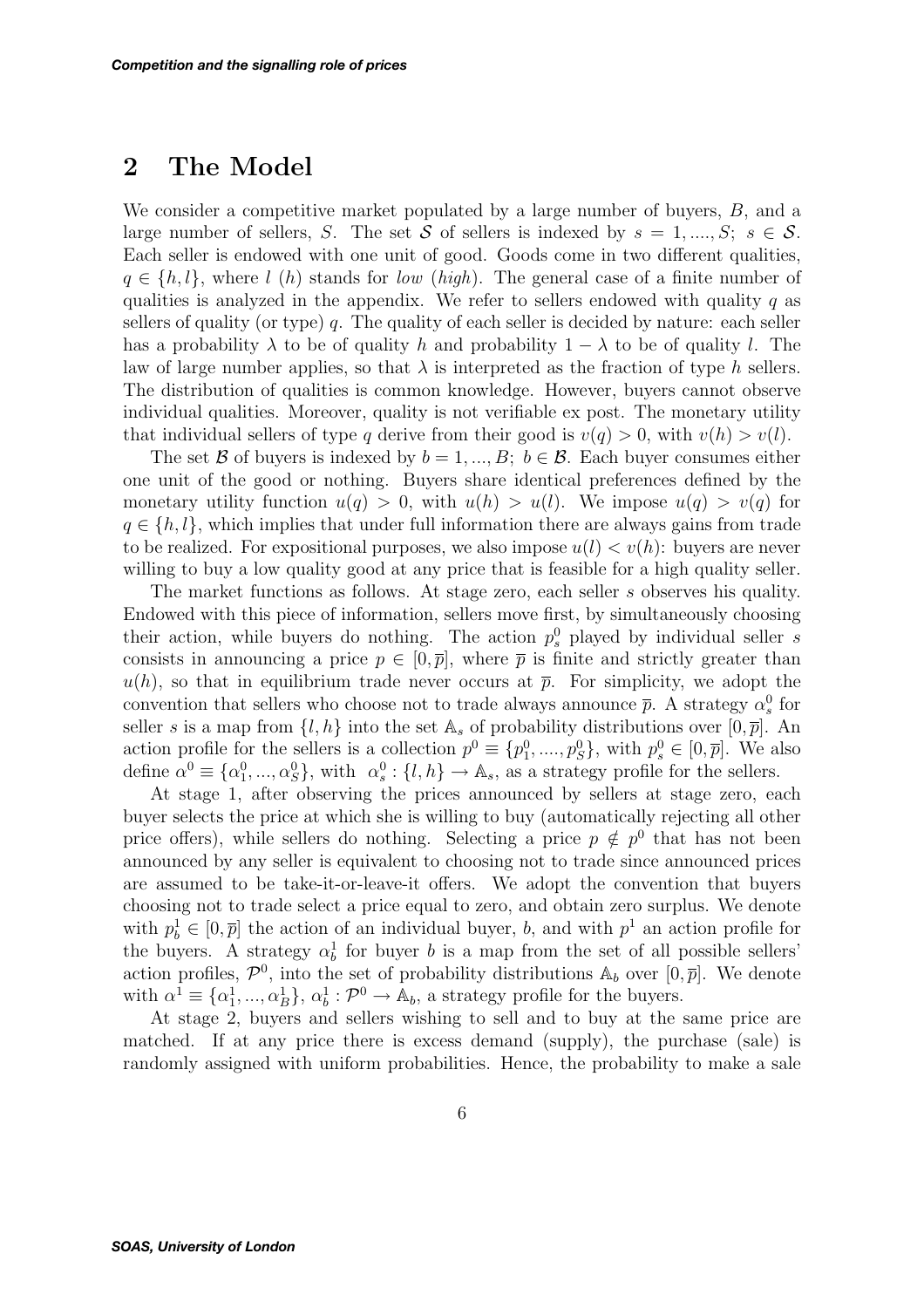at any price p,  $J(p, p^0, p^1)$ , is given by the minimum between one and the ratio of buyers to sellers willing to trade at p. Symmetrically, the probability to make a purchase at p,  $K(p, p^0, p^1)$ , is the minimum between one and the ratio of sellers to buyers willing to trade at that price. The choice of this matching mechanism is motivated by several considerations. First, it has been widely employed in the literature on market for lemons (see for instance Wilson [1980]). Second, it is symmetric in the sense that the probabilities to trade only depend on the price at which agents are willing to trade and never on the identities of the agents. This is consistent with the conventional idea of a large market. Finally, it facilitates the comparison with the standard market for lemons where agents are price-taker.

## **3 Equilibrium analysis**

Buyers' prior beliefs assign a probability  $\lambda$  to the event that an individual seller s is of type h. By contrast, upon observing the price  $p_s^0$  announced by a seller s, and given the sellers' action profile  $p^0$ , buyers' (ex post) beliefs that the seller s is of type q are given by the conditional probability function  $\sigma_s(q|p_s^0, p_{-s}^0)$ . Given the belief function  $\sigma_s(.,.),$  the expected utility of a buyer b who buys the good from seller s announcing  $p_s^0 = p$  is

$$
\mu_s^b(p, p_{-s}^0, \sigma) \equiv u(h)\sigma_s(h|p, p_{-s}^0) + u(l)\sigma_s(l|p, p_{-s}^0),\tag{1}
$$

Accordingly,  $\mu_s^b(p, p_{-s}^0, \sigma)$  measures the maximum willingness to pay of the buyer.

A seller of type q who sells his good at a price p receives a net payoff  $p - v(q)$ . Hence, he makes non-negative profits if and only if  $p \ge v(q)$ . For a given pair  $\{p^0, p^1\}$ , the expected payoff of a seller s of type q announcing  $p_s^0 = p$  is

$$
\pi_s(p, p_{-s}^0, p^1 | q, \sigma) = J(p, p^0, p^1)[p - v(q)] \tag{2}
$$

Given  $p^0$ , the expected payoff of any individual buyer b playing  $p_b^1 = p$  is

$$
\pi_b(p, p_{-b}^1 | p^0, \sigma) = K(p, p^0, p^1) [\mu^b(p, p^0, \sigma) - p]
$$
\n(3)

where  $\mu^b(p, p^0, \sigma)$  is the unweighted average of  $\mu^b_s(p, p^0_{-s}, \sigma)$  among the sellers s who announced p. Let  $\{\alpha^0, \alpha^1\}$  be a strategy profile for sellers and buyers. Abusing notation, we denote with  $J(p, \alpha^0, \alpha^1)$  the expected value at stage 0 of the probability to sell at a given p, evaluated by taking the expectation of  $J(p, p^0, p^1)$  over the probability distribution associated with  $\{\alpha^0, \alpha^1\}$ . Given the realization  $p^0$  of  $\alpha^0$ , we denote with  $K(p, \alpha^1, |p^0)$  the expected value at stage 1 of the probability to buy at p, evaluated by taking the expectation of  $K(p, p^0, p^1)$ , over the probability distribution associated with  $\alpha^1$ . Similarly, we denote with  $\pi_s(\alpha_s^0, \alpha_{-s}^0, \alpha^1 | q, \sigma)$  and  $\pi_b(\alpha_b^1, \alpha_{-b}^1 | p^0, \sigma)$  the sellers' and buyers' expected payoffs in mixed strategies, respectively, obtained by taking expectations in (2) and (3).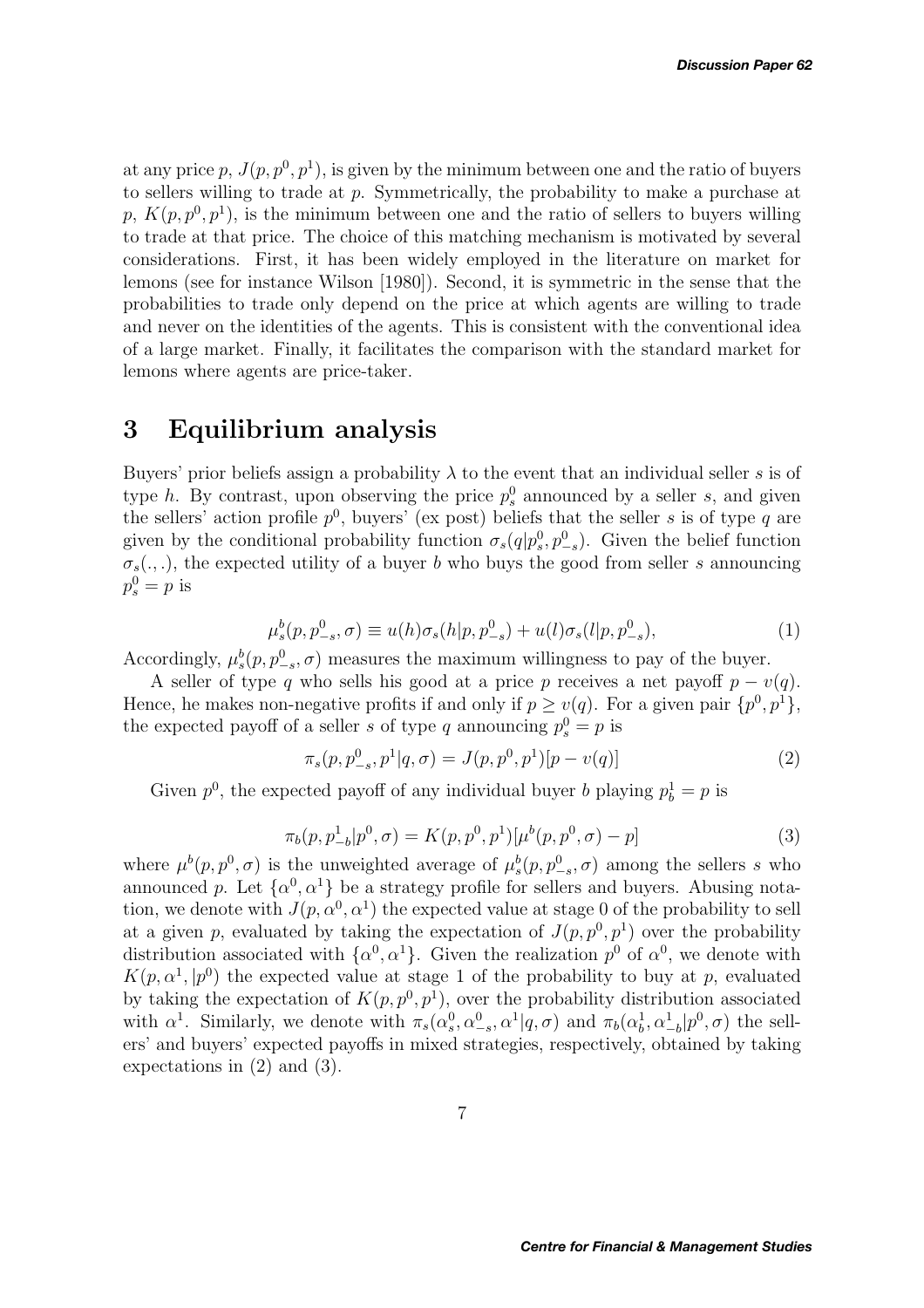Endowed with the above notation, we can define the equilibrium:

**Definition 1.** *A symmetric Perfect Bayesian Equilibrium (PBE) is a profile of strate* $gies\ \{\alpha^{0*}, \alpha^{1*}\}\$  and a belief function  $\sigma_s^*(q|p_s^0, p_{-s}^0)$ ,  $s \in S$  common to all buyers, with  $\sum_{q \in \{h,l\}} \sigma_s^*(q|p_s^0, p_{-s}^0) = 1$ , such that:

- *i. Buyers and sellers are playing their best responses:*
	- *a.*  $\pi_s(\alpha_s^{0*}, \alpha_{-s}^{0*}, \alpha^{1*}|q, \sigma^*) \ge \pi_s(\alpha_s^0, \alpha_{-s}^{0*}, \alpha^{1*}|q, \sigma^*) \ \forall s \in \mathcal{S}, q \in \{l, h\}, \alpha_s^0: \{h, l\} \to$ As*; b*.  $\pi_b(\alpha_b^{1*}, \alpha_{-b}^{1*}|p^0, \sigma^*) \geq \pi_b(\alpha_b^{1}, \alpha_{-b}^{1*}|p^0, \sigma^*)$ ,  $\forall b \in \mathcal{B}, p^0 \in \mathcal{P}^0$ ,  $\alpha_b^{1} : \mathcal{P}^0 \to \mathbb{A}_b$ ;
- *ii. Buyers' beliefs are derived from sellers' strategies using Bayes rule where possible;*
- *iii. Strategies are symmetric:*  $\alpha_s^{0*} = \alpha_r^{0*}$ ,  $\forall s, r \in S$ , and  $\alpha_b^{1*} = \alpha_v^{1*} \forall b, v \in \mathcal{B}$ .
- *iv.* For all s,  $p^0$ ,  $\hat{p}^0$ , and  $q \in \{l, h\}$ , buyers' beliefs satisfy  $\sigma_s^*(q|p_s^0, p_{-s}^0) = \sigma_s^*(q|p_s^0, \hat{p}_{-s}^0)$ *if*  $p_s^0 = \hat{p}_s^0$ .

Conditions i)-ii) do not require any explanation. As for condition iii), symmetry in strategies is usually imposed to simplify the equilibrium analysis. However, with pricesetting sellers, such a condition is also motivated by the fact that buyers' beliefs are derived from sellers' strategies. If strategies were not symmetric, buyers could assign different probabilities to be of a given type to sellers announcing the same price. This is at odds with the conventional idea of a large market in which trade is not affected by the identity of individuals. Moreover, since we allow for mixed strategies, asymmetries in actions can always emerge in equilibrium. Thus, the restriction to symmetric strategies does not imply a great loss of generality in terms of agents' behavior. Symmetry, together with the assumption that buyers' beliefs obey Bayes' rule, imply that buyers should assign the same probability to be high quality to any pair of sellers taking the same action. We also restrict our attention to the equilibria in which agents randomize over actions by using distributions with finite support. This restriction, together with the assumption that all buyers and sellers adopt the same strategies, permits to exploit the law of large numbers. Finally, condition iv) implies that beliefs about seller s are independent from other sellers' actions, even in the presence of deviations (Fudenberg and Tirole, 1991, p. 332). This condition follows from the fact that sellers different from s have no information about s's type that is not also available to the buyers.

Given definition 1, in the remainder of the paper, we denote the belief function simply as  $\sigma(q|p)$ . Symmetry and the law of large numbers imply that in equilibrium the fraction of sellers of type q among sellers announcing p is equal to  $\sigma^*(q|p)$ . Also, whenever there is no risk of confusion, strategy profiles and beliefs will be omitted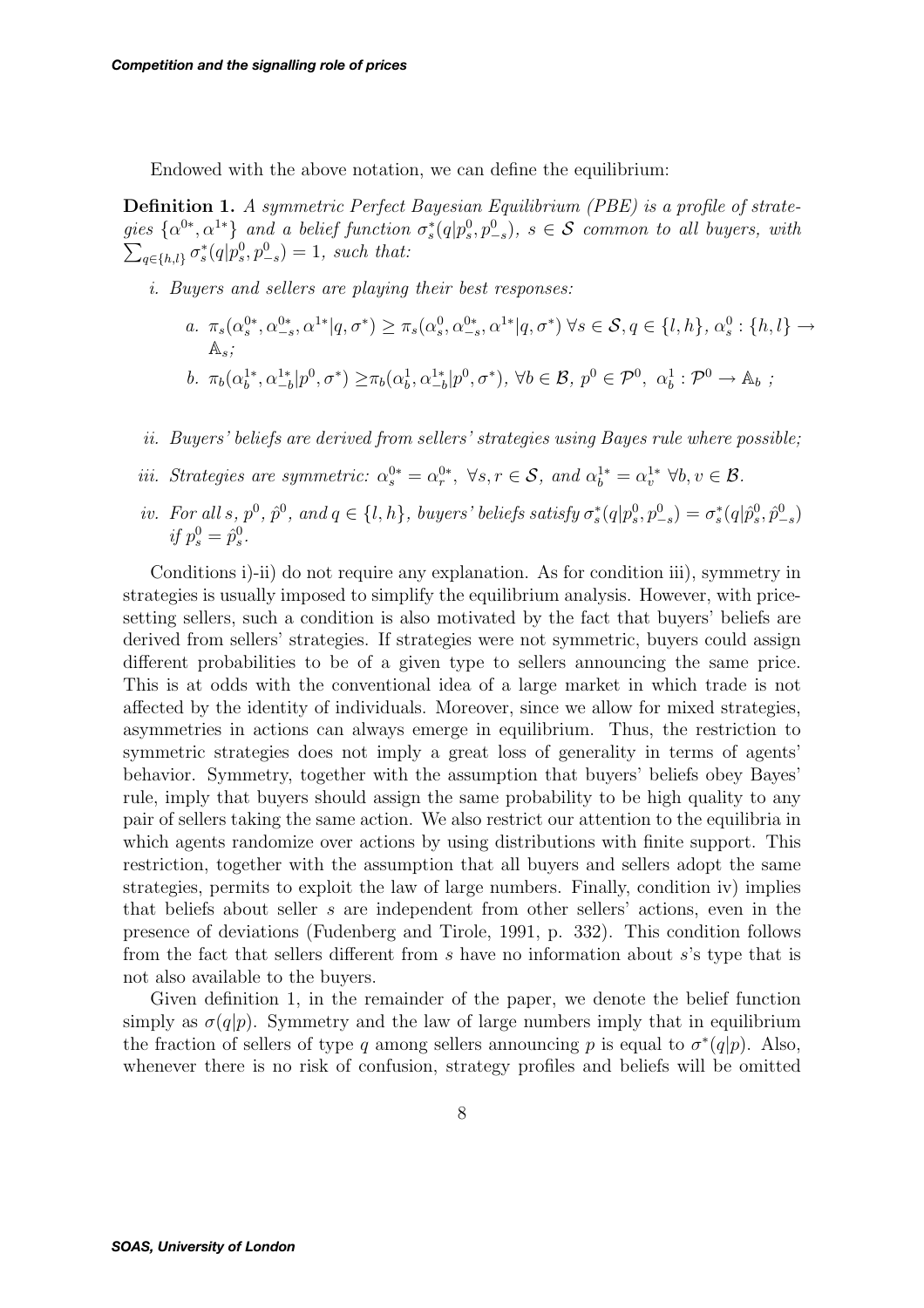from the probabilities to make a sale or a purchase at price  $p$  prevailing in equilibrium. These will be denoted as  $J^*(p)$  and  $K^*(p)$  respectively. In a symmetric equilibrium with a large number of individuals,  $J^*(p)$  and  $K^*(p)$  converge to certain values for all p. That is, the change in the probabilities to buy and sell induced by a change in the actual realizations of: a) Nature's random selection of each individual seller's type; b) Individual players' randomizations, is negligible. Finally  $\pi_s^*(q)$  will denote equilibrium profits of seller s of type q.

Equilibria can take different forms:

- *a*. *Separating equilibria*, in which, by definition, different seller-types take different actions;
- *b*. *Pooling equilibria*, in which all seller-types take the same action;
- *c*. *Partially separating* or *Hybrid equilibria*, in which heterogenous poolings of sellers take different actions.

Associated with this variety of equilibria is a great deal of inderterminacy with respect to the market's outcome in terms of prices, traded quantities and qualities, as well as with respect to the associated expected payoffs of market's participants. For this very reason it is important to investigate how a robustness analysis helps restricting the set of possible equilibria.

## **3.1 Restrictions on off-equilibrium beliefs: Preliminaries**

The high degree of indeterminacy is due to a typical "unsent message" problem: if a seller deviates to a price  $p$  that is announced with probability zero in equilibrium, Bayes' rule cannot determine the posterior beliefs of the buyers. Thus, upon observing a profile  $p^0$  containing price p, buyers could hold arbitrary beliefs about the quality of the seller who is announcing  $p$ .

In the spirit of equilibrium refinements in signaling games, the procedure we adopt to test the robustness of the different equilibria goes as follows. First, off-equilibrium beliefs associated with some deviation  $p$  are refined by eliminating type-action pairs that are "less likely" to occur. Second, we compute the best response of each individual buyer, given a deviation  $p$  and the refined beliefs, under the assumption that all other buyers stick to their equilibrium strategies.<sup>3</sup> Finally, given buyers' best response, we consider whether a deviation  $p$  is profitable for an individual seller under the assumption that no other seller is deviating.

Assuming that seller s deviates and announces a new price p, each buyer decides whether to buy at p, or at any of the other announced prices. If sellers different from

 $3$ This implies that, in determining the hypothetical best response to the deviation, the probability to being able to buy the good at  $p$  equals one.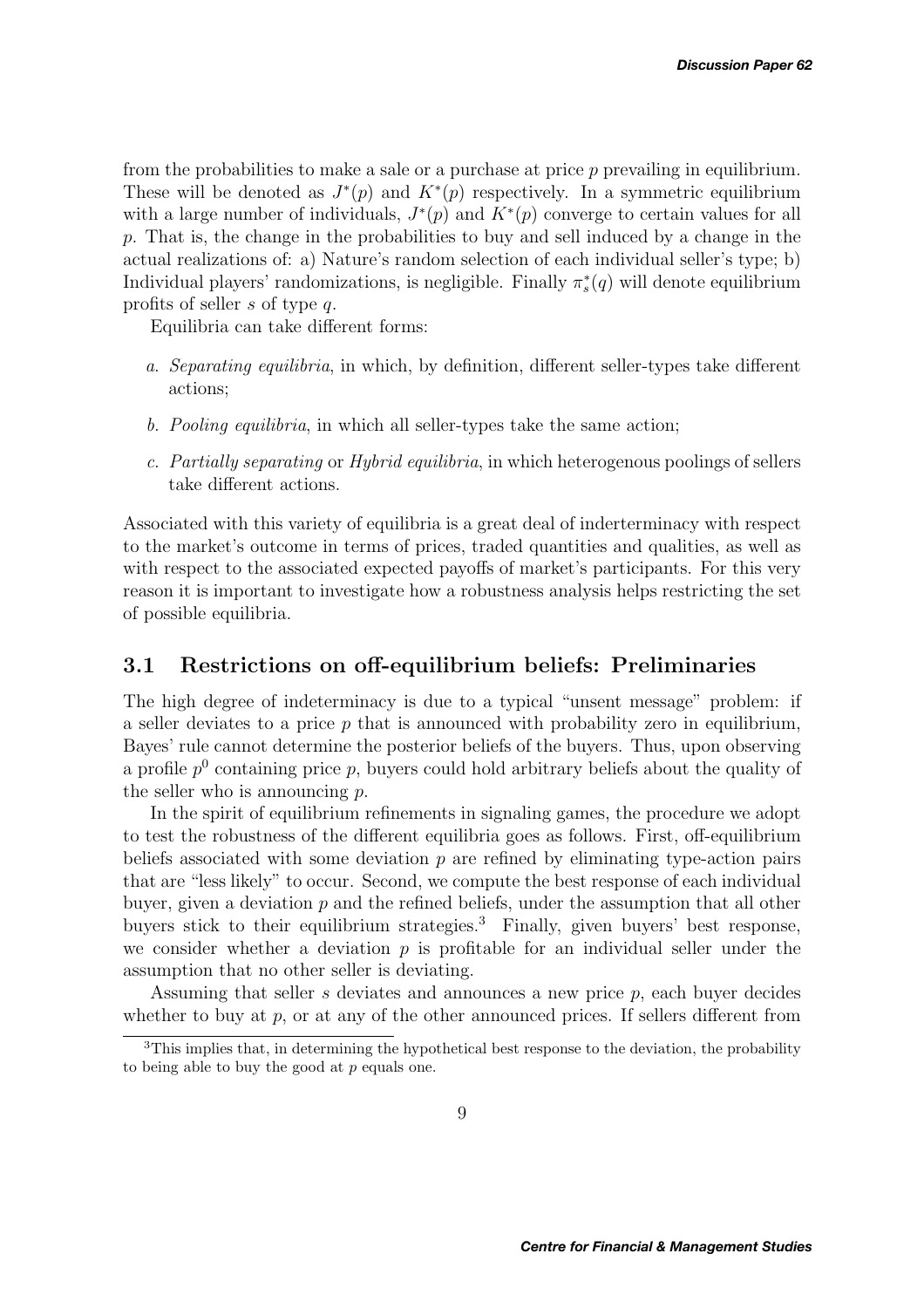s stick to their equilibrium strategy, buyer  $b$ 's decision is based on the comparison between the expected payoff at the unchanged old equilibrium prices with the expected payoff from buying at p. 4

A potential problem refers to the beliefs that buyers assign to the sellers who did not deviate. Let  $p^0$  be a profile of prices that comprises the deviation p. Since p is never announced in equilibrium, the realization  $p<sup>0</sup>$  occurs with probability zero which, in principle, might have an effect on the beliefs that buyers assign to sellers who stick to the old equilibrium prices. However, the standard requirement stated in point iv) of definition 1 implies that no situation in which buyers' beliefs about sellers who did not deviate are changed by a deviation can constitute equilibrium play. The intuition is that the seller who deviated does not possess any information about the quality of sellers who did not, that is not available also to the buyers. Therefore, the deviation must not change buyers' beliefs about these sellers.

Finally, a seller will strictly benefit from a deviation  $p$  if his equilibrium payoff is lower than the payoff associated with  $p$ . Whether this is the case or not depends on the probability to sell at  $p$  resulting from buyers' response. This in turn depends on buyers' beliefs upon observing  $p$ . Thus, our next step is to refine off-equilibrium beliefs. The following section derives the rule according to which buyers' off-equilibrium beliefs should be refined based on a commonly used equilibrium refinement: D1 (Cho and Kreps 1987). The reader not interested in technical details can focus on section 4, where the associated test of equilibrium robustness is presented and applied.

### **3.2 Restrictions on off-equilibrium beliefs: D1**

The approach we take is to follow Banks and Sobel (1987) notion of Universally Divine Equilibrium and Cho and Kreps (1987) version of this concept, known as D1. We remand to these works for a general discussion of these refinements in standard signaling games. Here, we limit ourselves to the discussion of how D1 translates in this model.

Consider an equilibrium and assume that an individual seller deviates and announces price p. At the off-equilibrium price p, beliefs are given by  $\sigma$ . The expected payoff of buyer b who is willing to buy at p for a given profile  $\alpha_{-b}^1$  of other buyers' strategies is:

$$
\pi_b(p, \alpha_{-b}^1 | p^0, \sigma) = K(p, \alpha_{-b}^1 | p^0) \{ \sigma(h|p) [u(h) - p] + (1 - \sigma(h|p)) [u(l) - p] \}, \quad (4)
$$

where  $p^0$  comprises the deviation p. We say that the mixed strategy  $\alpha_b^1$  played by buyer b is a mixed best response to p<sup>0</sup> if there exist beliefs  $\hat{\sigma}$  such that  $\hat{\sigma}(h|p)+\hat{\sigma}(l|p)=1$ 

<sup>4</sup>Differently from standard signaling games, in the model discussed here there are many sellers. Thus, in the presence of a deviation of a single seller, buyers retain the option to buy from all the sellers who did not deviate.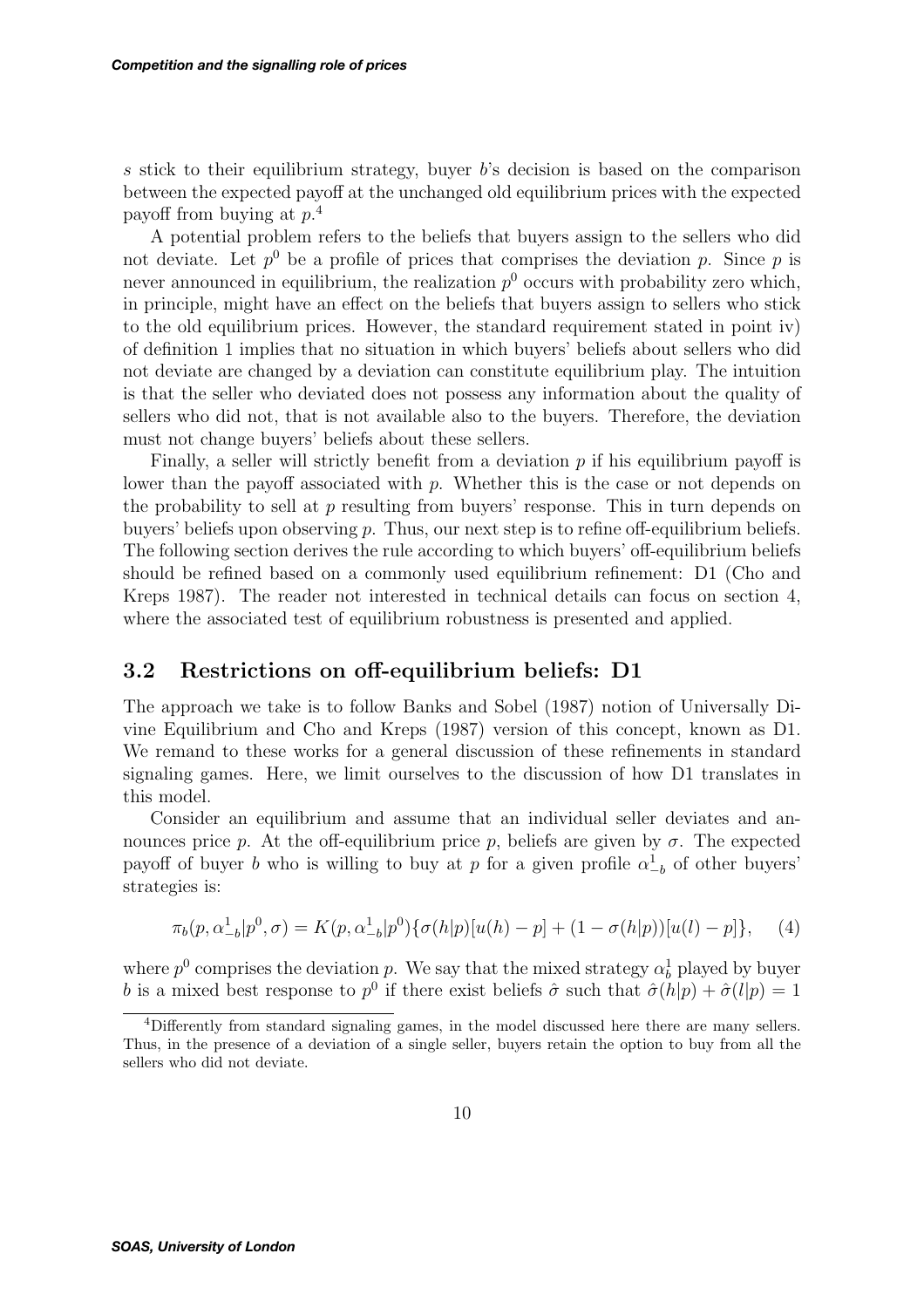and a profile  $\alpha_{-b}^1$  such that:

$$
\pi_b(\alpha_b^1, \alpha_{-b}^1 | p^0, \hat{\sigma}) \ge \pi_b(\alpha_b^{1'}, \alpha_{-b}^1 | p^0, \hat{\sigma}) \ \forall \alpha_b^{1'} : \mathcal{P}^0 \to \mathbb{A}_b \tag{5}
$$

Let  $MBR(\hat{\sigma}, p^0)$  denote the set of mixed best responses when  $p^0$  is observed and beliefs are given by  $\hat{\sigma}$ . Let also

$$
MBR(p^0) \equiv \bigcup_{\hat{\sigma}:\hat{\sigma}(h|p) + \hat{\sigma}(l|p) = 1} MBR(\hat{\sigma}, p^0)
$$
 (6)

denote the set of mixed responses to  $p^0$  (common to all buyers) that are mixed best responses for some  $\hat{\sigma}$ . Finally, we define the set of profiles of mixed best responses as:

$$
MBRP(p^0) \equiv \{ \alpha^1 : \alpha^1_b \in MBR(p^0) \forall b \in \mathcal{B} \}
$$
\n<sup>(7)</sup>

Any profile  $\alpha^1$  that belongs to  $MBRP(p^0)$  is a strategy profile such that each buyer b plays some strategy  $\alpha_b^1$  that is a best response to  $p^0$  for some profile of other buyers' strategies and some beliefs  $\hat{\sigma}$  (not necessarily the same across all buyers). In other words, all buyers play a strategy in response to  $p^0$  that can be justified by some beliefs and some strategy profile for the other buyers.

Define  $\{\hat{\alpha}^0, \hat{\alpha}^1\}$  a profile of strategies that makes low quality sellers indifferent between deviating to p and announcing an equilibrium price. Let  $J^l(p, \hat{\alpha}^0, \hat{\alpha}^1)$  be the correspondent probability to sell if announcing  $p > v(l)$ , so that

$$
\pi_s^*(l) = J^l(p, \hat{\alpha}^0, \hat{\alpha}^1)[p - v(l)],\tag{8}
$$

where  $\pi_s^*(l)$  is the equilibrium payoff of the seller. Then, whenever the probability to sell when deviating,  $J(p, \alpha^0, \alpha^1)$ , is greater than  $J^l$ , low quality sellers would always deviate. Similarly, high quality sellers would always deviate if

$$
J(p, \alpha^0, \alpha^1) > J^h(p, \tilde{\alpha}^0, \tilde{\alpha}^1)
$$
\n(9)

where, for  $p>v(h)$ ,<sup>5</sup>

$$
\pi_s^*(h) = J^h(p, \tilde{\alpha}^0, \tilde{\alpha}^1)[p - v(h)] \tag{10}
$$

and  $\{\tilde{\alpha}^0, \tilde{\alpha}^1\}$  is the profile that makes high quality sellers indifferent between the deviation and their equilibrium payoff. Based on equations (8) and (10) we define:

$$
R_1(l|p) \equiv \{ \alpha^1 \in MBRP(p^0) : J(p, \alpha^0, \alpha^1) \ge J^l \}
$$
\n(11)

and

$$
R_2(h|p) \equiv \{ \alpha^1 \in MBRP(p^0) : J(p, \alpha^0, \alpha^1) > J^h \}. \tag{12}
$$

<sup>&</sup>lt;sup>5</sup>In general, high quality sellers never deviate to any  $p \lt v(h)$  while low quality sellers never deviate to any  $p < v(l)$ . This implies that, upon observing a deviation to a price  $p \in (v(l), v(h)),$ sellers should conclude that the deviation comes from low quality sellers.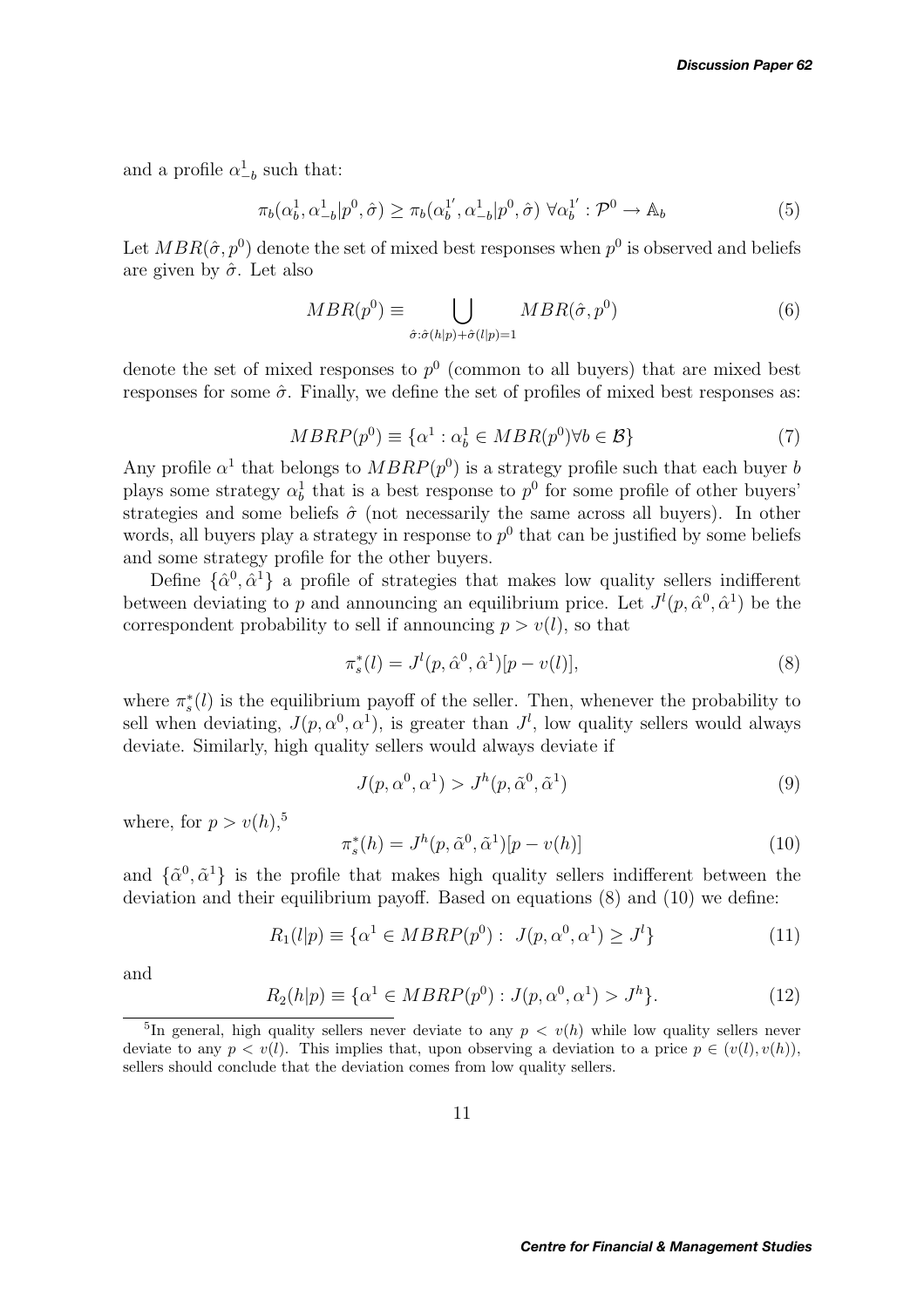According to D1, off-equilibrium beliefs should satisfy the following restriction: whenever  $R_1(l|p) \subset R_2(h|p)$ ,  $\sigma(l|p) = 0$  must hold. In fact, when  $R_1(l|p) \subset R_2(h|p)$ , high quality sellers benefit from the deviation  $p$  whenever low quality sellers weakly benefit.

Clearly, D1 does not impose any restriction on beliefs when  $R_2(h|p)$  is empty. The next lemma gives necessary and sufficient conditions for  $R_1(l|p) \subset R_2(h|p)$  when  $R_2(h|p)$  is nonempty.

**Lemma 1.** *Assume*  $R_2(h|p)$  *is non-empty. Then,*  $R_1(l|p) \subset R_2(h|p)$  *if and only if*  $J^{l} \equiv \frac{\pi_{s}^{*}(l)}{p - v(l)} > J^{h} \equiv \frac{\pi_{s}^{*}(h)}{p - v(h)}$ .

*Proof* See appendix.

Notice that  $\pi_s^*(q)/(p-v(q))$  is the ratio between the opportunity cost of deviating, measured by the equilibrium profits, and the potential gain from the deviation. The above lemma states that if this ratio is larger for low quality sellers, sellers who deviated should be assigned a probability to be low quality equal to zero.

## **4 Robust equilibria**

The essence of the D1 refinement is that if the opportunity cost of a deviation  $p$ relative to the potential gain is larger for a low quality seller than for a high quality one, high quality sellers are more seemly to benefit from such a deviation than low quality sellers. If so, upon observing  $p$ , buyers' beliefs should assign a probability zero to the event that the seller undertaking the deviation  $p$  is of low quality.

Accordingly, an equilibrium fails D1 if, based on beliefs refined in such a way, a buyer and a seller would both profit from trading at some off-equilibrium price p. Conversely, an equilibrium is robust to D1 if either of the two is true: 1) There is no deviation p at which buyers' refined beliefs are such that the seller announcing p is of low quality with probability zero, 2) If such  $p$  exist(s), then trade at  $p$  must not be mutually beneficial.

For a seller of type  $q$ , the opportunity cost of deviating to  $p$  is measured by his equilibrium profits,  $\pi^*(q)$ , and the potential gain is  $p - v(q)$ . Therefore, checking the robustness to D1 reduces to verifying whether the condition

$$
\frac{\pi_s^*(l)}{p - v(l)} \le \frac{\pi_s^*(h)}{p - v(h)}\tag{13}
$$

holds, for any p such that

$$
u(h) - p > K^*(p^*)\{\sigma^*(h|p^*)[u(h) - p^*] + (1 - \sigma^*(h|p^*))[u(l) - p^*]\}\tag{14}
$$

where  $p^*$  is any price at which trade occurs in the equilibrium. The RHS is the expected payoff of a buyer when she selects any price announced by the sellers who did not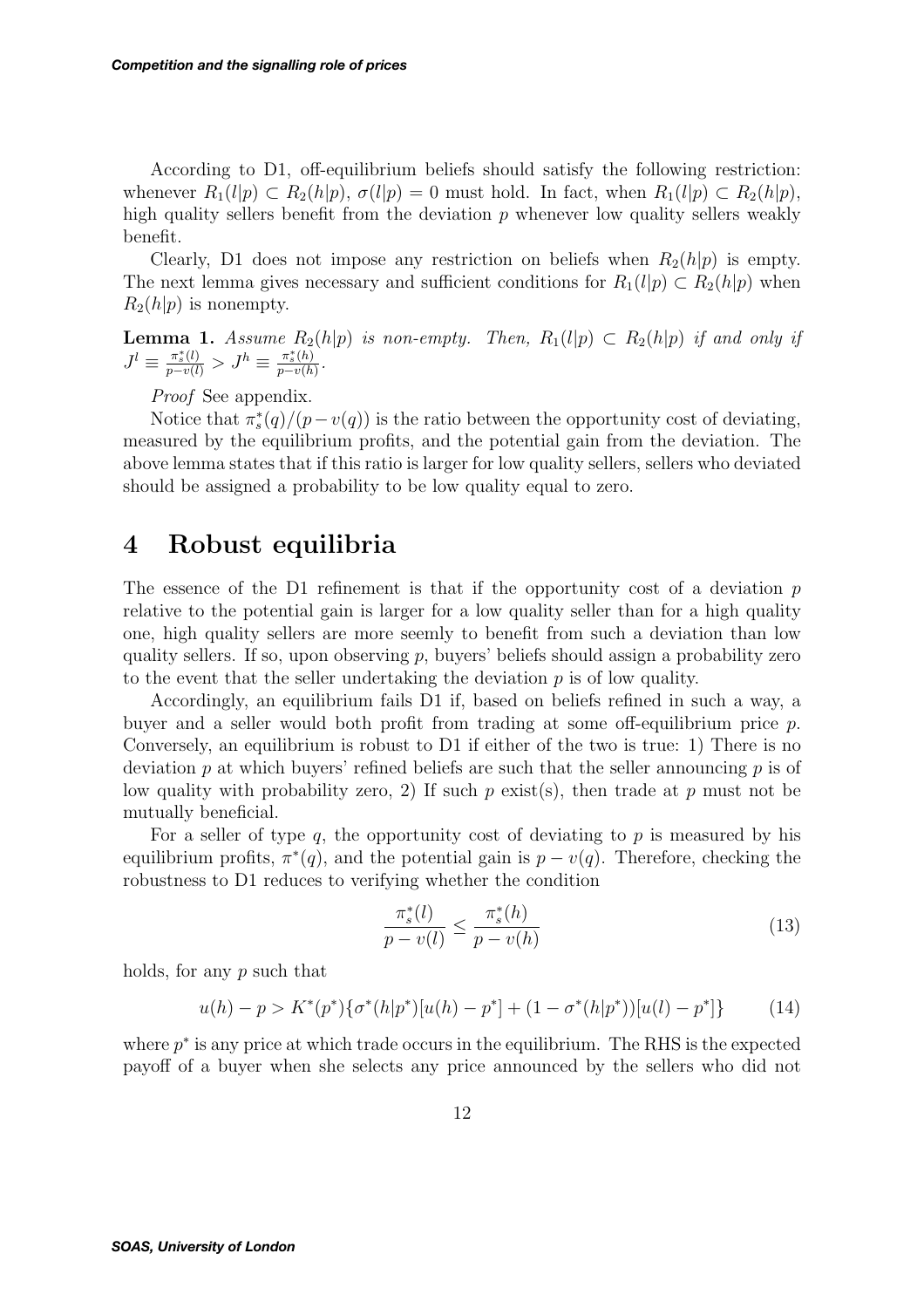deviate (this is the same across all prices at which trade occurs in the equilibrium).<sup>6</sup> The LHS of inequality  $(14)$  represents buyer's expected payoff when she selects p and believes that the seller who announced  $p$  is of type l with probability zero. Note that an individual buyer is always able to buy at  $p$  with probability one when all other buyers stick to their equilibrium strategy. Inequality (14) requires that a buyer strictly benefit from the deviation, given her refined beliefs.

For the purposes of the analysis of robustness we distinguish the possible equilibria into two broad categories on the basis of how many qualities are traded:

**Definition 2.** *A type I equilibrium is a PBE where both qualities are traded. A Type II equilibrium is a PBE where only the low quality is traded.*

It is worth noting that, in general, there would be a third category, which includes those equilibria in which no quality is traded. However, as it turns out, the low quality is always traded given the model's assumptions.<sup>7</sup>

### **4.1 Type I equilibria: both qualities are traded**

Type I equilibria can take two forms: a. Separating equilibria (SE) in which low and high quality sellers take different actions thereby fully revealing their type; b. Pooling equilibria (PE) and Hybrid equilibria (HE) in which either all sellers take the same action (PE) or different poolings of sellers take different actions (HE). Rather than characterizing all equilibria and then discard those which fail D1, we characterize only the equilibria that pass D1.

Let us analyze PE and HE, first. In any PE, by definition, there is a single equilibrium price p<sup>∗</sup> at which both high and low qualities are traded. In HE sellers of the same type may announce different prices and there is at least one price that is announced with positive probability by both types.

It is well known that D1 tends to select SE (see Cho and Sobel (1990)). The next lemma shows that also in the present model, within the set of type I equilibria, D1 discards PE and HE:

**Lemma 2.** *No pooling/hybrid equilibrium of type I survives D1.*

*Proof.* See Appendix.

In any PE or HE where both qualities are traded, sellers of type  $h$ , who face a higher opportunity cost of selling  $(v(h) > v(l))$  make lower equilibrium profits than

 $6$ The RHS is equal to the equilibrium payoff for a buyer. This follows since there are a large number of sellers and buyers, equilibrium strategies are symmetric (definition 1, iii), and beliefs about the sellers who did not deviate are not affected by a deviation (definition 1, iv).

<sup>7</sup>Consider an equilibrium where all sellers announce prices at which trade does not occur, i.e.  $p^0 = {\overline{\rho}, \overline{p}, ..., \overline{p}}$ . Buyers would be willing to buy at any price  $p < u(l)$  for any possible off-equilibrium beliefs. Then, deviating and announcing  $p \in (v(l), u(l))$  is always profitable for a seller of type l.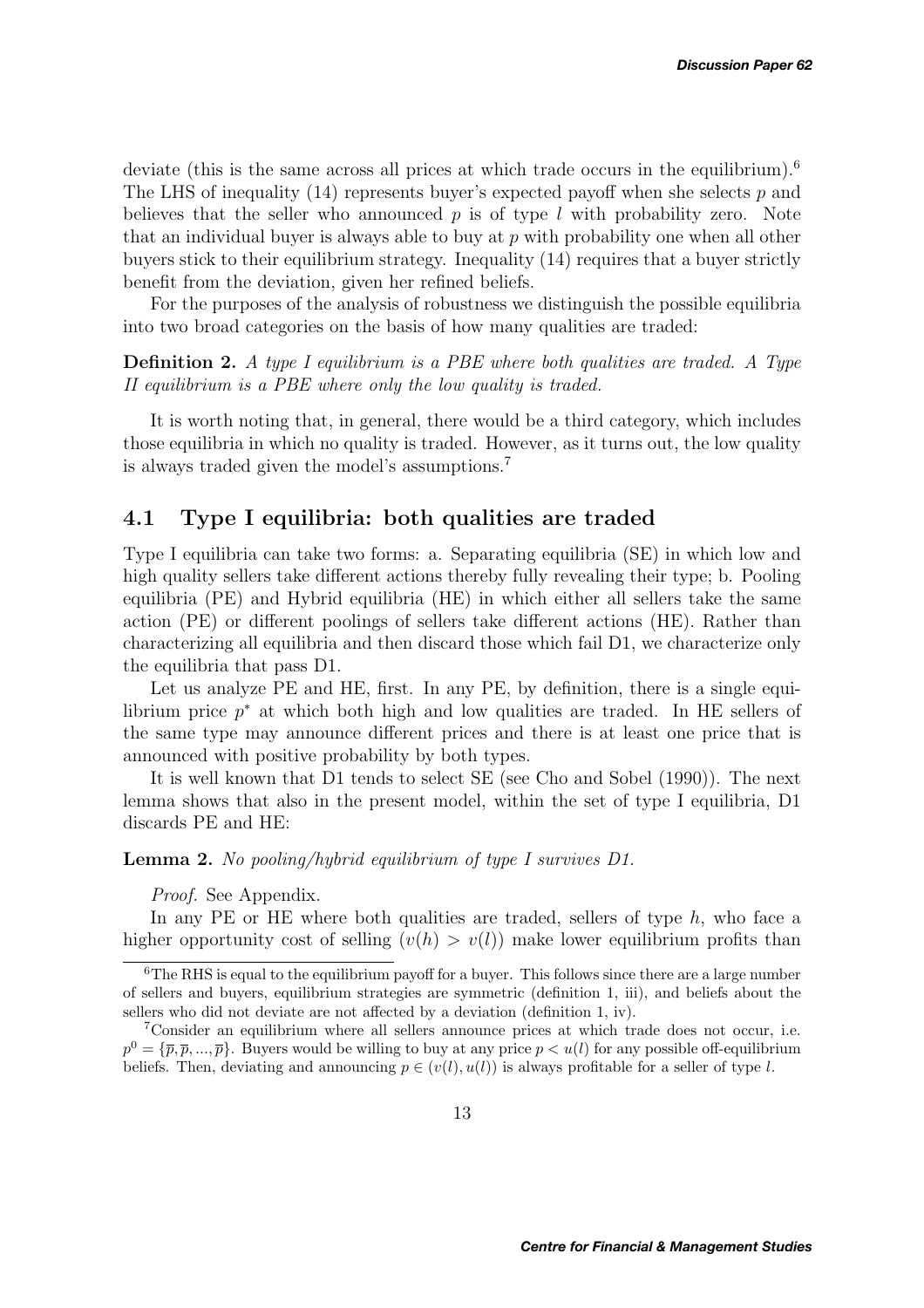sellers of type  $l$ . Hence, sellers of type  $h$  have a lower opportunity cost of deviating. Being aware of this, upon observing a deviation, buyers infer that it comes from a high quality seller. Therefore, sellers of type  $h$  would find it optimal to announce a price that is slightly higher than the equilibrium price at which both qualities are traded. This would enable high quality sellers to stand out from the crowd and attract buyers. Accordingly, no PE or HE of type I is ever robust: equilibria of type I that are robust to D1 could only include SE.

In general, a SE is a PBE in which low quality sellers announce a price  $p_l$  and high quality sellers announce a price  $p_h \neq p_l$ . Prices constitute a perfect signal of quality:  $\sigma^*(h|p_h) = 1$ , and  $\sigma^*(h|p_l) = 0$ . When a good is exchanged at  $p_q, q \in \{l, h\}$ , the buyer obtains  $u(q) - p_q$ . In any SE,  $p_h$  and  $p_l$  satisfy

$$
[p_l - v(l)]J^*(p_l) \geq [p_h - v(l)]J^*(p_h)
$$
\n(15)

$$
[p_h - v(h)] J^*(p_h) \geq [p_l - v(h)] J^*(p_l), \qquad (16)
$$

These two inequalities represent the Incentive Compatibility Condition (ICC) for low and high quality sellers, respectively. Any SE in which quality  $q \in \{l, h\}$  is traded must also: 1) satisfy the participation constraint of sellers  $(p_q \ge v(q))$  and buyers  $(p_q \leq u(q))$ ; 2) ensure that buyers obtain at least the same expected payoff as that they would obtain from quality  $q' \neq q$ :

$$
K^*(p_q)[u(q) - p_q] \ge K^*(p_{q'})[u(q') - p_{q'}]
$$
\n(17)

Clearly, if both qualities are traded,  $p_h$  and  $p_l$  should guarantee the same expected payoff to the buyers:

$$
[u(l) - p_l]K^*(p_l) = [u(h) - p_h]K^*(p_h)
$$
\n(18)

The above conditions combined with the fact that in any SE the low quality must be traded with positive probability imply that any SE satisfies  $p_h > p_l$  and  $J^*(p_h)$  $J^*(p_l)$ .

For a SE, the equivalents of the robustness conditions (13) and (14) are

$$
\frac{[p_l - v(l)] J^*(p_l)}{p - v(l)} \le \frac{[p_h - v(h)] J^*(p_h)}{p - v(h)}\tag{19}
$$

and

$$
u(h) - p > [u(l) - p_l]K^*(p_l),
$$
\n(20)

where we note that, given (18), the RHS of inequality (20) is equal to  $[u(h)-p_h]K^*(p_h)$ whenever the high quality is traded. In order to assess the robustness of a SE we should verify whether condition  $(19)$  is satisfied for any p such that  $(20)$  holds. The following result holds for all robust separating equilibria.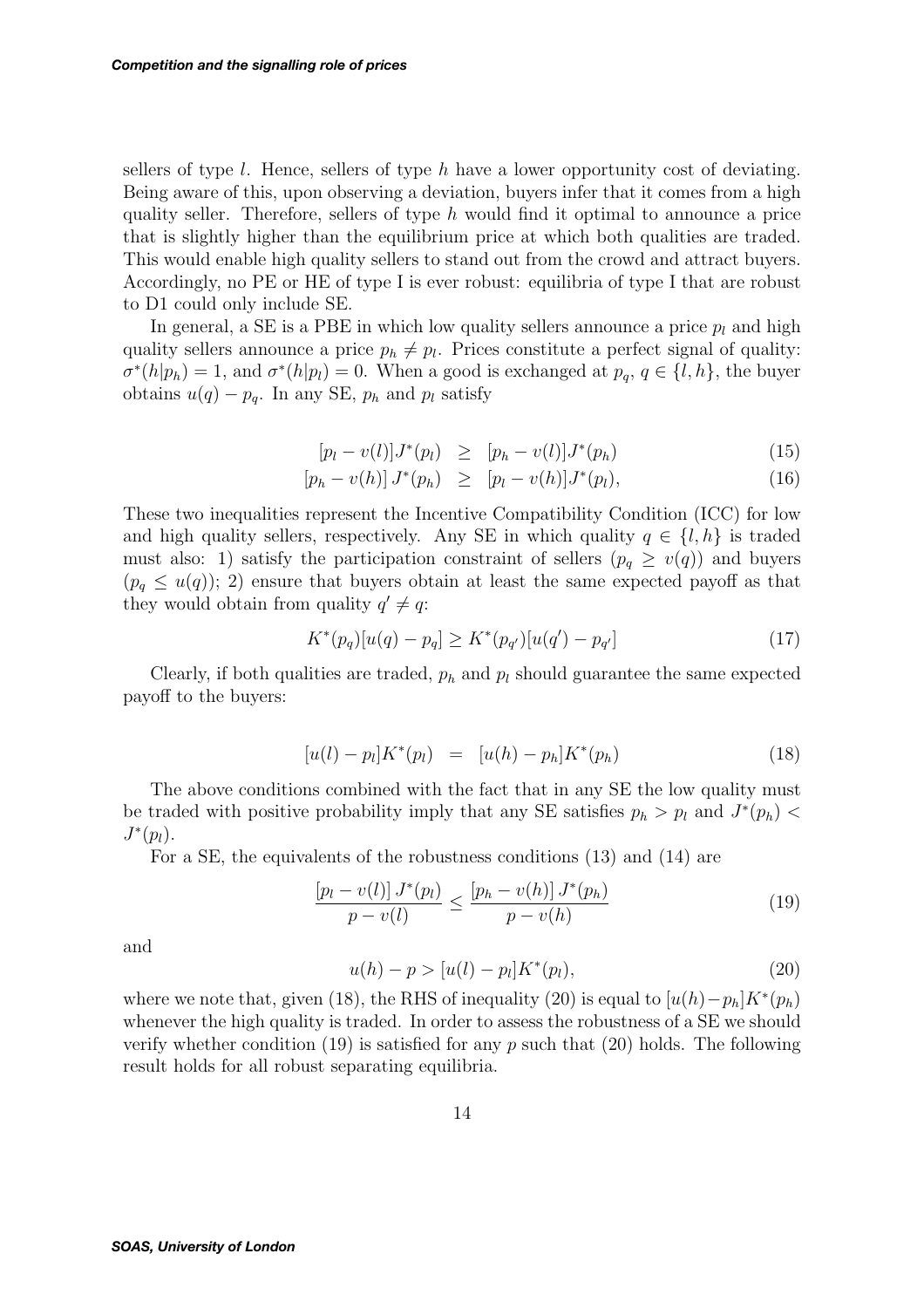**Lemma 3.** *In any D1-robust SE, the ICC of low quality sellers is satisfied with equality unless*  $p_h = v(h)$ *.* 

### *Proof.* See appendix.

We note that this result applies both to type I and to type II equilibria.<sup>8</sup> Here, we discuss the intuition in the case of type I equilibria. In any SE of type I the probability to sell at  $p_h$  must be less than 1. Otherwise, the ICC of low quality sellers, see equation (15), could not be possibly satisfied. Therefore, a high quality seller who is announcing at  $p_h$  would be willing to deviate and announce a price p slightly less than  $p_h$  whenever the gains from the increase in the probability to sell outweigh the loss due to the small reduction in the announced price. If the  $\text{ICC}_l$  does not hold with equality, low quality sellers strictly prefer  $p_l$  to  $p_h$ . Therefore, they are not willing to deviate unless the chances to sell at  $p$  become relatively high. Because of that, buyers infer that the deviation  $p$  must come from a high quality seller, which in turn gives high quality sellers the incentive to deviate. By contrast, when the  $\text{ICC}_l$  holds with equality, low quality sellers are indifferent between  $p_l$  and  $p_h$ . Therefore, they are willing to deviate whenever the high quality are, which implies that buyers' off-equilibrium beliefs cannot be restricted.

The question we are interested in is under which conditions, if any, is a SE of type I (i.e. where  $J^*(p_h) > 0$  holds) robust to D1. A key parameter in our discussion is the ratio between potential demand, given by the number of buyers  $B$ , and potential supply, given by the number of sellers, S. Such ratio, denoted with  $\theta \equiv B/S$ , is a measure of the competitive pressure faced by buyers and sellers.

The next result explains under which condition SE of type I may emerge:

**Lemma 4.** *If*  $1 - \lambda \ge \theta$  *there is no SE of type I. If*  $1 - \lambda < \theta$  *D1-robust SE must be of type I.*

### *Proof.* See appendix.

Consider a SE of type I: sellers of type l announce  $p_l$  and sellers of type h announce  $p_h \geq v(h)$ . If  $1 - \lambda > \theta$ , low quality sellers are relatively more numerous than buyers (i.e. they are the long side of the market). In other words, sellers compete to sell, while buyers face no competitive pressure. Accordingly, the only possible equilibrium value for  $p_l$  is  $v(l)$  so that low quality sellers make zero profits. Otherwise, if  $p_l > v(l)$ , low quality sellers would undercut each other in order to increase their chance to sell their good.<sup>9</sup> However, if  $p_l = v(l)$ , the ICC of type l sellers can never be satisfied for

<sup>&</sup>lt;sup>8</sup>Interestingly, type  $l$  sellers' ICC binding is a necessary (but not sufficient) condition for the second best (see Muthoo and Mutuswami 2005).

<sup>9</sup>Note that undercutting would always induce a buyer to buy since: i. The worst belief that buyers can assign to a seller announcing a price lower than  $p_l$  is that he is of type l with probability 1, and buyers are buying quality l at p*l*; ii. Given others' equilibrium strategies, the probability to buy at the off-equilibrium price equals one for the individual buyer.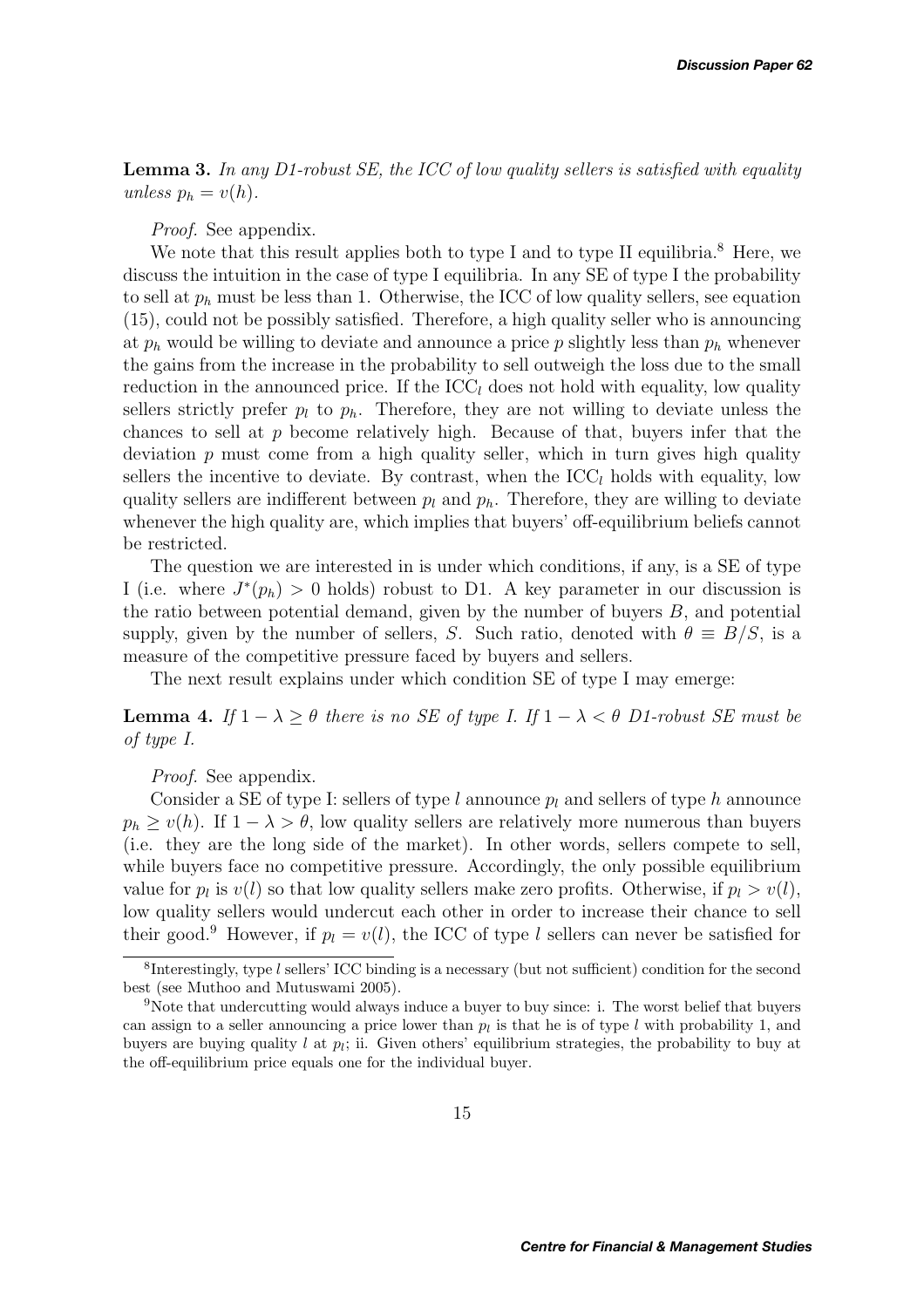any  $p_h \geq v(h)$  unless the probability to trade at  $p_h$  were equal to zero, which would contradict the hypothesis of a type I SE. Therefore, if  $1 - \lambda > \theta$ , there exist no type I equilibria.

Consider now the case  $1 - \lambda < \theta$ . Low quality sellers are on the short side of the market. Buyers, on the other hand, compete in order to buy. If prices are such that buyers are making a positive surplus, then all buyers should be willing to buy. However, if  $1-\lambda < \theta$ , low quality sellers are not enough to satisfy demand. Therefore, they will raise their prices until some of the buyers will buy (from high quality sellers) at a price  $p_h \ge v(h)$ . If, on the other hand, buyers obtain zero surplus, then  $p_h > v(h)$ , and lemma 3 ensures that the high quality is traded. Yet, the probability to sell at  $p_h$  must be low enough to ensure that low quality sellers do not have incentive to announce  $p_h$ .

We now turn to the characterization of robust type I equilibria. Define

$$
\delta \equiv \frac{GFT_l}{u(h) - v(l)} \in (0, 1)
$$
\n(21)

and

$$
\gamma \equiv \frac{\Delta GFT}{v(h) - v(l)},\tag{22}
$$

where, for one unit of quality q,  $GFT_q \equiv u(q) - v(q)$  measures the gains from trade, and  $\Delta GFT = GFT_l - GFT_h$ . Note that  $\delta$  represents the overall gains from trading the low quality scaled by the range of feasible prices  $u(h) - v(l)$ , while  $\gamma$  is the difference in the gains from trade between the two qualities,  $\Delta GFT$ , over the difference in the seller's evaluation of the two qualities  $v(h) - v(l)$ . When  $\gamma > (<0$ , the gains from trading the low quality are higher (lower) than those from trading the high quality.

Let  $\theta \equiv 1 - \lambda + \delta \lambda$ , and  $\theta_{\gamma} \equiv 1 - \lambda + \gamma \lambda I_{\{\gamma > 0\}}$  where  $I_{\{\gamma > 0\}} : \mathbb{R} \to \{0, 1\}$  is an indicator function that takes value 1 if  $\gamma > 0$  and zero otherwise. Note that since  $\gamma < \delta$  holds,  $\hat{\theta}$  is always strictly greater than  $\theta_{\gamma}$ .

**Proposition 1.** *D1-robust equilibria of type I emerge if and only if*  $1 - \lambda < \theta$ *. In all these equilibria: i)*  $J^*(p_l) = 1$ *, and*  $J^*(p_h) = \min\left[\frac{\theta-(1-\lambda)}{\lambda}, \delta\right]$ *, ii)*  $p_l$  *and*  $p_h$  *are uniquely determined:*

*i.* 
$$
p_h = u(h), p_l = u(l), \text{ if } \theta \in [\hat{\theta}, \infty);
$$
  
\n*ii.*  $p_h = v(l) + \frac{\lambda[u(h) - u(l)]}{1 - \theta}, p_l = v(l) + \frac{\theta - (1 - \lambda)[u(h) - u(l)]}{1 - \theta} \text{ if } \theta \in (\theta_\gamma, \hat{\theta});$   
\n*iii.*  $p_h = v(h), p_l = u(l) - [u(h) - v(h)] \text{ if } \theta \in (1 - \lambda, \theta_\gamma].$ 

#### *Proof.* See appendix.

Proposition 1 implies that the equilibrium outcome in terms of prices and traded quantities and qualities is uniquely determined and crucially depends on the buyers to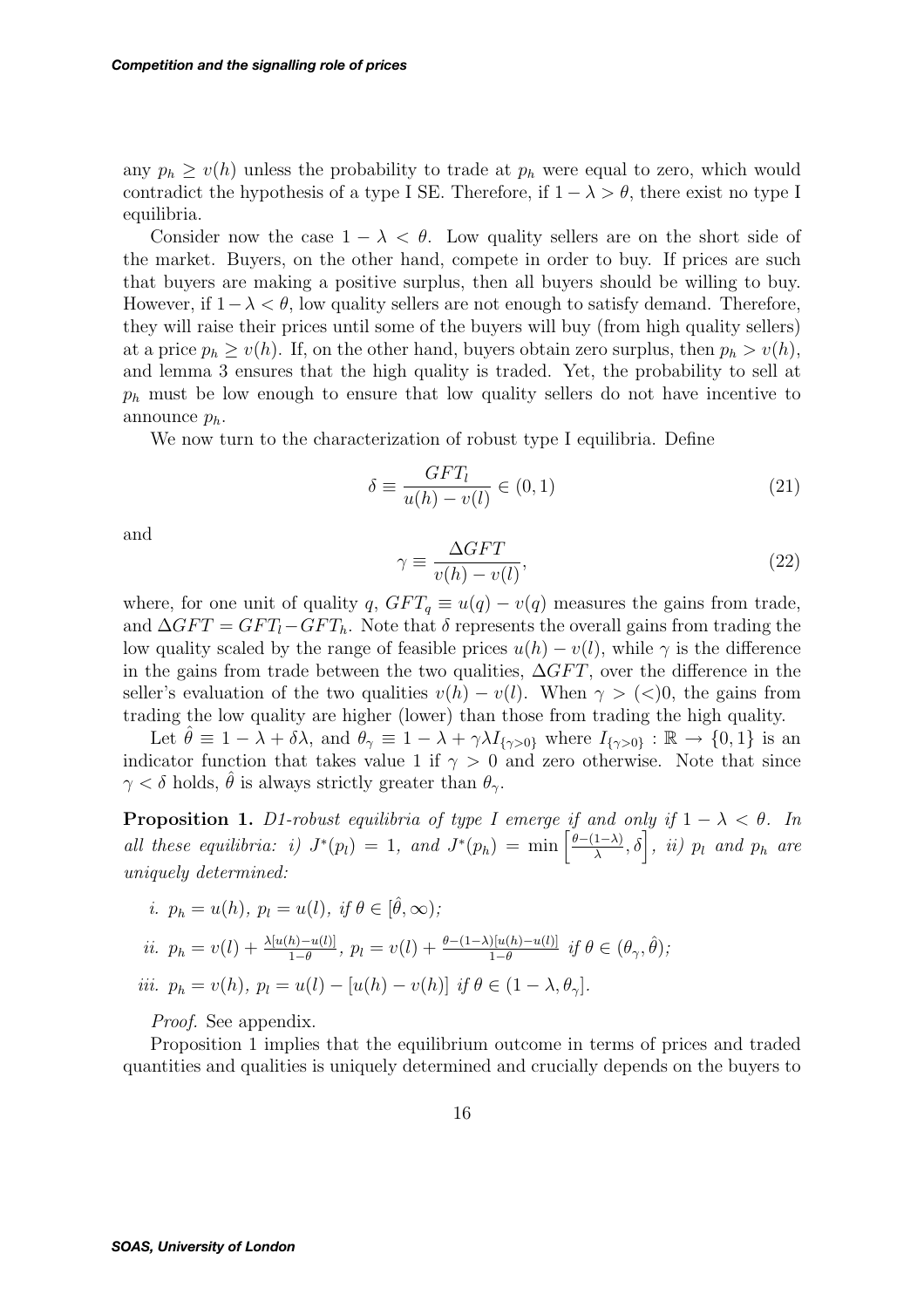sellers ratio,  $\theta$ . If  $\theta$  is very large, i.e. greater than  $\hat{\theta}$ , trade (of both qualities) occurs at buyers' reservation prices,  $u(h)$  and  $u(l)$  (case *i*). If  $\theta$  is only moderately large, i.e. greater than  $1 - \lambda$  but lower than  $\hat{\theta}$ , trade (of both qualities) occurs at prices that guarantee a positive surplus to the buyers (cases *ii* and *iii*). However, note that, provided that  $\gamma \leq 0$ , prices will exceed type h sellers' reservation prices in any robust SE of type I; that is whenever  $1 - \lambda < \theta$ . This, even though the probability of selling at  $p_h$ ,  $J^*(p_h)$ , is always less than one, which would suggest that high quality sellers should undercut each other. This is a standard effect of asymmetric information. Price competition among the high types is impaired by buyers' fear that low types may deviate and announce  $p_h$  if the probability to sell at  $p_h$  becomes too large. Hence, price competition among sellers of type h comes to a halt when the demand at  $p_h$  is such that low quality sellers are indifferent between announcing  $p_h$  and announcing  $p_l$ . Limited price competition causes high quality sellers' profits to remain positive, even if  $J^*(p_h) < 1$ .

Things change substantially if the gains from trading the low quality exceed those from trading the high quality ( $\gamma > 0$ ) and  $\theta \leq \theta_{\gamma}$  (if  $\theta > \theta_{\gamma}$  the previous discussion applies). In this case, the ICC of low quality sellers cannot hold with equality. Thus, the price announced by high quality sellers must drop to  $v(h)$ . In other words, high quality sellers must forgo their profits in order to trade. Low quality sellers will then announce the highest possible price at which buyers (weakly) prefer to buy the low quality, given the option to buy the high quality at  $v(h)$ .

### **4.2 Type II equilibria: Only the low quality is traded**

In this section we turn attention to the typical lemon-market situation in which the high quality is driven out of the market (type II equilibria). We will characterize the (unique) robust outcome of type II equilibria and show that such equilibria arise if and only if no robust type I equilibrium exists.

The following proposition characterizes robust type II equilibria:

**Proposition 2.** *D1-robust equilibria of type II emerge if and only if*  $1 - \lambda \ge \theta$ *. In all these equilibria, the fraction of quality* l *traded is*  $\theta/(1 - \lambda) \leq 1$ *. All trade occurs at a unique price*  $p^*$ *, which is equal to*  $v(l)$  *if*  $1 - \lambda > \theta$ <sup>10</sup>

*Proof.* See appendix.

In order to gather intuitions on proposition 2, notice that when  $1 - \lambda > \theta$ , low quality sellers are on the long side of the market and therefore face competitive pressure. They compete to sell their goods, which drives their profits to zero  $(p^* = v(l))$ . If, on the other hand,  $1-\lambda < \theta$ , sellers of low quality are on the short side and buyers

<sup>&</sup>lt;sup>10</sup>The analysis of the equilibrium price for the special case  $1 - \lambda = \theta$  is presented in the proof. There, it is shown that a discontinuity arises when  $\gamma > 0$ .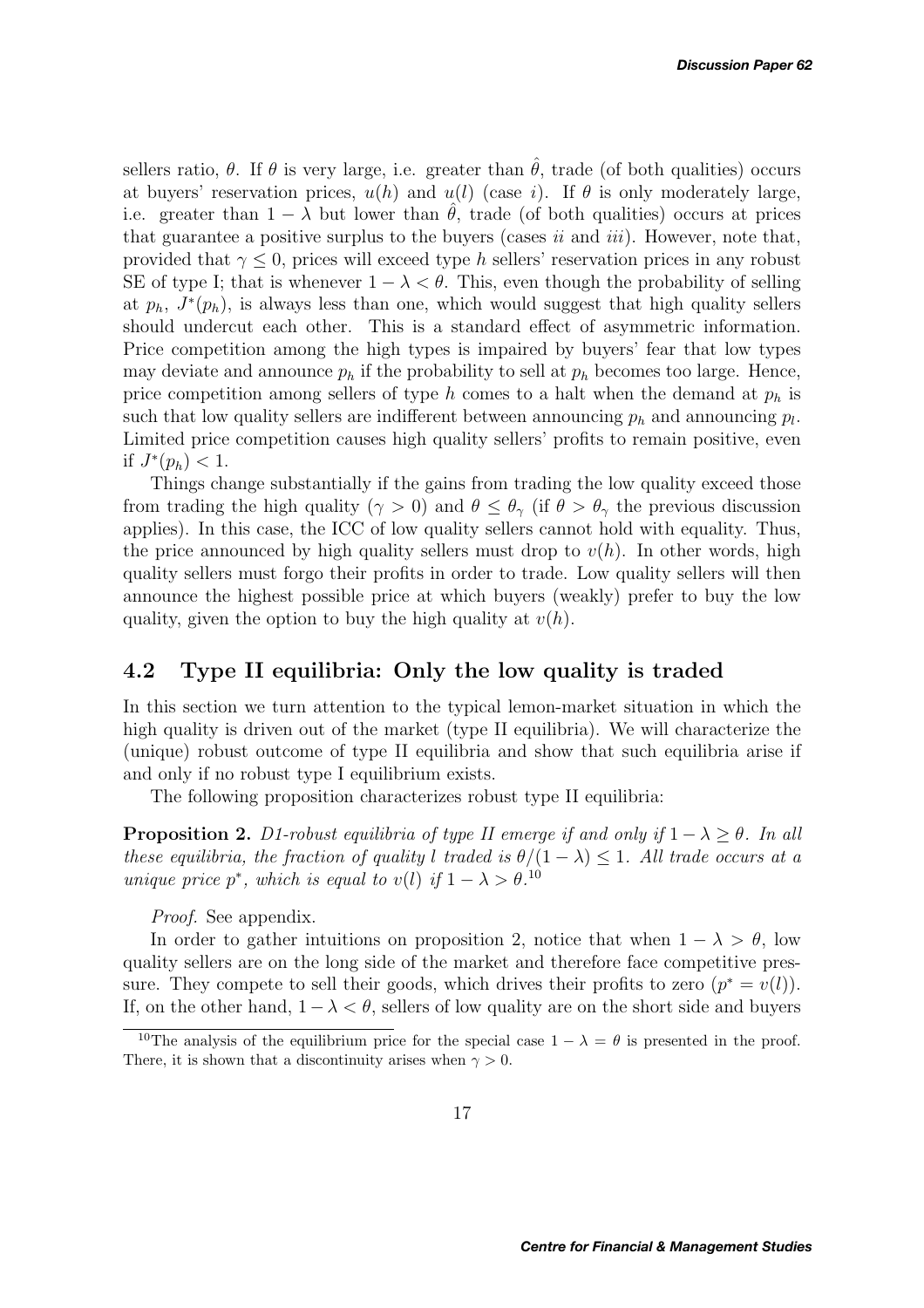compete to buy. Thus, when  $1 - \lambda < \theta$ , low quality sellers would announce  $p^* = u(l)$ . At this price, they would extract all the surplus from the buyers and make strictly positive profits. It is easy to see why these equilibria fail D1. Whenever sellers of low quality make strictly positive profits, their individual opportunity cost of deviating, measured by  $\pi^*(l)$ , is larger than that of high quality sellers, which equals zero since they are not trading. Accordingly, while high quality sellers are never made worse off by deviating, low quality sellers can be. It then follows that, upon observing a deviation  $p \geq v(h)$ , buyers should infer that the seller deviating is of high quality.

By contrast, given a type II equilibrium, low quality sellers make zero profits when they are the long side of the market. Hence, the opportunity cost of deviating is the same for low and high quality sellers, and both types of sellers are never worse off if deviating. Thus, buyers cannot rule out that an observed deviation is coming from a low quality seller and the equilibrium is therefore robust. It is interesting to notice that when low quality sellers are the long side of the market, the equilibrium requires that all sellers earn zero profits. Such a zero-profit condition makes all sellers indifferent between trading and not trading. Thus, deviating to prices at which no trade occurs in equilibrium is as cheap a way to signal quality for the low type as it is for the high type. Therefore, it is not surprising that deviations to higher prices fail to signal higher quality.

Finally, notice that robust type II equilibria can be either SE or hybrid equilibria (HE). In SE all low quality sellers announce  $p^*$  while high quality sellers announce  $\bar{p}$ . In HE, all sellers of quality h and a fraction smaller than  $1-\lambda-\theta$  of low quality sellers announce  $\bar{p}$  (and do not trade) while the rest announce  $p^*$ .

The effects of asymmetric information become more evident, although not necessarily more harmful, under the type II equilibria just described where high quality sellers are unable to trade their goods. Since these equilibria have been given special relevance in the literature, before turning to the discussion of the implications of our analysis, we briefly review the robustness of these equilibria by means of alternative criteria based on refinements weaker than D1.

### **4.2.1 Robustness of type II equilibria to weaker refinements**

D1 is sometimes considered a strong refinement. In particular, the fact that it eliminates all equilibria which do not assign probability zero to type  $l$  whenever type  $h$ has a greater incentive to deviate may appear extreme. Here, we give a brief account of the robustness of type II equilibria to less powerful refinements such as Divinity [Banks and Sobel (1987)] and Sequential Perfection [Grossman and Perry (1986)].<sup>11</sup> A

<sup>11</sup>Interestingly, the Intuitive Criterion (Cho and Kreps 1987) has no bite in this model. The Intuitive Criterion requires that, given some off-equilibrium price which could possibly benefit type  $h$  sellers, type  $l$  sellers should be made worse off by announcing such a price if beliefs are to assign probability 0 to type l. This must hold for any beliefs buyers may hold (and therefore for any best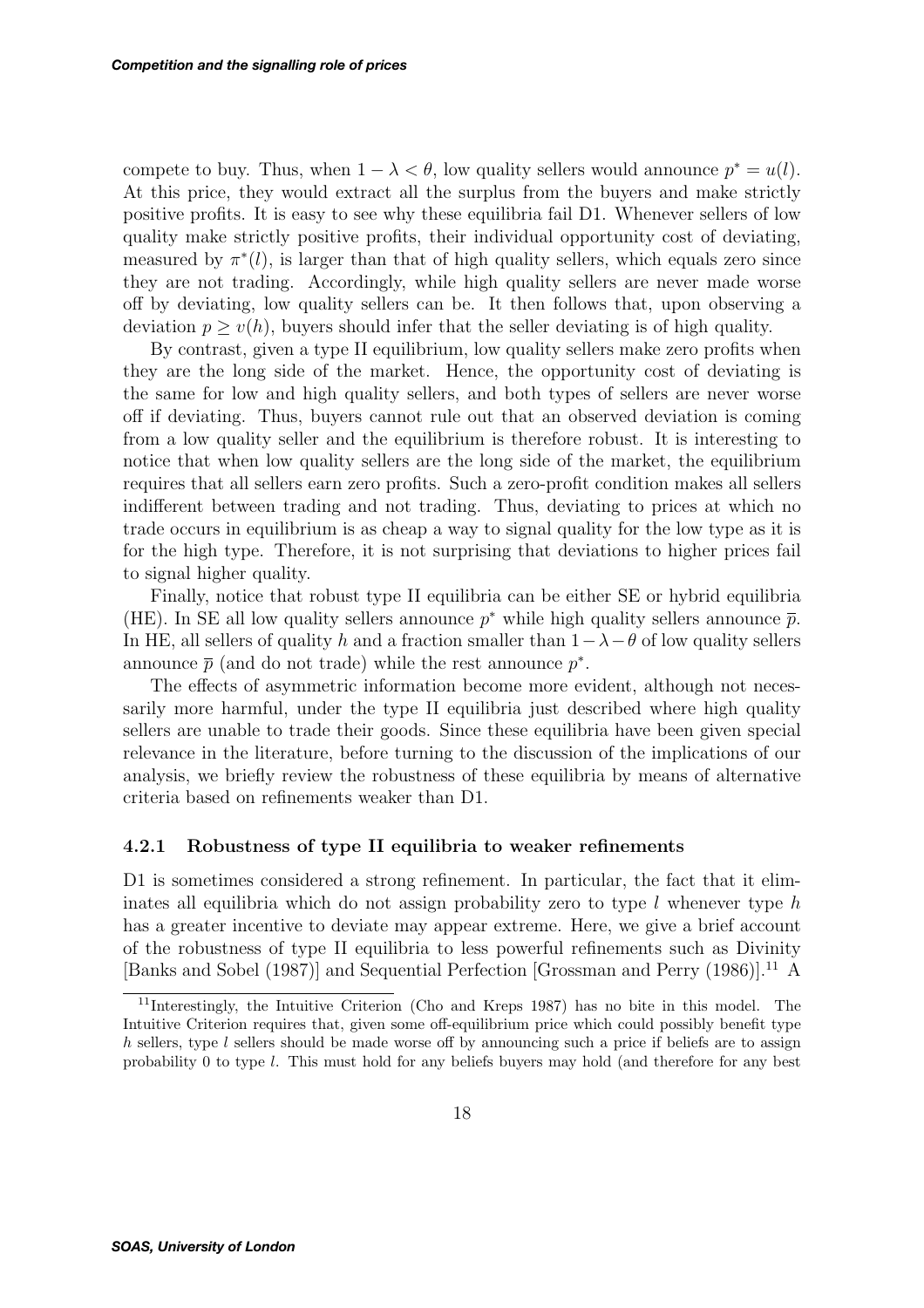formal analysis is contained in the Appendix.

Although they are built on somewhat different intuitions, both Sequential Perfection and Divinity yield the same results in this model. Since Divinity is weaker than D1, type II equilibria where low quality sellers are the long side of the market are always robust to Divinity. In the appendix, we show that they pass Sequential Perfection as well. By converse, unlike D1, Divinity and Sequential Perfection eliminate type II equilibria where low quality sellers are the short side of the market only when  $\lambda$  exceeds the critical value  $\hat{\lambda} = \frac{v(h) - u(l)}{u(h) - u(l)}$ . In other words, the fraction of high quality sellers in the population must be large. It is interesting to note that this condition is equivalent to the condition for the existence of an equilibrium where all qualities are traded in the standard textbook's model of adverse selection, where trade takes place at a single price set by an auctioneer. The condition  $\lambda > \hat{\lambda}$  in fact implies that there exists a price at which buyers are willing to buy a pooling of the two qualities.

## **5 Uniqueness**

We now discuss the uniqueness properties of the equilibrium outcome and analyze the implications for the amount of high quality traded.

Cho and Sobel (1990) show that in signaling games that satisfy specific monotonicity and sorting conditions, D1 selects a unique equilibrium, which is a SE. In the model we analyze, given any two prices p and  $p' < p$  and associated probabilities to sell  $J(p)$ and  $J(p')$  their sorting condition would be

$$
J(p)[p - v(l)] \ge J(p')[p' - v(l)] \Rightarrow J(p)[p - v(h)] > J(p')[p' - v(h)].
$$
\n(23)

Whenever low quality sellers benefit from announcing a higher price, high quality sellers would strictly benefit from doing the same. Condition (23) is of course satisfied for all prices at which trade occurs, i.e. provided that  $J(p) > 0$  and  $J(p') > 0$ . However, at prices at which the probability to sell is zero the net payoff is independent of the announced price and seller's type. Hence, at such prices, no sorting is possible and (23) is not satisfied. These observations help explaining why in the model we analyze the set of D1 robust equilibria does not include only separating equilibria and generally contains more than one equilibrium. Nevertheless, as it directly follows from the combination of proposition 2 and lemmata 2 and 4, D1 guarantees separation among sellers' types at prices at which trade occurs. Pooling can only occur at prices at which trade does not occur. In particular, pooling survives D1 in equilibria of type II where only a fraction of low quality sellers announce  $p^* = v(l)$  at which trade occurs, while high quality sellers and the rest of low quality sellers who decide not to

response). In this model, by converse, one can usually find buyers' best responses which make type  $l$ sellers better off by announcing a higher price.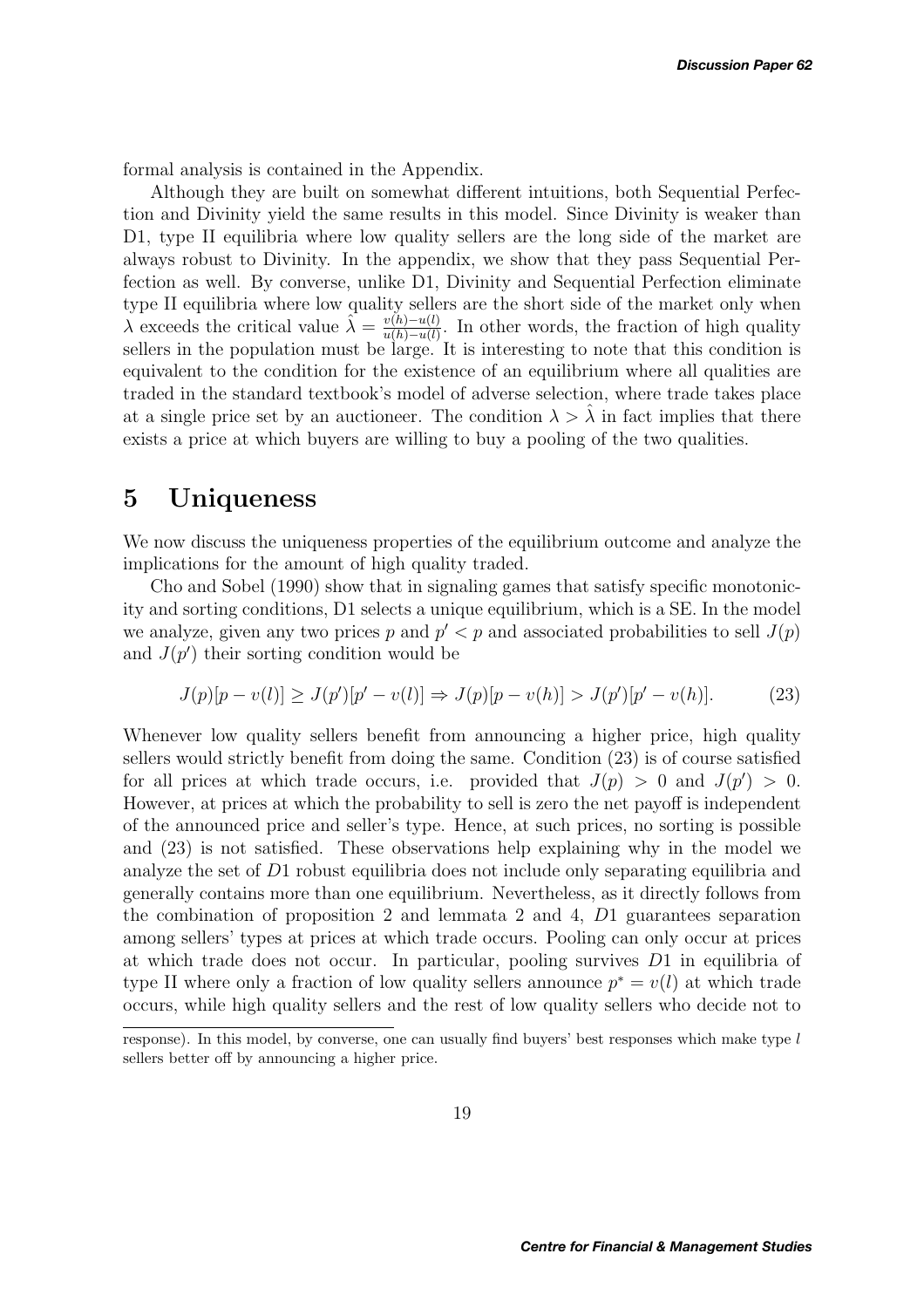trade announce  $\bar{p}$ . However, such HE yield the same equilibrium outcome in terms of quantities and qualities traded and agents' interim payoffs as the robust SE of type II in which all sellers of type l announce  $p^*$ . This observation, together with the result about uniqueness of equilibrium outcomes associated with type I robust equilibria stated in proposition 1 leads to the following

**Proposition 3.** *Given the values of*  $\lambda$ ,  $\theta \neq 1 - \lambda$ ,  $u(l)$ ,  $v(l)$ ,  $u(h)$ ,  $v(h)$ , all the *resulting D1-robust equilibria yield the same unique outcome in terms of prices of traded goods, quality and quantity of trade. In particular: i. The fraction of quality* l goods being traded (over the total supply of quality l) is  $f(l) = \min[\theta/(1 - \lambda), 1]$ ; *ii. The fraction of quality* h *goods being traded (over the total supply of quality* h*) is*  $f(h) = \max\left[0, \min\left[\frac{\theta-(1-\lambda)}{\lambda}, \delta\right]\right].$ 

*Proof*. See appendix.

According to proposition 3, while in the present model D1 does not select a unique separating equilibrium, it still yields a unique equilibrium outcome in terms of prices, quantities and qualities exchanged, and interim payoff of market participants. Because of this uniqueness property, the model implies a very precise relationship between the traded quantity of high quality goods and the market conditions as measured by the ratio between potential demand and potential supply,  $\theta$ .

If low quality sellers are relatively more numerous than buyers  $(1 - \lambda < \theta)$ , competition among these sellers drives the low quality price to its minimum level. As a consequence, the only D1-robust equilibrium is one in which all sellers make zero profits and only the low quality is traded; all buyers are able to buy. By converse, if buyers are relatively more numerous than low quality sellers, buyers will compete to buy so long as only low quality goods are traded. In this case, robustness implies that both low quality and high quality sellers are able to sell their goods with positive probability. All low quality sellers are able to sell while only a fraction of sellers of high quality is able to find a buyer.

The prices of traded goods and the traded fraction of high quality goods are nondecreasing, nondifferentiable functions of  $\theta$ , as illustrated in Figures 1 and 2. For values of  $\theta \leq 1 - \lambda$ , the fraction of high quality traded is constant with respect to  $\theta$  and equal to zero. If  $\theta > 1 - \lambda$ , the fraction of high quality traded linearly increases in  $\theta$ until it reaches the value  $\delta < 1$  where  $\theta$  equals the critical value  $\hat{\theta}$ . Once  $\theta$  has reached  $\hat{\theta}$ , further increases in  $\theta$  do not affect any longer the fraction of high quality traded. Notice that, while all buyers are able to buy one good if  $\theta \leq \theta$ , a fraction  $\lambda \delta$  of buyers do not obtain any good when the reverse (strict) inequality holds. This in spite of the fact that high quality sellers must be selling with probability  $\delta < 1$  (otherwise the ICC of low quality sellers would be violated). Therefore, there might be buyers and sellers who do not trade even when trade would be mutually beneficial. Having said that, we should also point out that D1 selects the equilibrium where the amount of trade is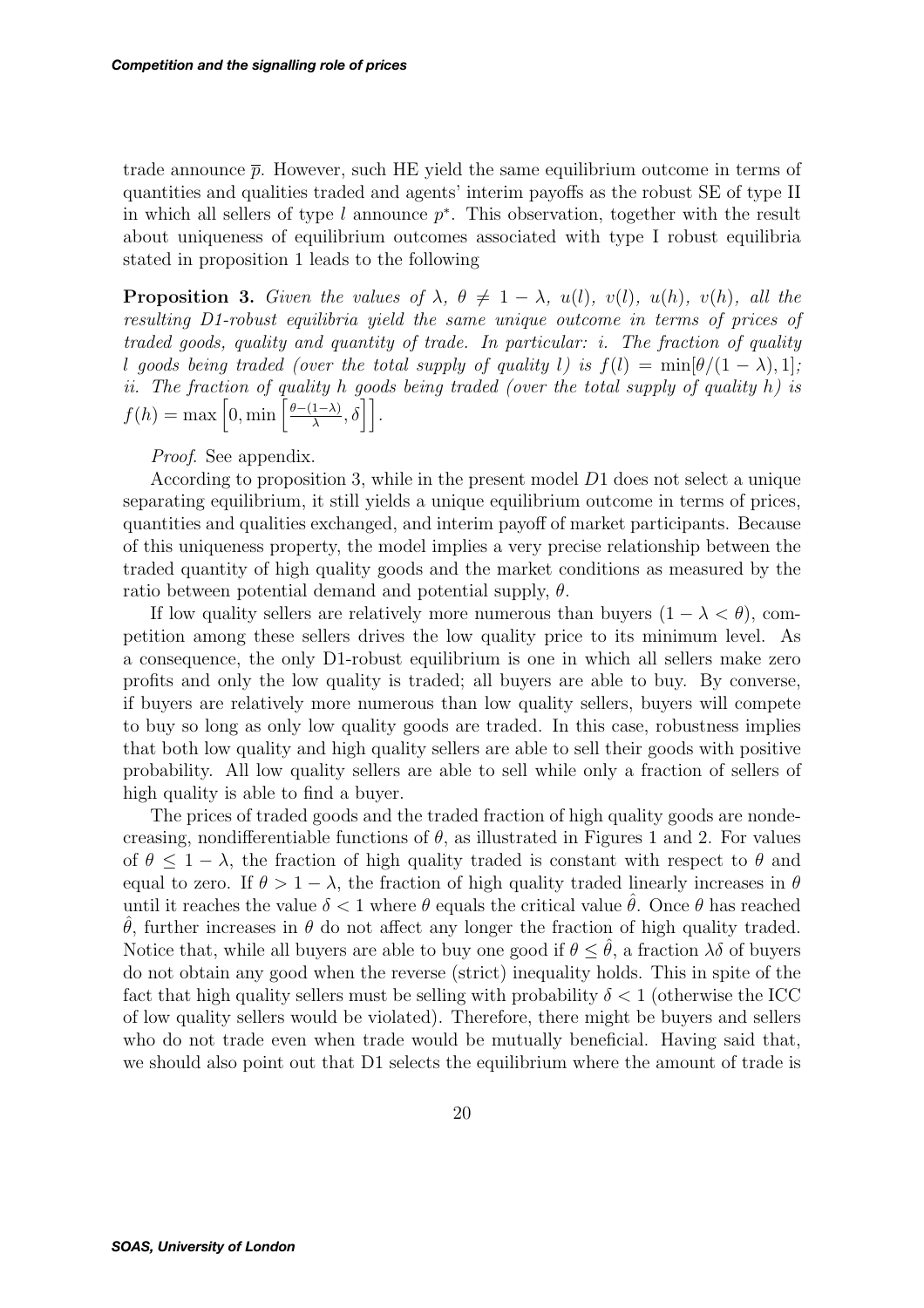maximized among all SE. Hence, the prevailing SE is the one in which the potential inefficiency related to the quantity of trade is minimized.<sup>12</sup>

It is important to note that  $\delta$  is decreasing in  $u(h)$ . When demand is sufficiently high, the higher is  $u(h)$  the higher must be the price of high quality goods. However, for the SE equilibrium to be robust, the incentive compatibility constraint of low quality sellers must hold with equality. This implies that the probability to sell high quality goods must be decreasing in the price. The result is that the more buyers value high quality goods, the lower must be the maximum fraction of high quality sellers able to sell their good. The model thus displays a curse on high quality sellers.

# **6 Competitive pressure and the signaling role of prices**

The uniqueness property of the set of robust equilibria we identified in the previous analysis emerges as the consequence of the signaling role played by sellers' strategic pricing decisions, both off and along the equilibrium path.

The signaling effectiveness of sellers' strategic pricing decisions crucially depends on the competitive pressure they face. Off the equilibrium path, the information content of a deviation to a price higher than the equilibrium price changes according to whether sellers face weak competition ( $\theta$  exceeds  $1-\lambda$ ) or strong competition ( $1-\lambda$ ) exceeds  $\theta$ ). If competition among sellers is weak, starting from an equilibrium in which only the low quality is traded, a deviation to a higher price allows high quality sellers to reveal themselves (provided buyers hold refined beliefs). As a consequence, the initial equilibrium unravels. By converse, strong competition among sellers forces the equilibrium profits of both types of sellers to zero. Therefore, both types have identical incentives to deviate. As a result, the deviation does not serve as a signal for high quality sellers. Hence, the initial equilibrium holds.

In equilibria that are robust to D1, the effectiveness of the price system at reflecting information along the equilibrium path also depends on the extent of competition among sellers. As we have shown, when competition is weak, both qualities are traded in the robust equilibrium. Each quality is traded at a different price. That is, prices are fully informative and enable high quality sellers to trade. However, when competition is strong, only low quality sellers are able to trade. The price system associated with this equilibrium is still fully informative, but the only credible way for high quality sellers to reveal their type is to decide not to trade (i.e. to announce a price at which

<sup>12</sup>We finally note that proposition 3 gives a strong economic rationale for the use of D1 as the equilibrium concept. By selecting the SE with the highest possible amount of high quality traded and by imposing  $p_h = u(h)$  whenever there are ex-post unsatisfied buyers. D1 ensures that there is no ex-post incentive for unsatisfied buyers to buy from the high quality sellers who were not matched with any buyer.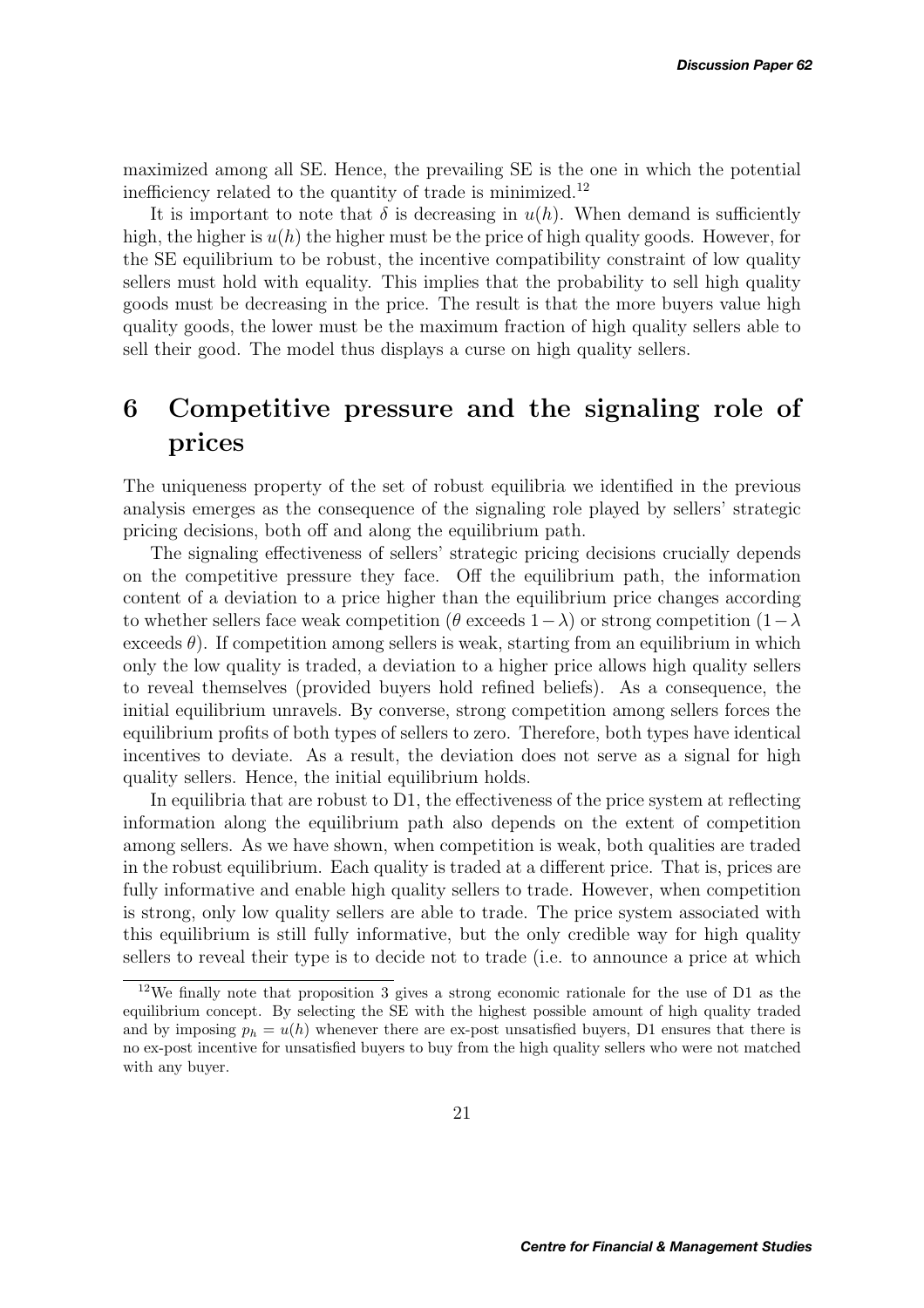trade does not take place). In other words, when competition is strong, there is no equilibrium price system that is both informative and would allow high quality goods to be traded.

These observations lead us to the the following conclusion. In lemon markets, whenever competition among sellers is strong, the traditional role of prices as a device for competing against rival sellers impairs the effectiveness of prices as a device for conveying information to the buyers.

Wilson (1980) first argued that, in a market for lemons with price setting sellers, trade may occur at a distribution of prices rather than at a unique price. The results of our analysis have precise implications regarding the conditions under which a distribution of prices should arise in a lemon market. In particular, the empirical prediction following propositions 1-3 is that the degree of price dispersion is inversely related to the competitive pressure faced by sellers. The stronger the competition, the less price dispersion and variety of trade we should observe, and viceversa. This implication holds not just in the case of a market with two types of sellers and two qualities of goods, but also in the general case of any finite number  $N$  of qualities, which is analyzed in the appendix.

## **7 Welfare**

It is well established that asymmetric information could have negative effects on the level of welfare generated by a market. In this section we assess the degree of inefficiency associated with the D1-robust equilibria in the market with strategic price setting sellers (MSPS). For this purpose, we compare these equilibria with the equilibrium that would arise in a perfectly competitive market (MPC). We also compare the D1-robust equilibria of the MSPS with the equilibrium outcome of the standard textbook case of a competitive market for lemons where trade occurs at a single price set by an auctioneer (MA). An equilibrium in the MA is a price at which demand equals supply. We assume that, in the presence of multiple equilibria, the auctioneer is always able to select the equilibrium that maximizes trade. This further comparison is meant to shed light on how strategic price setting affects the adverse selection mechanism.

Asymmetric information leads to two potential sources of inefficiency: the quality of trade could be inefficient and so could the quantity. As already noted, in the MSPS there are always some high quality sellers who are unable to trade, even when they are relatively less numerous than buyers. Hence, the MSPS would always lead to an inefficient quality of trade, compared to the MPC, if the gains from trading quality h exceed those of trading quality l. Such an inefficiency would instead disappear if gains from trading quality  $l$  were to exceed those related to quality  $h$ . Furthermore, since in the MSPS high quality sellers become rationed when demand is sufficiently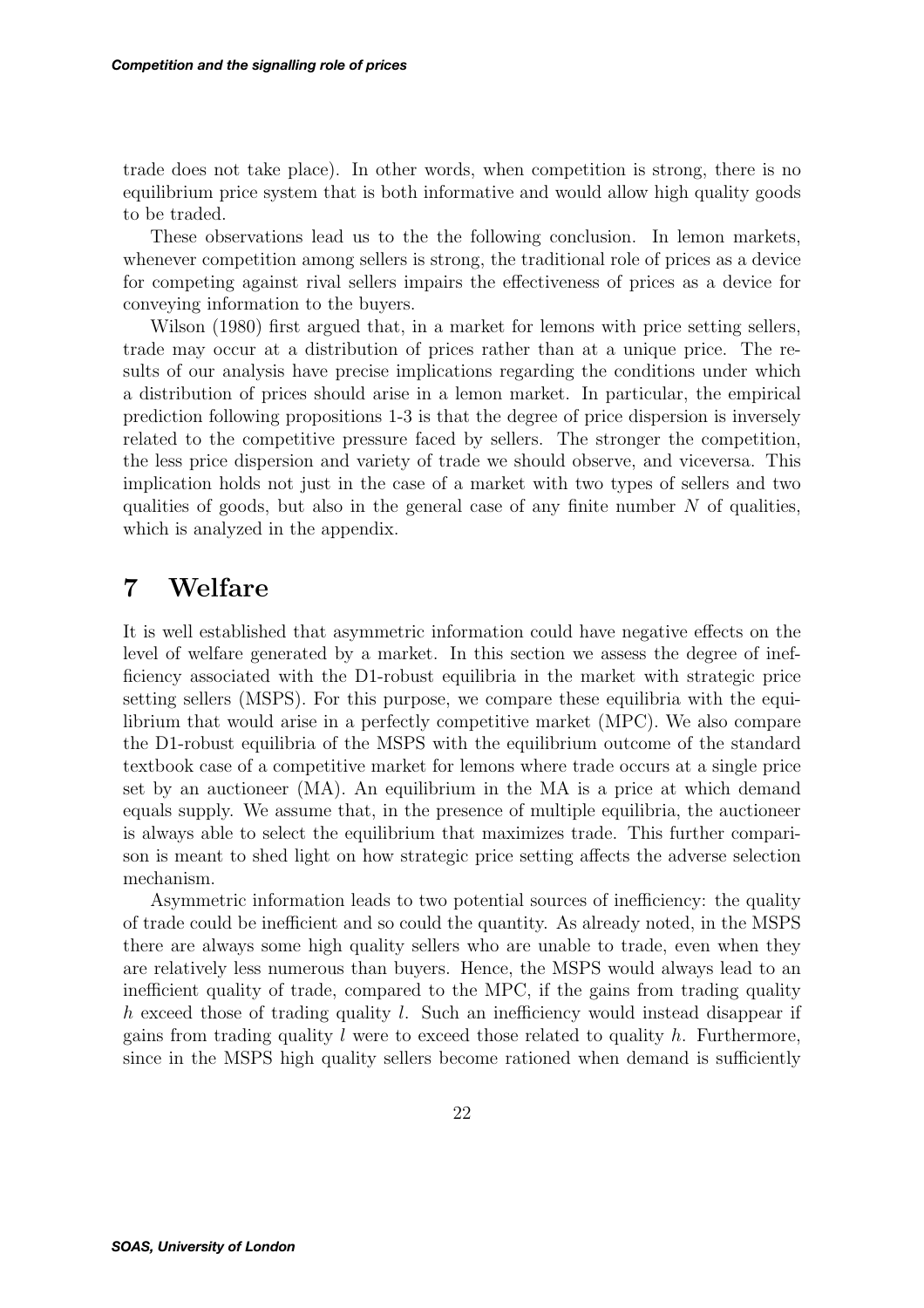high, such a model could also lead to an inefficient amount of trade, compared to the MPC.<sup>13</sup> This inefficiency, however, arises if and only if demand is sufficiently strong  $(\theta > 1 - \lambda + \delta \lambda).$ 

These results emerge from the comparison between the level of welfare generated by the MPC relative to the maximum market size,  $S$ , as measured by

$$
W_{FI} = \begin{cases} GFT_l \min(\theta, 1) - \Delta GFT \max(0, \min(\theta, 1) - (1 - \lambda)) & \text{if } \Delta GFT \ge 0\\ GFT_l \min(\theta, 1) - \Delta GFT \min(\theta, \lambda) & \text{if } \Delta GFT < 0. \end{cases}
$$
\n(24)

and the same measure of welfare for the MSPS, which, from proposition 3, is

$$
W = GFT_l \min(1 - \lambda + \lambda \delta, \theta) - \Delta GFT \max(\min(\lambda \delta, \theta - (1 - \lambda)), 0). \tag{25}
$$

The results from such a comparison are shown in figure 3, where the relative measure of welfare loss implied by asymmetric information,  $w = 1 - W/W_{FI}$ , is plotted against  $\theta$  for the two cases: a.  $\Delta GFT > 0$ , b.  $\Delta GFT < 0.14$ 

The magnitude of the inefficiencies generated by asymmetric information is affected by the price setting sellers convention in a non trivial way. Comparing the MSPS with the MA we find that the two models generate the same outcome if competition among sellers is strong, i.e. if  $\theta < 1-\lambda$ . If competition among sellers is weak, the two models lead to quite different implications. In the MSPS, trade occurs in a perfectly separating equilibrium, where prices are perfect signals of quality. In the MA, since the auctioneer calls only one price, both qualities are traded if and only if a pooling equilibrium exists. This difference between the two models leads to profound differences with regard to welfare implications.

Generally, no pooling equilibrium in the MA is possible if  $1-\lambda > \theta$ . For  $1-\lambda < \theta$ , a necessary condition is:

$$
\lambda u(h) + (1 - \lambda)u(l) \ge v(h) \tag{26}
$$

This condition is also sufficient for  $\theta \geq 1$ . For  $1 - \lambda < \theta < 1$ , a pooling equilibrium would always be characterized by a price  $p^* = v(h)$  and a quality of trade such that, while all low quality sellers sell their goods, only a fraction  $[\theta - (1 - \lambda)]/\lambda$  of high quality sellers chooses to sell.<sup>15</sup> Correspondingly, a buyer would obtain a low quality good with probability  $(1-\lambda)/\theta$  and a high quality good with probability  $[\theta-(1-\lambda)]/\theta$ . Therefore, given  $1 - \lambda < \theta < 1$ , the necessary and sufficient condition for a pooling equilibrium is

$$
u(l)\frac{1-\lambda}{\theta} + u(h)\frac{\theta - (1-\lambda)}{\theta} \ge v(h) \tag{27}
$$

<sup>&</sup>lt;sup>13</sup>Note that the quantity of trade could never be inefficiently high due to the assumption that the gains from trade for each of the two qualities are both positive.

<sup>&</sup>lt;sup>14</sup>In figure 3.b, we assume  $\lambda > 1/(2 - \delta)$ .

<sup>&</sup>lt;sup>15</sup>Market clearing occurs if and only if all low quality sellers are able to sell. Hence, the fraction of high quality goods traded must be  $\theta - (1 - \lambda)$ .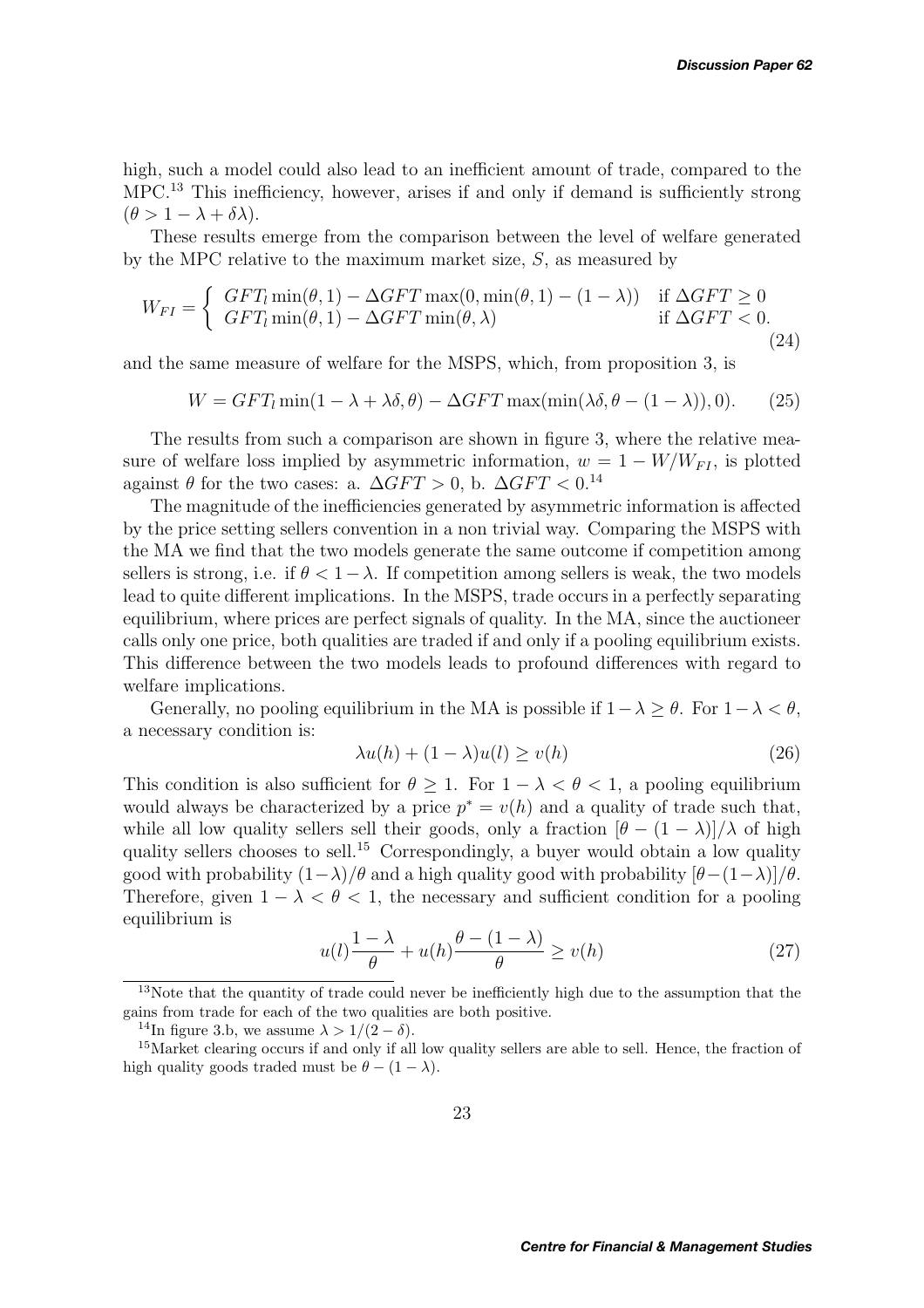where the LHS equals the willingness to pay of an individual buyer, which is an increasing function of  $\theta$ . Conditions and (26) and (27) require that buyers' maximum willingness to pay is sufficiently high to sustain a pooling equilibrium. These conditions are clearly not necessary in the MSPS. Hence, in a way, it is less likely that high quality sellers are completely driven out of the market as a consequence of adverse selection in the MSPS. This suggests that the MSPS might generate a higher level of welfare than the MA. Indeed, if  $u(l)(1 - \lambda) + \lambda u(h) < v(h)$  the welfare generated by the MA as a function of  $\theta$  would be

$$
W_W = GFT_l \min(\theta, 1 - \lambda). \tag{28}
$$

Figure 4, case a, plots the relative welfare loss function  $w_w = 1 - W/W_W$  against  $\theta$ . The level of welfare generated by the MSPS is always greater than that of the MA when demand is sufficiently strong. Otherwise, the two models yield the same welfare. Differently, when buyers maximum willingness to pay is high enough, i.e.  $u(l)(1 - \lambda) + \lambda u(h) > v(h)$ , the MA could lead to a higher level of welfare compared to the MSPS. In particular, the MA would guarantee more trade whenever market conditions are such that high quality sellers are rationed in the MSPS. Given (27) and  $u(l) < v(h)$ , the existence of a pooling equilibrium requires that demand be sufficiently strong, i.e.

$$
\theta \ge \underline{\theta} \equiv (1 - \lambda) \frac{u(h) - u(l)}{u(h) - v(h)}.
$$
\n(29)

Accordingly, the welfare generated by the MA is

$$
W_W = \begin{cases} GFT_l \min(\theta, 1 - \lambda) & \text{if } \theta < \underline{\theta} \\ GFT_l \min(1, \theta) - \Delta GFT \min(\theta - (1 - \lambda), \lambda) & \text{if } \theta \ge \underline{\theta} \end{cases}
$$
(30)

Figure 4, case b, plots the function  $w_w = 1 - W/W_W$ , which measures the welfare loss of the MSPS compared to the MA. Independently of whether  $\Delta GFT$  is positive or negative, the two models yield the same level of welfare if demand is sufficiently low  $(\theta < 1 - \lambda)$ . For intermediate values of demand, i.e.  $\theta \in [1 - \lambda, \theta]$ , the MSPS guarantees higher welfare than the MA. Given these market conditions, high quality sellers are able to sell with positive probability under the MSPS while they would be driven out of the market in the MA. If demand is stronger, so that  $\theta > \theta$ , then which model yields the highest level of welfare depends on whether high quality sellers in the MSPS are rationed or not. In particular, both models yield the same welfare if  $\theta$  is such that no rationing takes place in the MSPS, while the MA outperforms the MSPS if demand is sufficiently strong.

The ambiguous welfare effects of the MSPS compared to MA suggest that, in general, the MSPS fails to achieve the second best. The rationale lies in the instability of pooling equilibria established with lemma 2. As argued above, pooling equilibria may improve welfare if gains from trading quality  $h$  are higher or demand is particularly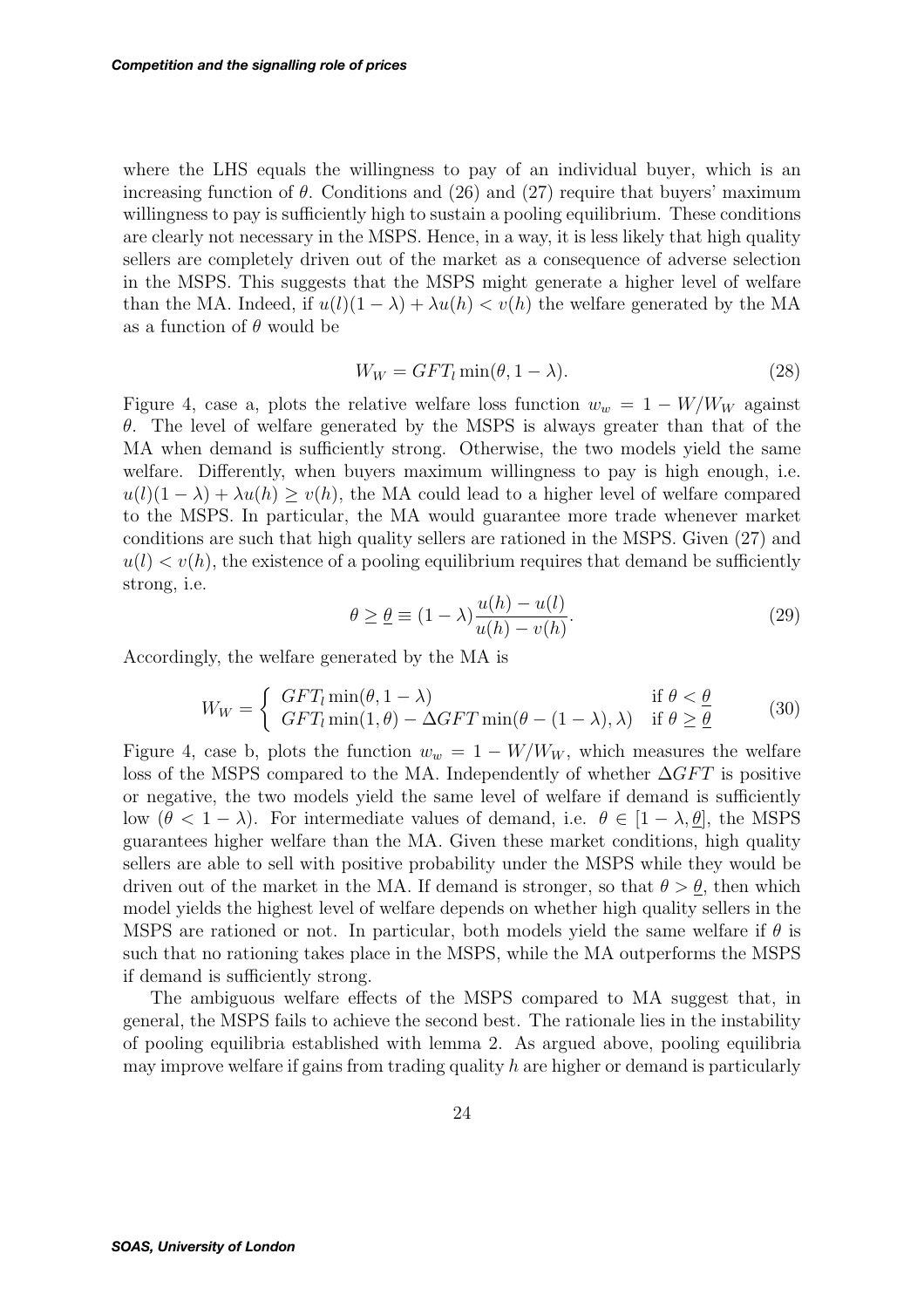strong. However, in the MSPS, high quality sellers would always deviate such equilibria as buyers tend to associate higher quality with prices higher than those announced by the crowd. The ability of high quality sellers to communicate the higher quality of the goods they own by means of prices could result in an aggregate welfare loss. It then follows that suppressing the information conveyed by individual prices might actually improve welfare.

Muthoo and Mutuswami (2005) use mechanism design to characterize the maximal welfare attainable in a lemon market abstracting from the specific trading rule. They study how this varies with the degree of competition. We have focused on a specific price convention that is frequently observed in real world markets (e.g. online markets). Our aim is to understand how, within these real world markets, the role of prices as a communication device for high quality sellers changes with the competitive pressure faced by the sellers. Why such price convention seems to characterize many of the internet markets, even though it does not always attain the second best, is certainly an interesting question which deserves further scrutiny. We take the view put forward by Bester (1993). A posted price convention tends to endogenously emerge in markets with asymmetric information, as opposed to bargaining for instance, when the search costs faced by the buyers become small.

# **8 Conclusions**

This paper tackled the issue of strategic pricing in a competitive market for lemons where the potential gains from trade are always positive. Sellers' pricing decisions are affected by two types of considerations. On the one hand, sellers want to maximize the chance to find a buyer. On the other hand, they may want to use prices to conceal/reveal their true quality. Thus, in markets for lemons, pricing decisions retain a double function. Sellers may lower prices to undercut competitors or increase them to signal high quality. We argue that these two roles of prices may be at odds with each other. When competition among sellers is strong, the use of prices to compete with other sellers prevails. Announcing a price that is higher than the price at which trade occurs in the market does not help to be recognized as a high quality seller by the buyers. The reason is that profits of all sellers are driven to zero by competition. Hence, all sellers, irrespectively of their quality, have no opportunity cost of deviating and announcing a higher price.

By contrast, when competition is weak, announcing a price higher than the lowest price at which trade occurs conveys relevant information to the buyers. The rationale is that in this case at least some of the sellers make positive profits. Thus, announcing a higher price (which harms the seller by reducing the likelihood of making a sale) is relatively more costly for low quality sellers.

The model generates various predictions, some of which are empirically relevant.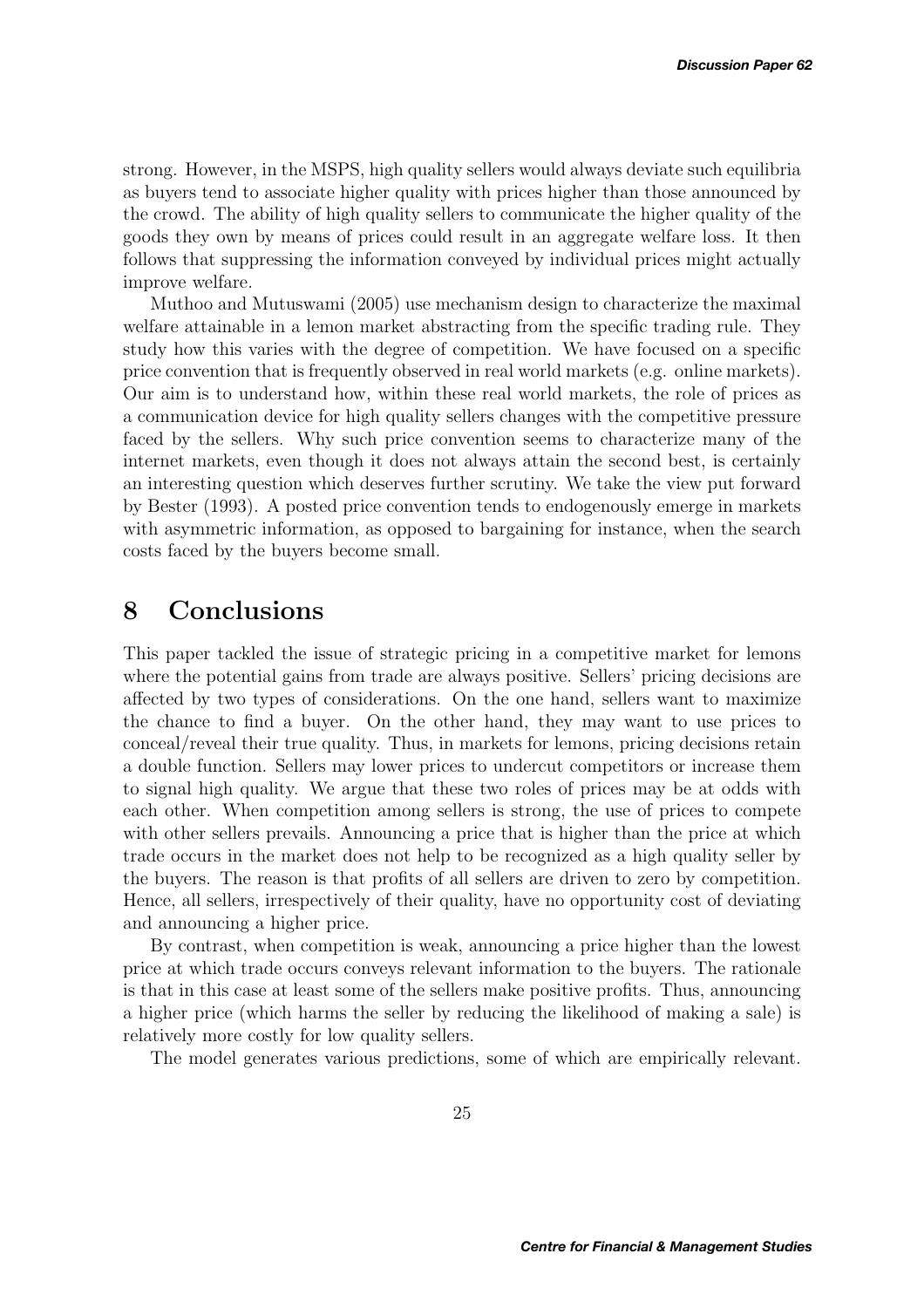First, the degree of price dispersion is inversely related to the degree of competition among sellers, as measured by the sellers to buyers ratio. We should observe concentration of trade around few low prices when competition is strong, whereas trade should spread upon a distribution of relatively dispersed prices when competition is weak. Second, the average quality traded in the market should increase (although in a nonlinear fashion) as competition decreases. This is because weak competition allows high quality sellers (who would be driven out of the market in the presence of fierce competition) to sell their goods. Finally, when competition is weak, we identify the presence of a quality paradox. The more the best quality is appreciated by the potential buyers, the lower the amount that is traded in equilibrium.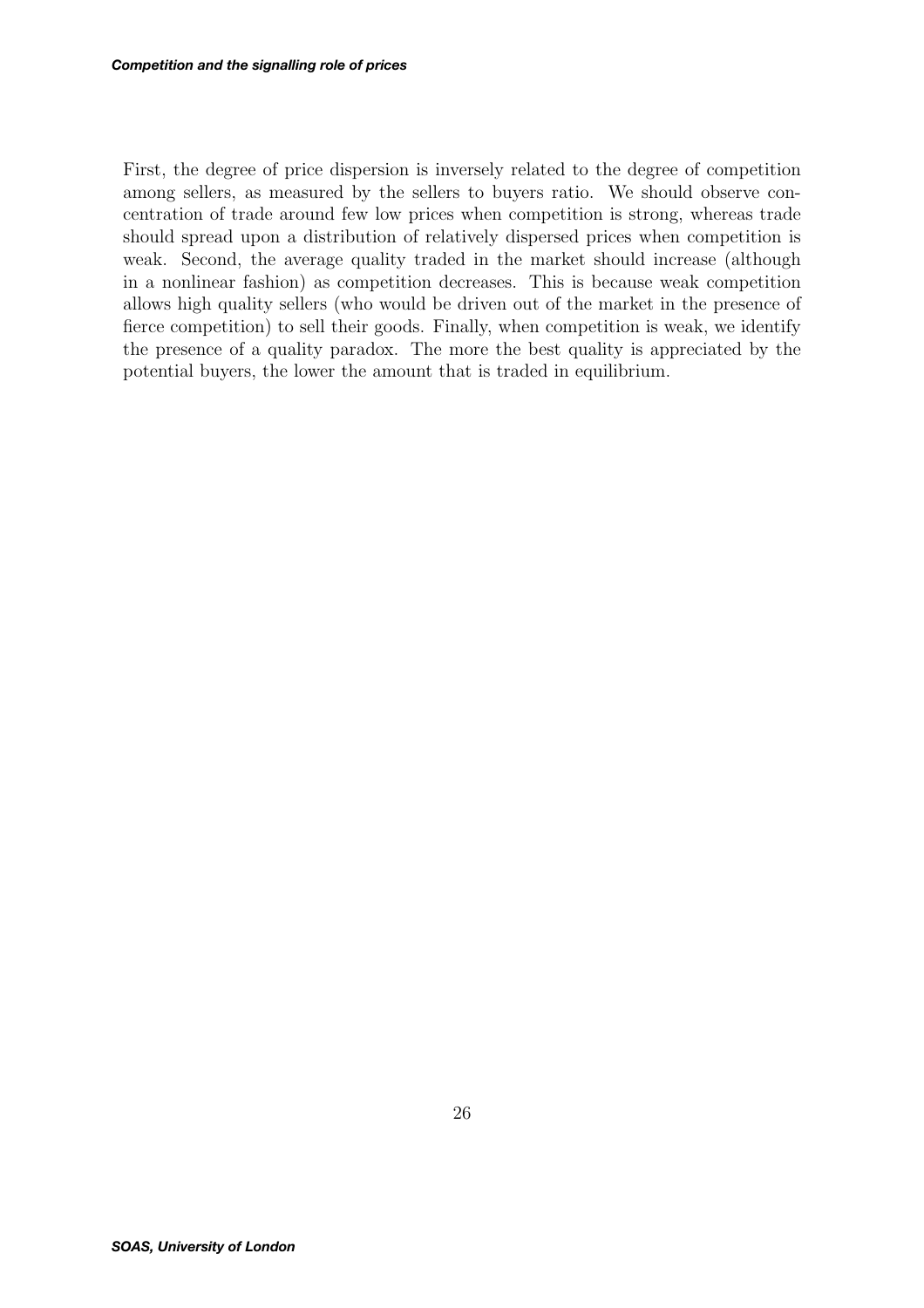# **A Appendix**

### **Omitted Proofs**

### **Proof of lemma 1**

Clearly, whenever  $J^l > J^h$ ,  $R_1(l|p) \subseteq R_2(h|p)$  follows. Also,  $J^l > J^h$  is necessary as  $J^l \leq J^h$  would imply  $R_2(h|p) \subseteq R_1(l|p)$ . Therefore, in order to prove the result it is sufficient to show that, for any p such that  $R_2(h|p)$  is non-empty and  $J^l > J^h$ , there always exists a profile  $\alpha^1$  such that  $J(p, \alpha^0, \alpha^1) \in (J^h, J^l)$  and  $\alpha^1 \in MBRP(p^0)$ , where  $p^0$  is a sellers' action profile which contains the deviation p. The result is proved by contradiction. Suppose that there is no  $\alpha^1 \in MBRP(p^0)$  such that  $J(p, \alpha^0, \alpha^1) \in$  $(J<sup>h</sup>, J<sup>l</sup>)$ . If  $J(p, \alpha^0, \alpha^1) \leq J<sup>h</sup> \forall \alpha^1 \in MBRP(p^0)$  then  $R_2(h|p)$  is empty by definition. Hence, there must be some  $\hat{\alpha}^1 \in MBRP(p^0)$  such that  $J(p, \alpha^0, \hat{\alpha}^1) \geq J^l$ . Note that, since  $J^l > J^h$ ,  $J(p, \alpha^0, \hat{\alpha}^1)$  must be strictly greater than zero. Hence, there is at least one buyer, say b, who selects p with positive probability. Let  $\tilde{\alpha}^1$  be a profile constructed from  $\hat{\alpha}^1$  as follows. Impose that all buyers different from b select p with probability zero. Note that, when beliefs are given by  $\sigma(h|p) = 0$ , all mixed best responses select any  $p > v(h)$  with probability zero. As for buyer b, replace its strategy  $\hat{\alpha}_b^1$  with a strategy  $\tilde{\alpha}_b^1$  in which p is selected with probability j, where j can be any number in  $[0, 1]$ . Note that if selecting p with positive probability is comprised in a best response for some beliefs, then one can always find beliefs such that selecting  $p$  with any probability  $j \in [0, 1]$  is comprised in a best response. Clearly, there exist  $\tilde{\alpha}^1$ which satisfy the above restrictions that are in  $MBRP(p^0)$ . This implies that for any  $j \in [0, 1]$ , there exists a profile  $\alpha^1 \in MBRP(p^0)$  such that  $J(p, \alpha^0, \alpha^1) = j$ . Since one can always choose a  $j \in (J^h, J^l)$ , the hypothesis that there there is no  $\alpha^1 \in MBRP(p^0)$ such that  $J(p, \alpha^0, \alpha^1) \in (J^h, J^l)$  is contradicted. Therefore,  $R_1(l|p) \subset R_2(h|p)$ . Finally,  $J^l \equiv \frac{\pi_s^*(l)}{p-v(l)}$  and  $J^h \equiv \frac{\pi_s^*(h)}{p-v(h)}$  are derived from equations (8) and (10).  $\Box$ 

### **Proof of lemma 2**

We first consider pooling equilibria (PE), then Hybrid Equilibria (HE). In any PE of type I there is a single equilibrium price  $p^*$  at which both high and low qualities are traded. Hence, all sellers have the same probability to sell,  $J^*(p^*)$ . Equilibrium profits are  $\pi_s^*(q) = J^*(p^*)[p^* - v(q)]$ , with  $q \in \{l, h\}$ . Buyers' payoff is  $K^*(p^*)\{\lambda[u(h) - p^*] +$  $(1 - \lambda)[u(l) - p^*]$ . Since buyers' payoff must be non-negative a necessary condition for a PE is  $p^* < \lambda u(h) + (1 - \lambda)u(l)$ .

Conditions (13) and (14) become

$$
\frac{p^* - v(l)}{p - v(l)} \le \frac{p^* - v(h)}{p - v(h)} \Rightarrow v(h)(p - p^*) \le v(l)(p - p^*)
$$
\n(A.1)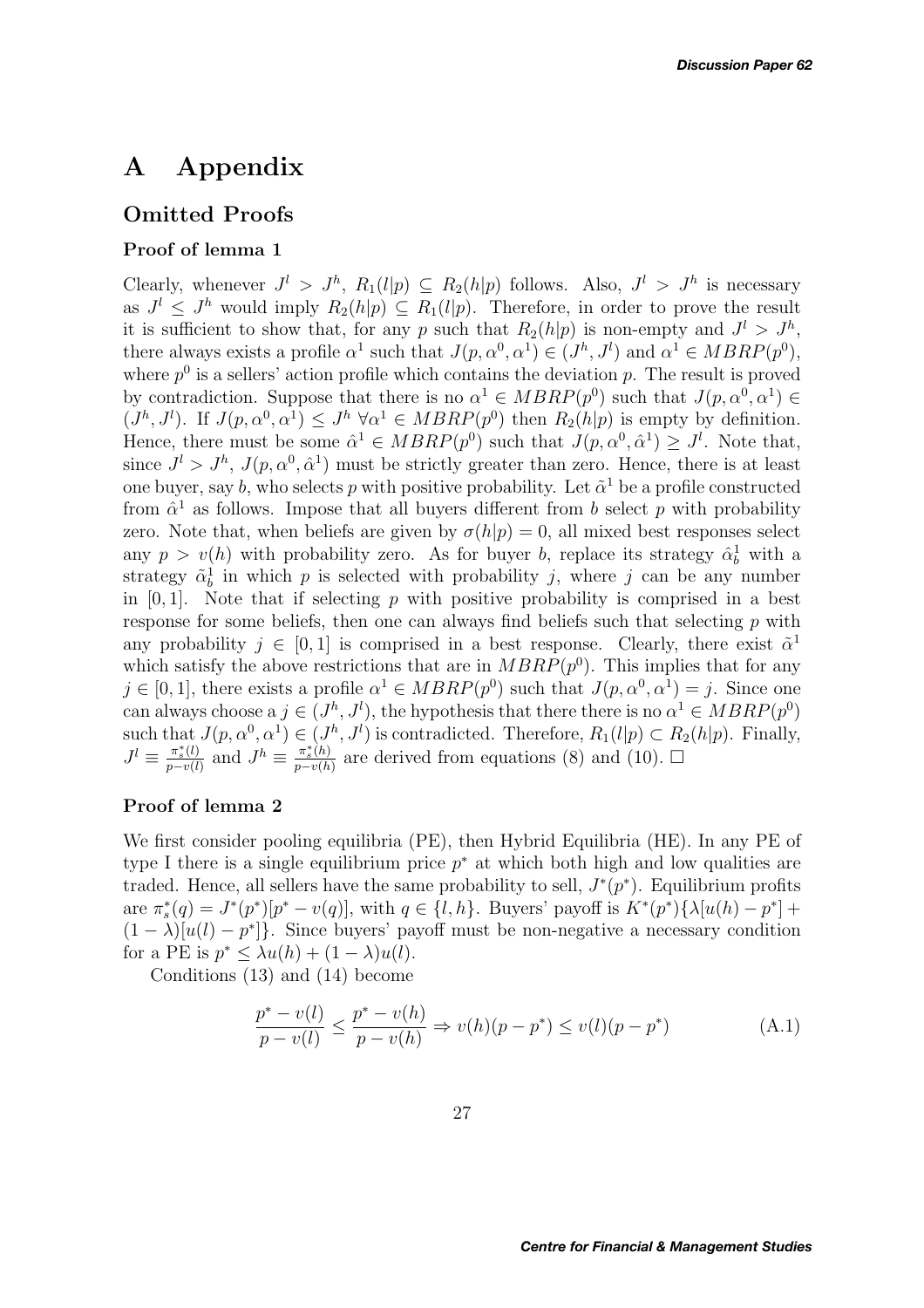$$
u(h) - p > K^*(p^*)\{\lambda[u(h) - p^*] + (1 - \lambda)[u(l) - p^*]\}\tag{A.2}
$$

Accordingly, a PE is robust if  $(A.1)$  holds for any p that satisfies  $(A.2)$ .

We note that  $p^*$  must always be strictly lower than  $u(h)$ , otherwise buyers would make a loss. Condition (A.1) is never verified for  $p > p^*$  so that, for deviations above the pooling equilibrium price, beliefs are such that the seller who deviated is of high quality. As for condition  $(A.2)$ , buyers prefer to buy at p as long as p is lower than  $p^* + \eta$ , where:

$$
\eta \equiv (1 - \lambda)K^*(p^*)[u(h) - u(l)] + (1 - K^*(p^*))[u(h) - p^*] > 0.
$$
 (A.3)

Since  $\eta > 0$ , there always exist deviations  $p \in (p^*, p^* + \eta)$  which cause the equilibrium to unravel.

The same argument given for pooling equilibria applies to hybrid equilibria (HE). In any HE, there is always a type  $q \in \{l, h\}$  who announces at least two different prices with positive probability. This implies that, given a seller's type  $q$ , the expected payoff,  $\pi^*(q)$ , must be the same at all prices announced by type q.

By definition, in any HE there is always a price  $p^*$  that is announced by both types of sellers. Note also that, in a HE of type I,  $J^*(p^*) > 0$  must hold, since a necessary condition for quality h to be traded is that type  $l$  sellers make positive profits. Since  $\pi^*(q)$  is the same at all prices announced by type q, in order to asses the robustness, one can just focus on the incentives to deviate from  $p^*$ . The equivalent of  $(A.2)$  for HE is

$$
u(h) - p > K^*(p^*)\{\sigma^*(h|p^*)[u(h) - p^*] + (1 - \sigma^*(h|p^*))[u(l) - p^*]\},\tag{A.4}
$$

while condition (A.1) stays unchanged. Since pooling occurs at  $p^*, \sigma^*(h|p^*)$  must be strictly lower than one. But then, any  $p \in (p^*, p^* + \tilde{\eta})$ , with

$$
\tilde{\eta} \equiv (1 - \sigma^*(h|p^*))K^*(p^*)[u(h) - u(l)] + (1 - K^*(p^*))[u(h) - p^*] > 0 \tag{A.5}
$$

would cause the equilibrium to unravel.  $\square$ 

### **Proof of lemma 3**

Consider a deviation  $p > v(h)$ . Rewrite condition (19) as:

$$
p[J^*(p_l)[p_l - v(l)] - J^*(p_h)[p_h - v(h)]] \le
$$
  

$$
v(h)J^*(p_l)[p_l - v(l)] - v(l)J^*(p_h)[p_h - v(h)]
$$
 (A.6)

and the ICC of low quality sellers as a strict equality:

$$
J^*(p_l)[p_l - v(l)] = J^*(p_h)[p_h - v(l)] + \xi
$$
\n(A.7)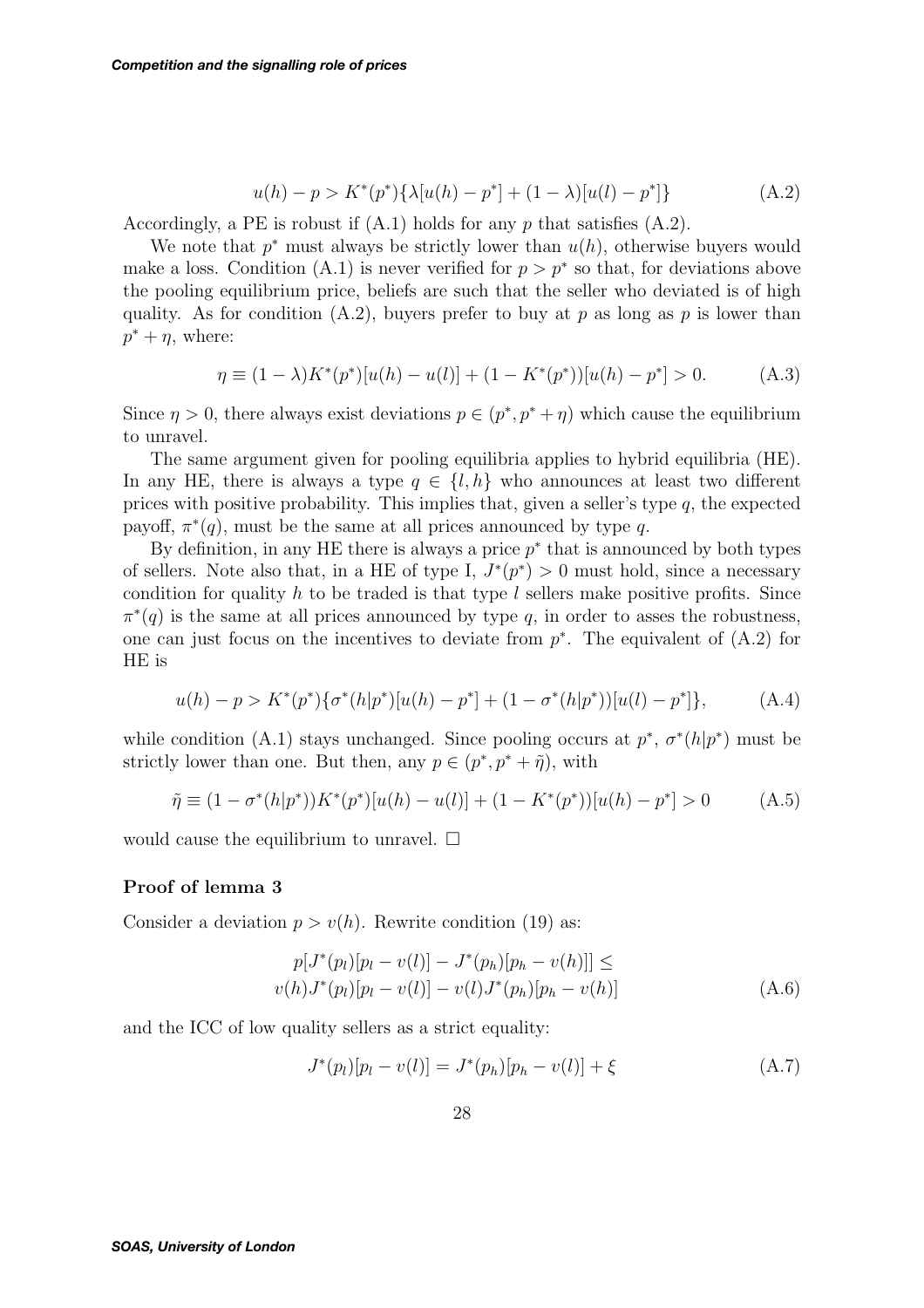where  $\xi > 0$ . Inspection of (A.6) and (A.7) reveals that they cannot hold simultaneously when  $p>p_h$ . Hence, high quality sellers could always signal themselves by deviating to p. If  $J^*(p_h) > 0$ , condition (20) can be rewritten as:

$$
u(h) - p > K^*(p_h)[u(h) - p_h]
$$
\n(A.8)

This implies that a necessary condition for a SE to be robust is  $K^*(p_h) = 1$  (Notice that  $K^*(p_h) = 1$  trivially holds whenever  $J^*(p_h) = 0$ . Otherwise, there would always be a deviation  $p = p_h + \epsilon$ , with  $\epsilon > 0$  small enough, such that buyers would strictly prefer to buy at p since the probability to buy would be one. Given  $K^*(p_h) = 1$ , condition (20) reduces to  $p < p<sub>h</sub>$ : buyers could only be interested in buying if a seller deviates to a price lower than  $p_h$ . We now distinguish the case in which  $p_h \leq u(h)$ from the case in which  $p_h > u(h)$ . Consider the first case. From low quality sellers ICC, the LHS of  $(A.6)$  is nondecreasing in  $p$ . Thus, it is sufficient to check whether  $(A.6)$  holds for  $p = p_h$ :

$$
p_h[J^*(p_l)[p_l - v(l)] - J^*(p_h)[p_h - v(h)]] \le
$$
  

$$
v(h)J^*(p_l)[p_l - v(l)] - v(l)J^*(p_h)[p_h - v(h)]
$$
 (A.9)

Inspection of (A.9) and (A.7) shows that  $\xi = 0$  unless  $p_h = v(h)$ . Consider now the case  $p_h > u(h)$ . It is clear that  $J^*(p_h)$  must be zero in this case. Otherwise, the buyers' participation constraint would be violated. Condition (19) becomes  $J^*(p_l)[p_l - v(l)] =$ 0, while low quality sellers ICC is  $J^*(p_l)[p_l - v(l)] = \xi; \xi = 0$  follows.  $\Box$ 

### **Proof of lemma 4**

Assume  $1 - \lambda \geq \theta$  and consider a SE of type I, i.e. both  $J^*(p_h)$  and  $J^*(p_l)$  are greater than zero. If  $1 - \lambda \geq \theta$  there is at least a low quality seller for every buyer. Hence,  $J^*(p_h) > 0$  implies  $J^*(p_l) < 1$ . Undercutting implies  $p_l = v(l)$ . If  $p_l$  were greater than  $v(l)$ , each individual seller would have incentive to deviate and announce  $p_l - \epsilon$ where  $\epsilon > 0$  is sufficiently small. Such a small reduction in the price would result in a positive change in the level of profits, since the probability to sell jumps from  $J^*(p_l)$ to 1. The reason is that, upon observing the deviation, there would always be at least a buyer who would be willing to buy at  $p_l - \epsilon$  since her off-equilibrium beliefs cannot assign a quality lower than  $l$  to the seller who is deviating. The ICC of type  $l$  sellers then implies  $J^*(p_h) = 0$ , i.e. the high quality is never traded in equilibrium, so there is no SE of type I.

Let us now consider the case  $1 - \lambda < \theta$ . We first show that in any robust SE with  $p_q < u(q) \; \forall q \in \{h, l\}, \; J^*(p_h) > 0$  must hold [*Step 1*]; i.e. SE with  $p_q < u(q)$  are of type I. Then, using lemma 3, we prove that  $J^*(p_h) > 0$  also holds in SE where, for some  $q \in \{l, h\}$ ,  $p_q = u(q)$ , i.e. these SE are of type I [*Step 2*].

29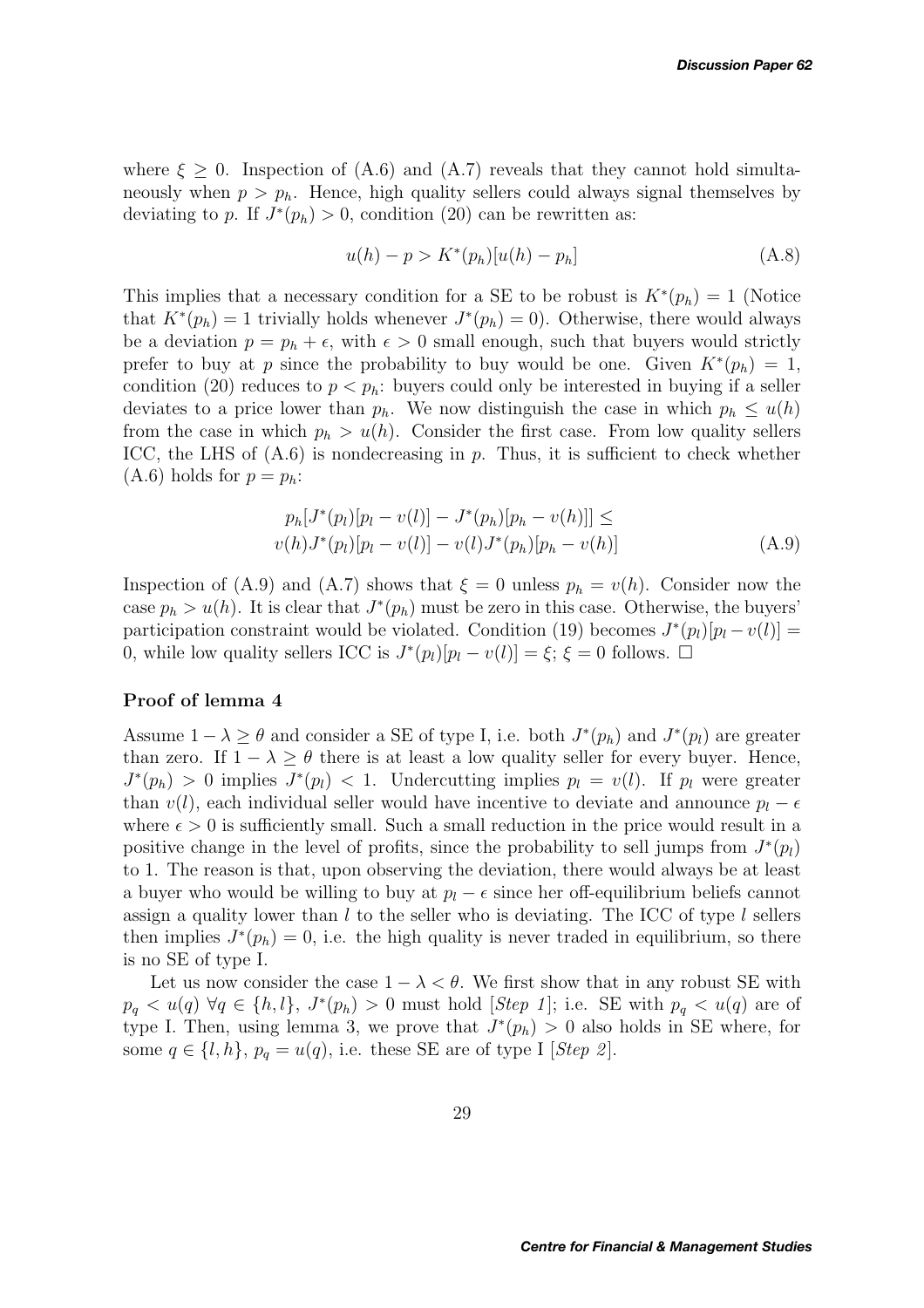*Step 1.* If  $p_q < u(q)$ , buyers make a positive surplus and therefore no buyer ever chooses not to buy. As explained in the proof of lemma 3, robustness requires that  $K^*(p_h)=1$ . Ex post, the amount of quality h goods sold must be equal to the amount bought. When buyers make positive surplus, the amount of quality  $h$  goods being bought is given by the total number of buyers minus the number of buyers willing to buy at  $p_l$ . Then,  $K^*(p_l)$  and  $J^*(p_h)$  must satisfy:

$$
\lambda J^*(p_h) = \theta - \frac{(1 - \lambda)}{K^*(p_l)}.
$$
\n(A.10)

Where all quantities are relative to the total number of goods (sellers),  $S$ , available. We note that  $p_l < u(l)$  implies  $K^*(p_l) = 1$ . If  $K^*(p_l)$  were less than 1, low quality sellers would increase their profits by announcing a price  $p = p_l + \epsilon, \epsilon > 0$  but sufficiently small. Unless  $p_l = u(l)$ , this deviation would induce a buyer to prefer p irrespectively of her off-equilibrium beliefs, since she would obtain the good at  $p$  with probability  $1 > K^*(p_l)$ . Substituting for  $K^*(p_l) = 1$  into (A.10) yields

$$
J^*(p_h) = \frac{\theta - (1 - \lambda)}{\lambda} \tag{A.11}
$$

which is strictly greater than zero for  $\theta > (1 - \lambda)$ .

*Step 2.* Assume first  $p_l = u(l)$ . Then, if  $p_h > v(h)$ , the ICC of low quality sellers must hold with equality. But then  $J^*(p_h) > 0$  must be satisfied since  $J^*(p_l) > 0$  in any equilibrium. Buyers' ICC implies that in this case  $p_h$  equals  $u(h)$ . On the other hand,  $p_h = v(h)$  can never be a SE if  $p_l = u(l)$  as buyers would always prefer  $p_h$ . Assume now  $p_h = u(h)$ . If  $J^*(p_h)$  were zero, lemma 3 would ensure either  $p_l = v(l)$  or  $J^*(p_l) = 0$ . Clearly, the second never holds. As for  $p_l = v(l)$ , it is never an equilibrium if low quality sellers are the short side of the market  $(1-\lambda < \theta)$ . In this case any type l seller could deviate and announce a price slightly higher than  $p_l$  and still be able to make a sale with probability one. Therefore,  $J^*(p_h) > 0$  must hold. □

### **Proof of proposition 1**

Lemmata 2 and 4 imply that  $1 - \lambda < \theta$  is necessary for a robust type I equilibrium. From lemma 2, robust equilibria of type I are separating. From lemma 4, there is no SE of type I if  $1 - \lambda \ge \theta$ . The following characterization of D1-robust equilibria of type I shows that  $1-\lambda < \theta$  is also sufficient. When  $1-\lambda < \theta$ , the following statements must be true in any robust SE of type I:

*Statement 1.*  $J^*(p_l) = 1$  *and*  $K^*(p_h) = 1$  *always hold.* Any situation in which  $J^*(p_l) < 1$  and  $p_l > v(l)$  cannot be an equilibrium. The reason is that type-l sellers have an incentive to undercut their competitors. A full account of this undercutting argument has been provided in the proof of lemma 4. On the other hand,  $p_l = v(l)$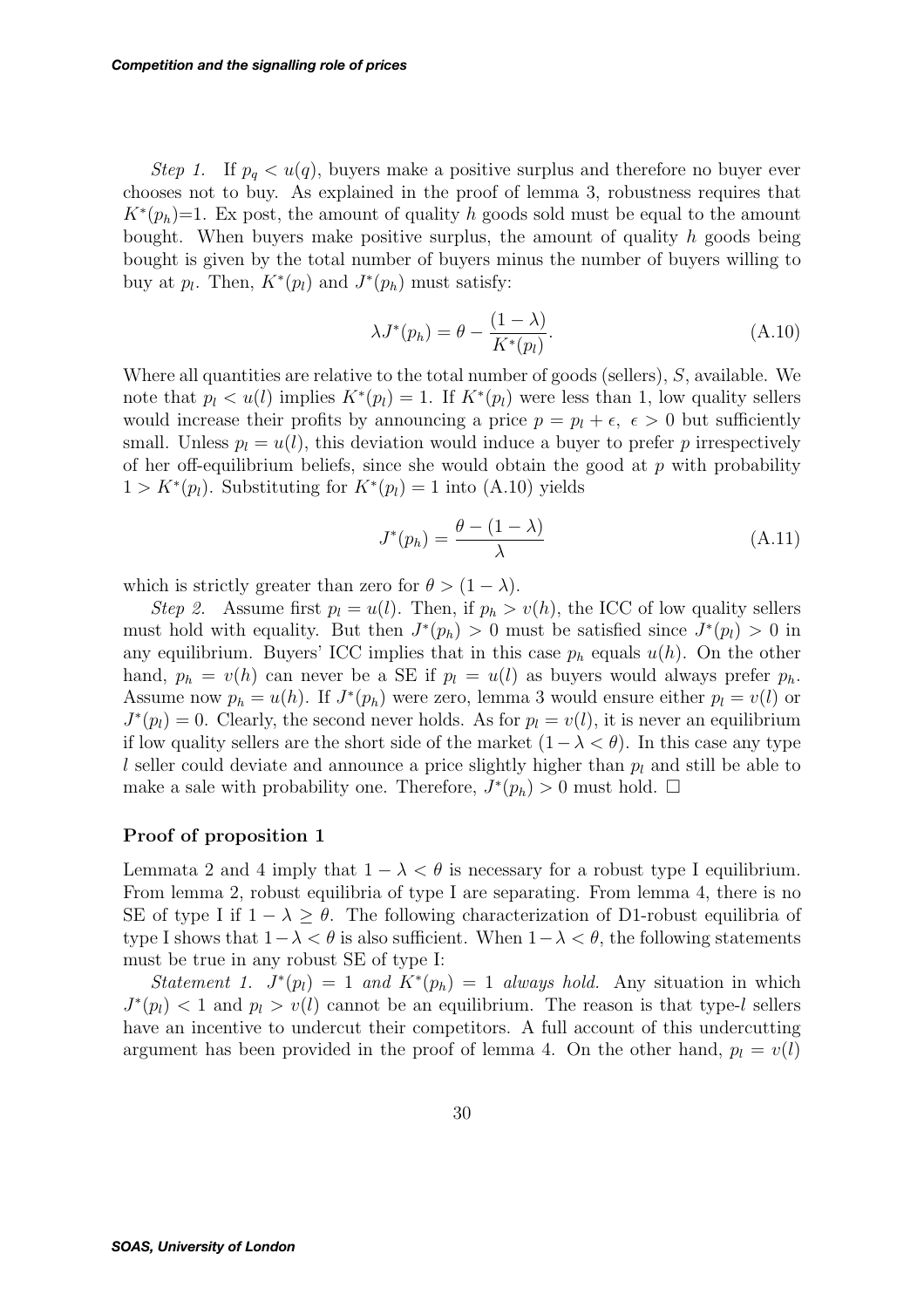would violate would violate the ICC of type l.  $K^*(p_h) = 1$  has already been established in the proof of lemma 3.

*Statement 2.*  $p_l = u(l)$  *and*  $p_h = u(h)$  *hold whenever*  $K^*(p_l) < 1$ . If  $K^*(p_l) < 1$ and  $p_l < u(l)$ , a type l seller could profit from announcing  $p = p_l + \epsilon$ . For  $\epsilon > 0$  but sufficiently small, buying quality l at p with probability 1 is better than buying quality l at  $p_l$  with probability  $K^*(p_l)$ . Therefore, there is always a buyer who would profit from buying at  $p$  (note that buyers' off-equilibrium beliefs cannot assign a quality lower than l to the seller who deviates). Given  $p_l = u(l)$ ,  $p_h = u(h)$  follows from buyers' ICC.

*Statement 3.*  $K^*(p_l)$  *and*  $J^*(p_h)$  *always satisfy:* 

$$
J^*(p_h) \le \frac{\theta K^*(p_l) - (1 - \lambda)}{\lambda K^*(p_l)}.
$$
\n(A.12)

*which holds with strict equality if buyers make positive surplus*. The result follows from *statement 1* and the observation that, ex post, the fraction of quality h goods sold  $(\lambda J^*(p_h))$  cannot exceed the maximum fraction that can be bought (see equation  $(A.10)$  in the proof of lemma 4). If buyers make positive surplus, then no buyer plays the strategy of not buying and (A.12) holds with equality.

Endowed with these results, we turn to the particular cases: *Case 1:*  $\theta > \hat{\theta}$ . Assume  $K^*(p_l) = 1$ . Then if buyers make positive surplus, *statement 3* implies

$$
J^*(p_h) = \frac{\theta - (1 - \lambda)}{\lambda},\tag{A.13}
$$

However, from *statement 1*, buyers ICC, and type l sellers ICC one obtains:

$$
J^*(p_h) \le \frac{p_l - v(l)}{u(h) - v(l) - (u(l) - p_l)},
$$
\n(A.14)

which implies  $J^*(p_h) \leq \delta$  for  $p_l \leq u(l)$ . By combining equation (A.13) with  $J^*(p_h) \leq \delta$ , one would obtain  $\theta - (1 - \lambda) \leq \lambda \delta$  or  $\theta \leq \hat{\theta}$ , which would be a contradiction. Thus, buyers make zero surplus. *Statement 2* ensures that buyers make zero surplus also when  $K^*(p_l) < 1$ . It follows that  $p_l = u(l)$  and  $p_h = u(h)$  must hold and lemma 3 implies  $J^*(p_h) = \delta$ .

*Case 2:*  $\theta_{\gamma} < \theta \leq \theta$ . Assume  $K^*(p_l) < 1$ . Then  $p_q = u(q) \,\forall q$  follows from *statement* 2. Lemma 3 implies  $J^*(p_h) = \delta$ . But then *statement 3* requires:

$$
(\theta - \lambda \delta) K^*(p_l) \ge 1 - \lambda \tag{A.15}
$$

which, for  $\theta \leq \hat{\theta}$ , would imply  $K^*(p_l) = 1$  thus contradicting the premise. Therefore,  $K^*(p_l) = 1$ . By the same token,  $p_q < u(q)$ ,  $\forall q$  unless  $\theta$  is exactly equal to  $\theta$ . The argument goes as follows. If buyers make positive surplus, *statement 3* implies equation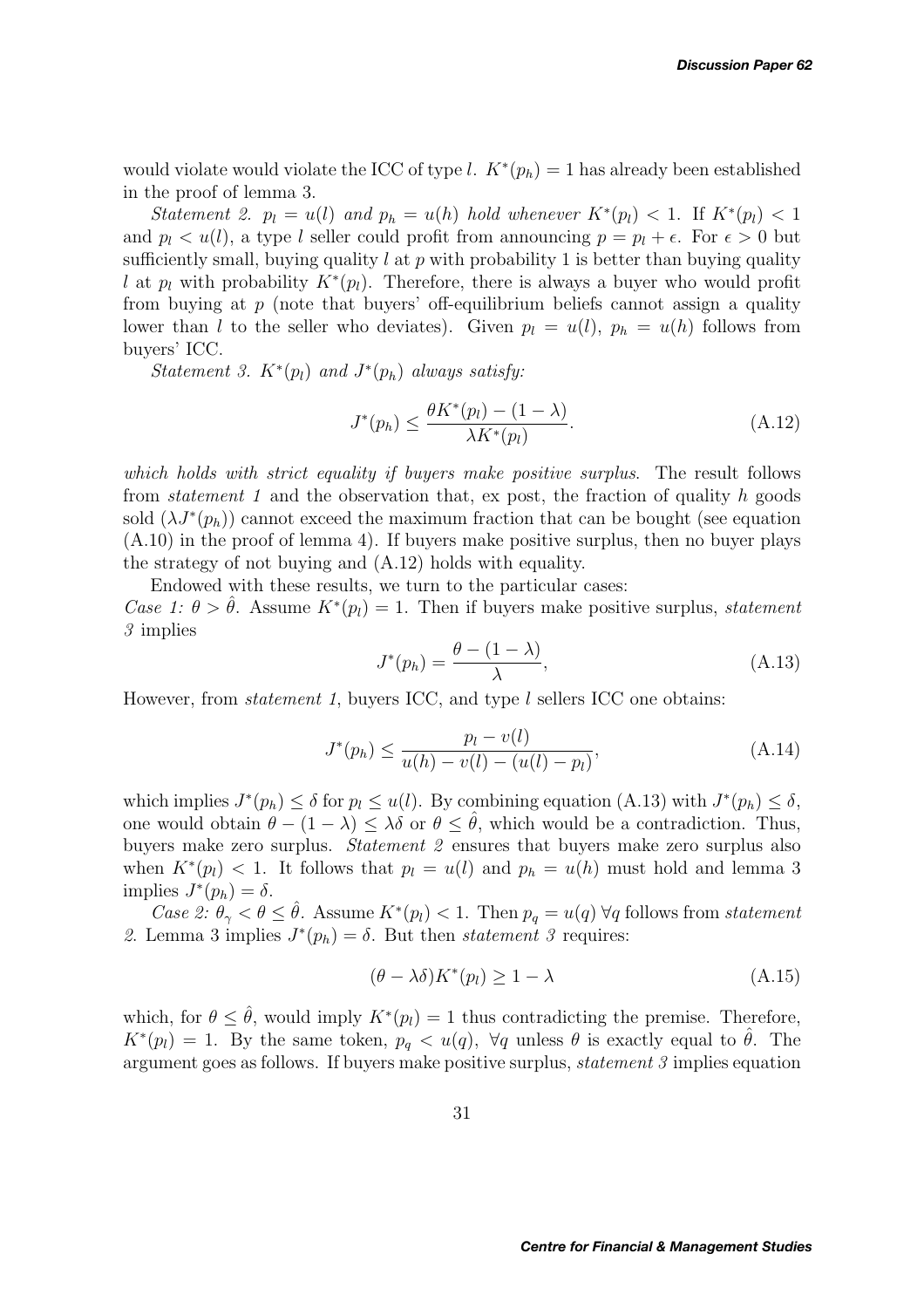(A.13). Consider first the case  $\theta = \hat{\theta}$ . Equation (A.13) yields  $J^*(p_h) = \delta$ . From the ICC of buyers and type l sellers,  $p_h \geq u(h)$  would follow. Thus, buyers must make zero surplus  $(p_q = u(q))$ . This in turn requires  $J^*(p_h) = \delta$  from lemma 3 and type l ICC. Consider now the case  $\theta < \theta$ . If  $p_q = u(q)$  lemma 3, buyers' ICC, and  $K^*(p_l) = 1$ ensure that  $J^*(p_h) = \delta$ . However, it is easy to check that this would violate *statement 3* given  $\theta < \theta$ . Thus,  $p_q < u(q)$ ,  $\forall q$ . Then (A.13) applies. If  $p_h > v(h)$ , then prices can be found by replacing (A.13) into the following equations:

$$
p_h = \frac{u(h) - [u(l) - v(l) + v(l)J^*(p_h)]}{1 - J^*(p_h)}
$$
\n(A.16)

$$
p_l = \frac{v(l) + J^*(p_h)[u(h) - v(l) - u(l)]}{1 - J^*(p_h)}.
$$
\n(A.17)

These follow from *statement 1*, lemma 3 (type l ICC with equality), and the ICC of buyers when  $K^*(p_l) = 1$ . Simple algebra shows that they do not violate any participation constraint when  $J^*(p_h)$  is given by (A.13) and  $\theta_{\gamma} < \theta \leq \theta$ . What remains to show is that  $p_h > v(h)$  for  $\theta > \theta_{\gamma}$ . Assume  $p_h = v(h)$ , then, from buyers' ICC  $p_l = u(l) - GFT_h$ . It is then immediate to check that type l sellers ICC and (A.13) would imply  $\theta \leq \theta_{\gamma}$  which is a contradiction.

*Case 3:*  $\theta \leq \theta_{\gamma}$ . The same arguments as in case 2 can be used to claim that  $K^*(p_l) = 1$  and to rule out  $p_q = u(q)$ . The only difference here is that  $p_h = v(h)$  must hold. To see this, assume  $p_h > v(h)$ . Buyers' ICC implies  $p_l > u(l) - GFT_h$ . At the same time equation  $(A.13)$  and lemma 3 imply that type l ICC can be written as:

$$
p_l = v(l) + \frac{\theta - (1 - \lambda)}{\lambda} [v(h) - v(l)] \tag{A.18}
$$

Substituting this expression for  $p_l$  into  $p_l > u(l) - GFT_h$  and solving for  $\theta$  yields  $\theta > \theta_\gamma$ which is a contradiction. Therefore,  $p_h = v(h)$ , which implies  $p_l = u(l) - [u(h) - v(h)]$ . Finally, since buyers make positive surplus *statement 3* implies that  $J^*(p_h)$  is given by (A.13).

To complete the characterization, note that, by construction, the equilibrium outcome is sustained by robust off-equilibrium beliefs. Therefore,  $1 - \lambda < \theta$  is sufficient for a D1-robust equilibrium.  $\square$ 

#### **Proof of proposition 2**

We start by showing that all trade occurs at a unique price  $p^*$  in all type II equilibria. Then, we characterize the equilibrium outcomes of all type II equilibria in terms of the price at which trade occurs and analyze beliefs that support the existence of these equilibria. Next, we show that equilibria of type II always fail D1 if  $1 - \lambda < \theta$  and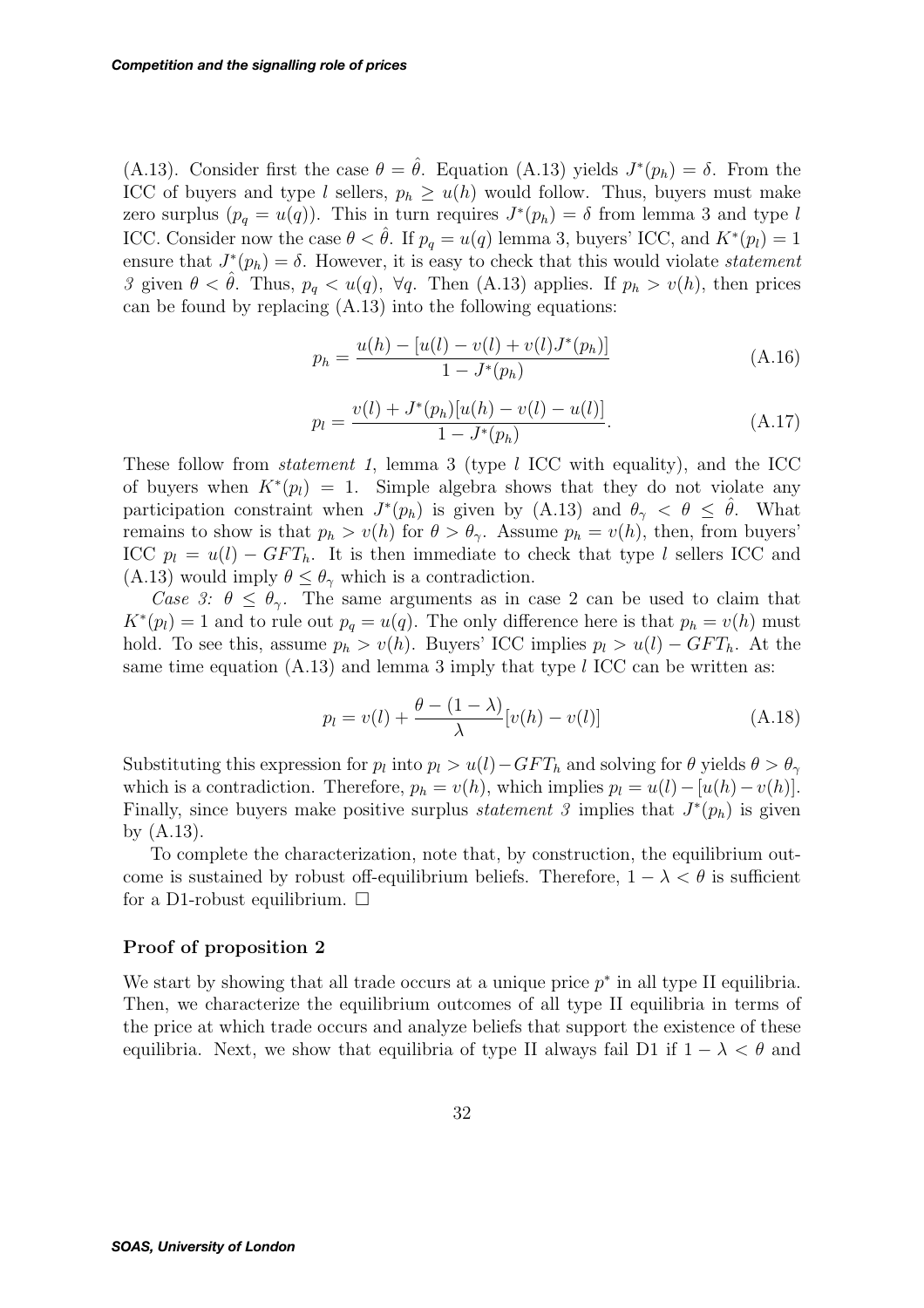that there is an equilibrium outcome that passes D1 if  $1 - \lambda > \theta$ . The special case  $1 - \lambda = \theta$  is then considered. Finally, we characterize the amount of trade.

*a. Uniqueness of price*. Suppose trade occurs at more than one price. We prove the result for the case of two different equilibrium prices  $p'$  and  $p''$  with  $p'' > p'$ . The same argument applies to any number of prices higher than one. Clearly,  $p'$ ,  $p''$  could be a pair of equilibrium prices if and only if profits for type  $l$  sellers were the same at the two prices, which would imply that  $J^*(p'') < J^*(p')$ . Otherwise, announcing p' would be dominated by p''. It follows that  $J^*(p'')$  must be lower than 1. But then, any seller announcing p'' would profit from deviating to  $p'' - \epsilon$ , where  $\epsilon$  is greater than zero but small enough, and attract buyers willing to buy at  $p''$ . Notice that following such a deviation, at least one buyer, say  $b \in \mathcal{B}$ , will always be induced to buy at  $p'' - \epsilon$  because: *a*. her beliefs are that sellers announcing p'' are of quality l and her off-equilibrium beliefs cannot assign a quality lower than  $l$  to the seller who is announcing  $p'' - \epsilon$ ; b. if no other buyer is willing to buy at  $p'' - \epsilon$ , buyer b would be able to buy with probability one at  $p'' - \epsilon$ . Since there is always at least one buyer willing to buy at  $p'' - \epsilon$ , a deviation from  $p''$  to  $p'' - \epsilon$  causes a discrete positive jump of the probability to sell from  $J^*(p'')$  to 1. Therefore, the only possible equilibrium outcome implies a single price  $p^*$ .

*b. Equilibrium price.* First note that in every type II equilibrium p<sup>∗</sup> necessarily lies in the interval  $[v(l), u(l)]$ . If  $(1-\lambda) > \theta$ , sellers of type l are the long side of the market, and  $J^*(p^*) \leq \theta/(1-\lambda)$ . In this case, any  $p^* > v(l)$  is never an equilibrium. A seller would have an incentive to deviate and announce  $p^* - \epsilon$  where  $\epsilon > 0$  is sufficiently small, as this would result in a positive jump in expected profits since to the probability of selling jumps from  $J^*(p^*) \leq \theta/(1-\lambda)$  to 1. Again, note that this deviation is profitable whatever buyers' beliefs are. Undercutting leads to  $p^* = v(l)$ . Clearly, type h sellers must announce a price such that buyers prefer to buy at  $p^*$ .

Consider now the case  $(1 - \lambda) < \theta$ . We start by showing that  $p^* = u(l)$  and  $J^*(p^*) = 1$ . If  $p^* \lt u(l)$ , buyers make positive surplus and, therefore, are all willing to buy at  $p^*$ . Given  $1 - \lambda < \theta$ , there is excess demand at  $p^*$ . A type l seller would then profit from announcing  $p = p^* + \epsilon$ , with  $\epsilon > 0$  but sufficiently small. This would always induce a buyer to select  $p$  (independently of her off-equilibrium beliefs) since she would be able to buy at p with probability 1. Hence,  $p^* = u(l)$ . At this price, type l sellers must have no incentive to undercut. This implies  $J^*(p^*) = 1$ . Note that type h sellers must announce a price  $p_h \geq u(h)$ . The reason is that  $K^*(p^*)[u(l) - p^*] \geq$  $K^*(p_h)[u(h) - p_h]$  should hold in any equilibrium of type II. As long as type h sellers announce  $p_h$ ,  $K^*(p_h) > 0$ . Given  $K^*(p^*) \leq 1$ ,  $p_h < u(h)$  would imply  $p^* < u(l)$  which cannot be an equilibrium. Thus, if  $1 - \lambda < \theta$ ,  $p^* = u(l)$  must hold and high quality sellers never announce a price less than  $u(h)$ .

Finally, in both cases, there must be a class of off-equilibrium beliefs such that none has any incentive to deviate. It is easy to verify that such beliefs exist. For instance,

33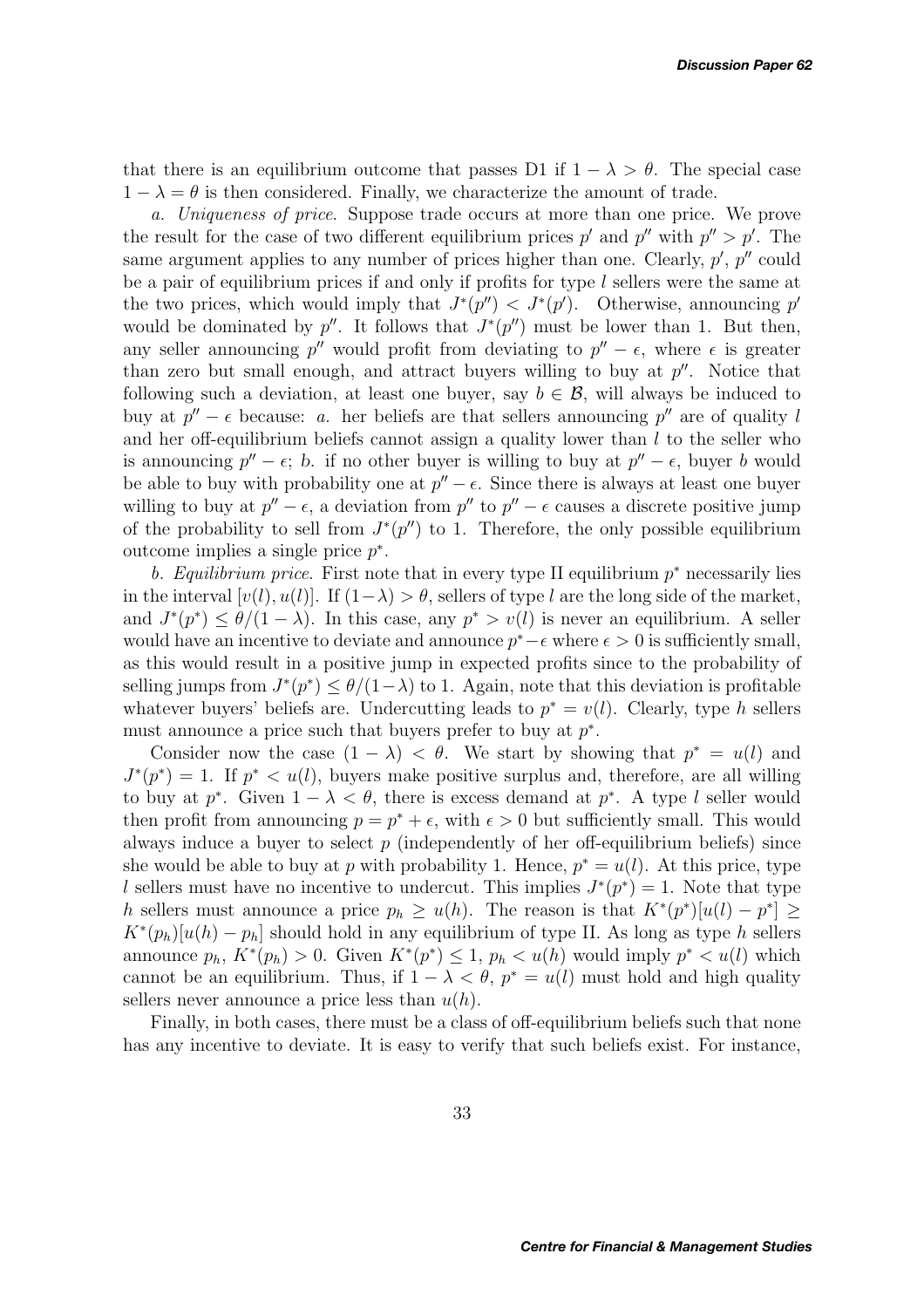beliefs assigning  $\sigma^*(h|p) = 0$  to any seller announcing an off-equilibrium price p sustain the equilibrium. The next step shows that beliefs which sustain equilibria of type II are robust if and only if  $1 - \lambda > \theta$ .

*c. Robustness*. It is immediate to show that type II equilibria satisfy D1 when  $1 - \lambda > \theta$ . Inspection of condition (13) yields 0 > 0 for any p. By contrast, type II equilibria where  $1 - \lambda < \theta$  always fail D1. In equilibrium, low quality sellers make profits  $\pi^*(l) = u(l) - v(l)$  while high quality sellers make zero profits. Condition (13) becomes, for any  $p > v(h)$ :

$$
\frac{u(l) - v(l)}{p - v(l)} \le 0,\tag{A.19}
$$

which is not met by any  $p > v(h) > v(l)$ . Since buyers make zero surplus, condition (14) becomes  $u(h) - p > 0$ . Any deviation  $p \in (v(h), u(h))$  would therefore cause the equilibrium to unravel.

*d.* Case  $1 - \lambda = \theta$ . Note that also in this case the equilibrium is characterized by a unique price  $p^* \in [v(l), u(l)]$ . For a deviation  $p > v(h)$ , condition (13) becomes:

$$
\frac{p^* - v(l)}{p - v(l)} \le 0.
$$
\n(A.20)

Condition (14) is:

$$
u(h) - p > u(l) - p^*.
$$
\n(A.21)

In this special case, it is necessary to distinguish between  $\gamma \leq 0$  and  $\gamma > 0$ , as in proposition 1. Consider first the case  $\gamma \leq 0$  (which implies  $u(l) - v(l) \leq u(h) - v(h)$ ). The only D1 robust equilibrium of type II is such that  $p^* = v(l)$ . Condition (A.20) does not hold whenever  $p^* > v(l)$ . Given  $\gamma \leq 0$ , for any  $p^* > v(l)$  it is possible to find a  $p > v(h)$  such that (A.21) is satisfied. This implies that buyers prefer to buy at p. Hence,  $p^* = v(l)$ . Consider now the case  $\gamma > 0$ . Condition (A.20) is still violated whenever  $p^* > v(l)$ . However, whether there is any  $p > v(h)$  such that (A.21) holds now depends on  $p^*$ . A  $p > v(h)$  such that (A.21) holds exists only if  $p^* > u(l) - [u(h) - v(h)]$ . Hence, robustness to D1 requires  $p^* \leq u(l) - [u(h) - v(h)]$ . In principle, any  $p^* \in [v(l), u(l) - [u(h) - v(h)]$  can be an equilibrium price when  $\gamma > 0$ . The reason why D1 does not permit to select a price in this case is that, when  $\gamma > 0$ , a discontinuity arises at  $\theta = 1 - \lambda$ . To see this, consider the limit of a robust type I equilibrium for  $\theta \to 1 - \lambda$ . When  $\gamma > 0$ , the right limit of the expression for  $p_l$  given in proposition 1 selects  $p^* = u(l) - [u(h) - v(h)]$ . On the other hand, the left limit for  $\theta \to 1 - \lambda$  of the price of a type II robust equilibrium selects  $p^* = v(l)$ .

*e. Fraction of quality* l *traded.* Given the above discussion, it is immediate to check that  $K^*(p^*) = 1$  whenever  $1 - \lambda \geq \theta$ . Therefore, each buyer is able to obtain a unit of a quality l good. It follows that the fraction of quality l goods traded is  $\frac{\theta}{1-\lambda}$ .  $\Box$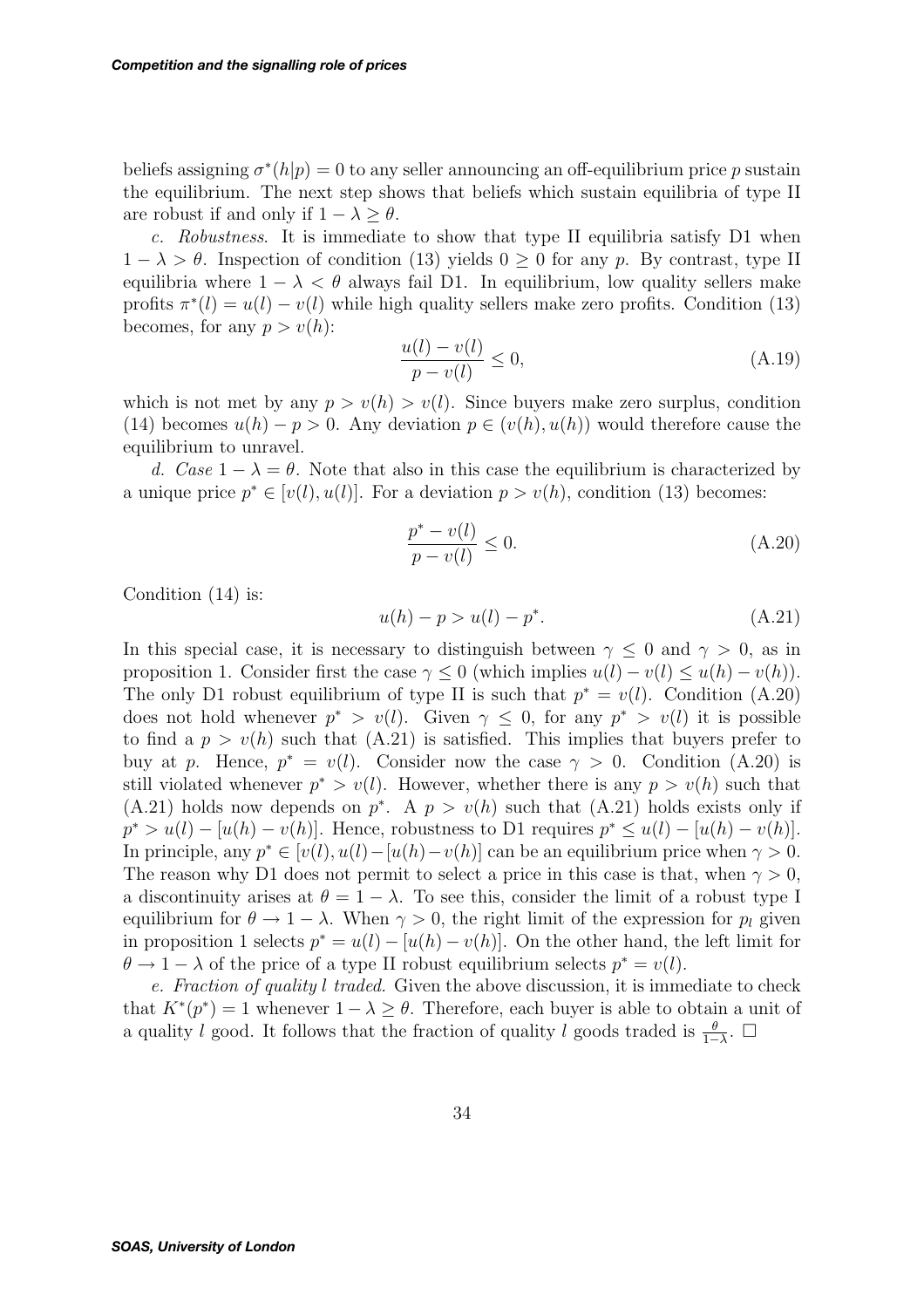#### **Proof of proposition 3**

*Case 1.*  $1 - \lambda > \theta$ . From Proposition 2, there exist D1-robust equilibria of type II. In all of these equilibria, the price,  $p^*$ , at which trade occurs and the fraction of quality traded,  $f(l)$ , are uniquely determined by the model's exogenous parameters. Moreover, according to lemma 4 no equilibrium of type I exists. Hence, we conclude that for  $1 - \lambda > \theta$  the equilibrium outcome is unique.

*Case 2.*  $1 - \lambda < \theta$ . From Proposition 2 there is no D1-robust equilibria of type II. On the other hand, according to proposition 1 there exist D1-robust equilibria of type I. Again, in all these equilibria, the prices at which trade occurs,  $p<sub>q</sub>$ , and the fractions of high and low quality traded  $(f(h)$  and  $f(l)$  respectively) are uniquely determined by parameters. Thus, the equilibrium outcome is unique.

For completeness, we discuss the special case  $1 - \lambda = \theta$ . The proof of proposition 2 implies that, if  $\gamma$  < 0, the results under case 1 also apply to  $1 - \lambda = \theta$ . If  $\gamma > 0$ , a discontinuity arises at  $1-\lambda = \theta$ . While traded quantities are still uniquely determined, the price p<sup>\*</sup> experiences a jump from  $v(l)$  to  $u(l) - [u(h) - v(h)]$ .  $\Box$ 

### **Robustness of type II equilibria to weaker refinements**

In this section we analyze the robustness of type II equilibria to weaker refinements such as Divinity [Banks and Sobel (1987)]and Sequential Perfection [Grossman and Perry (1986)].

According to Divinity, off-equilibrium beliefs should satisfy the following restriction: whenever  $R_1(l|p) \subset R_2(h|p)$ ,  $\sigma(h|p) \geq \lambda$  must hold. Thus, if, for some deviation  $p$ , high quality sellers have incentive to deviate in any situation in which low quality sellers have a weak incentive to deviate, the posterior probability that the seller is of high quality should not decrease after observing p.

Using lemma (1), an equilibrium fails Divinity if, for some  $p>v(h)$ , the condition  $J^l > J^h$  holds and there is some buyer who prefers to buy at p rather than at p<sup>\*</sup>, given her refined beliefs which assign probability greater than  $\lambda$  to type h. As already mentioned (see lemma 1),  $J^l > J^h$  implies  $\frac{\pi_s^*(l)}{p-v(l)} > \frac{\pi_s^*(h)}{p-v(h)}$ . As for the buyers, they prefer to buy at  $p$  if:

$$
\lambda(u(h) - p) + (1 - \lambda)(u(l) - p) >
$$
  

$$
K^*(p^*)\{\sigma^*(h|p^*)[u(h) - p^*] + (1 - \sigma^*(h|p^*))[u(l) - p^*]\}.
$$
 (A.22)

The following result illustrates the effect of imposing Divinity on type II equilibria:

**Lemma 5.** *a.* Given  $1 - \lambda \geq \theta$ , there exist type II equilibria that are divine; b. Given  $1 - \lambda < \theta$ , there exist divine equilibria of type II if and only if  $\lambda \leq \hat{\lambda} \equiv \frac{v(h) - u(l)}{u(h) - u(l)}$ .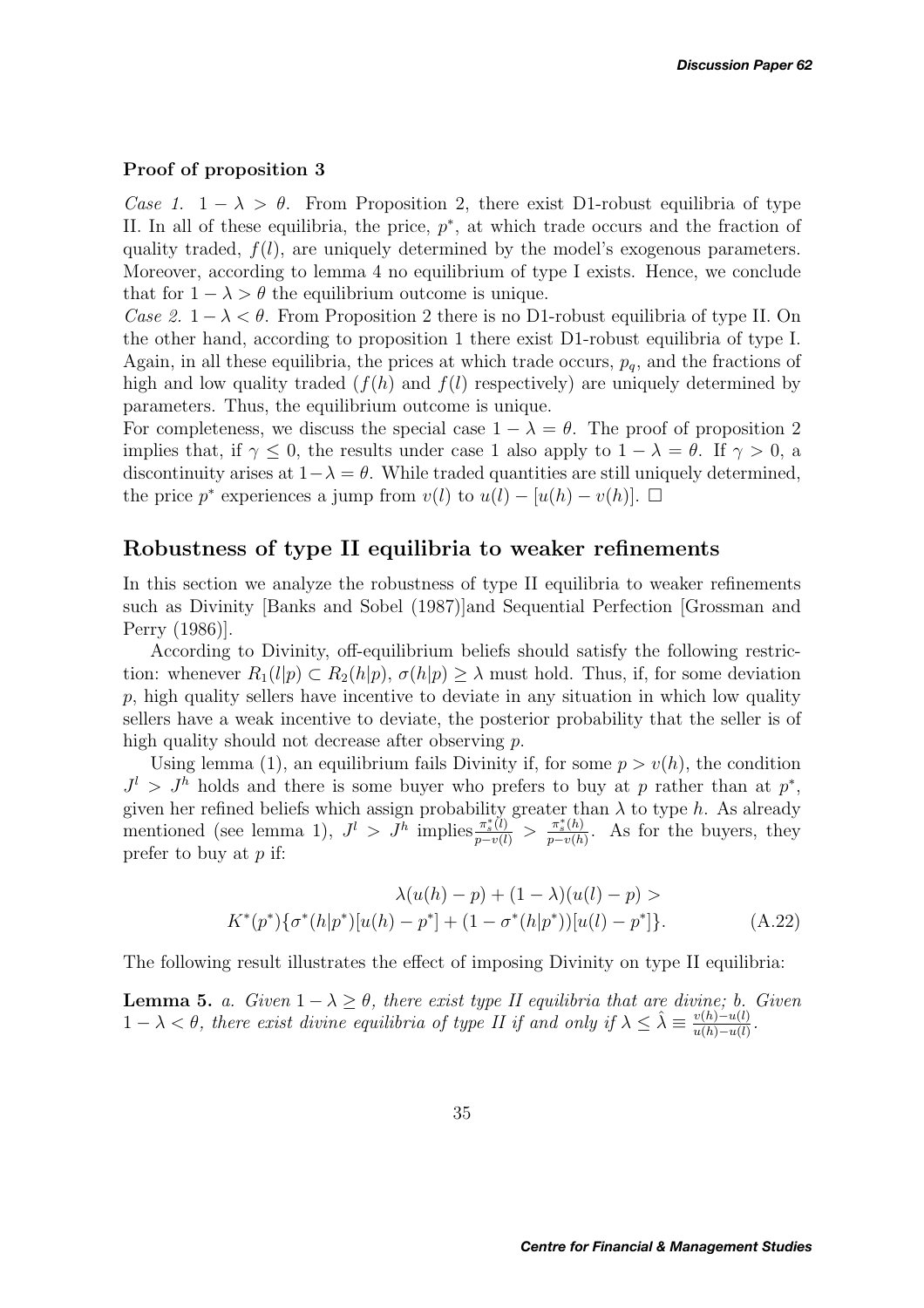*Proof. Case a.* Consider first the case in which  $1 - \lambda > \theta$ . The result here directly follows from the fact that divinity is weaker than D1. Hence, the first statement of proposition 2 holds.

*Case b.* Consider type II equilibria where  $1-\lambda < \theta$  so that low quality sellers are the short side of the market. In equilibrium, high quality sellers make zero profits,  $\pi_s^*(h)$ 0, while low quality sellers make profits  $\pi_s^*(l) = u(l) - v(l)$ . Thus, for  $J(p, \alpha^0, \alpha^1) > 0$ and  $p > v(h)$ , condition  $J^l > J^h$  becomes:

$$
\frac{u(l) - v(l)}{p - v(l)} > 0,
$$
\n(A.23)

which implies that, for any  $p>v(h)$ , high quality sellers need a lower probability  $J^h$ to be willing to deviate than low quality sellers. Also, buyers make zero surplus, such that, for a given deviation  $p$ , condition  $(A.22)$  becomes

$$
\lambda(u(h) - p) + (1 - \lambda)(u(l) - p) > 0 \tag{A.24}
$$

Since p must be greater than  $v(h)$ , the necessary and sufficient condition is

$$
\lambda(u(h) - v(h)) + (1 - \lambda)(u(l) - v(h)) > 0,
$$
\n(A.25)

Solving for  $\lambda$  yields the threshold:

$$
\hat{\lambda} \equiv \frac{v(h) - u(l)}{u(h) - u(l)}.\tag{A.26}
$$

 $\Box$ 

So if  $\lambda > \hat{\lambda}$  a type II outcome does not pass Divinity.

Since Divinity is weaker than D1, type II equilibria where low quality sellers are the long side of the market are always robust to Divinity. By converse, unlike D1, Divinity eliminates type II equilibria where low quality sellers are the short side of the market only when  $\lambda$  exceeds the critical value  $\lambda$ . In other words, the fraction of high quality sellers in the population must be large. Consider now both conditions simultaneously:  $\lambda \geq 1 - \theta$  (type l are the short side), and  $\lambda \leq \hat{\lambda}$  (robustness). If  $1 - \theta > \hat{\lambda}$ , for any prior  $\lambda$  implying that type l are the short side, there is no equilibrium of type II that passes Divinity. To understand this implication, note that  $\lambda$  is increasing in  $v(h)-u(l)$ and decreasing in  $u(h) - u(l)$ . Hence, if  $v(h) - u(l)$  is small (announcing a price close to buyers' reservation price for the low quality is feasible for the high quality), or if the gap in terms of buyers' utility between the two qualities,  $u(h) - u(l)$ , is large, there is no divine equilibrium in which only the low quality is traded. This means that whenever high quality sellers are keen to sell their goods and buyers attach great value to quality, equilibria in which high quality sellers do not trade are not robust.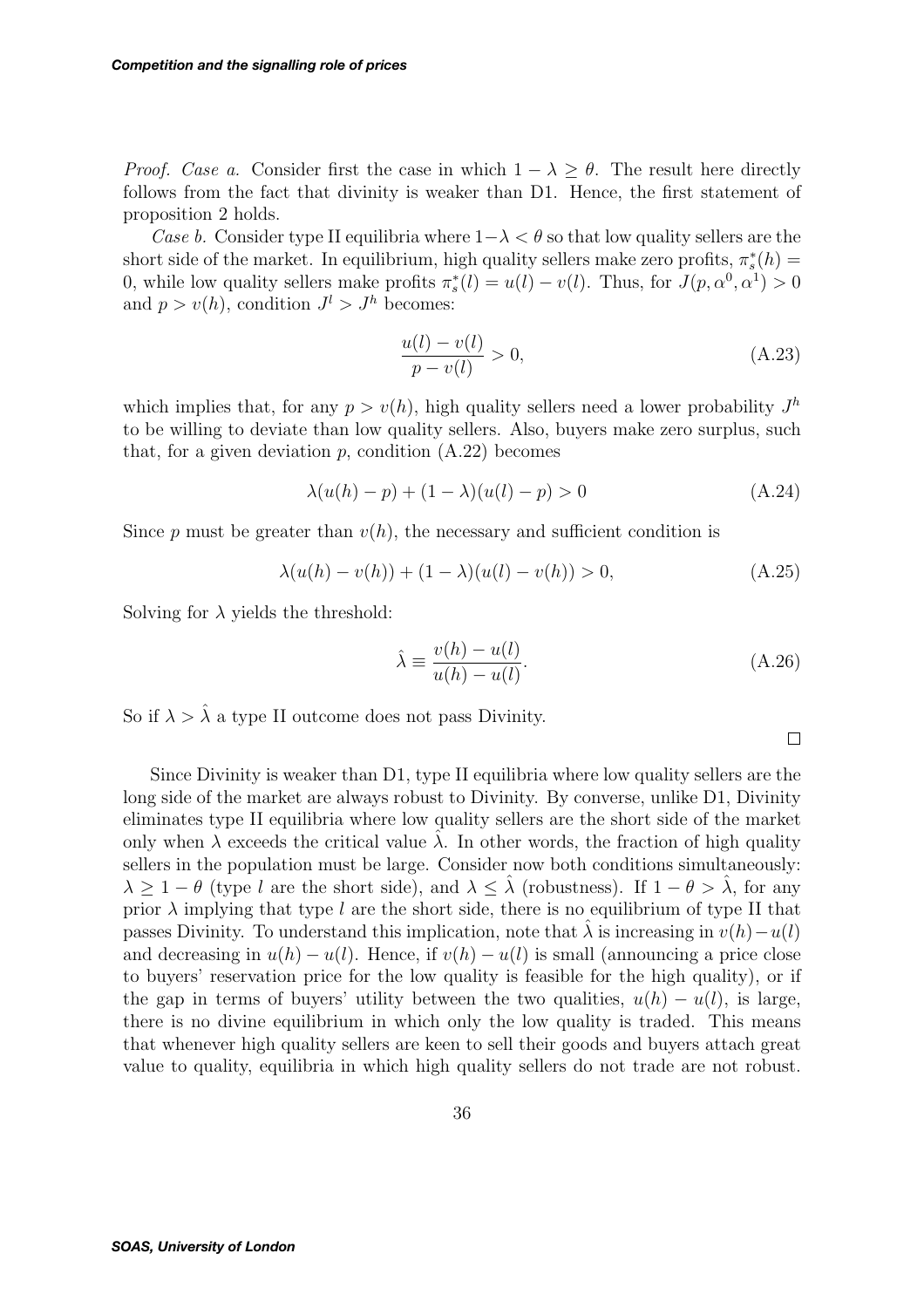This discussion however does not apply, so that a type II divine equilibrium always exists, if the low quality sellers are relatively more numerous than buyers. In this case competition among the low quality sellers becomes so fierce that eventually drives the high quality out of the market.

An alternative approach is to define as reasonable beliefs those beliefs derived from updating rules that are *credible* in the sense put forward by Grossman and Perry (1986). Accordingly, we shall require that the beliefs following the observation of an off-equilibrium price satisfy the following restriction. Whenever there exists a set of qualities  $Q \subset l, h$ , such that if

- 1. Each type  $q \in Q$  weakly benefits from the deviation if it is thought that a type  $q \in Q$  deviated;
- 2. Types  $q \notin Q$  weakly lose from the deviation if it is thought that a type  $q \in Q$ has deviated;

then buyers should believe that a seller of quality  $q \in Q$  has deviated.

Accordingly, we can then refine the concept of PBE by adding the credibility requirement for the beliefs updating rule to definition (1). Formally,

**Definition 3.** *A PBE is said to satisfy the sequential perfection restriction (SPR) if the belief function*  $\sigma$  *satisfies the following property. Let*  $Q \subseteq \{l, h\}$  *be any set of qualities. For all* Q *such that, for some* p *that is announced with probability zero in equilibrium,*

$$
\pi_s(p, \alpha_{-s}^0, \alpha^1 | q, \sigma) \ge \pi_s^*(q) \ \forall q \in Q \tag{A.27}
$$

$$
\pi_s(p, \alpha_{-s}^0, \alpha^1 | q, \sigma) \le \pi_s^*(q) \ \forall q \notin Q \tag{A.28}
$$

σ *must satisfy*

$$
\sigma = \sigma(q|p) = \Pr(q) / \Pr(Q), \tag{A.29}
$$

*where*  $Pr(.)$  *is the prior and*  $\pi_s^*(q)$  *is the equilibrium payoff for a seller of type q.* 

The effect of imposing such a restriction on type II equilibria is made clear by the following result:

**Lemma 6.** *a.* Given  $1 - \lambda \geq \theta$ , there exist equilibria of type II that satisfy the SPR; *b.* Given  $1 - \lambda < \theta$ , there exist equilibria of type II that satisfy the SPR if and only if  $\lambda \leq \hat{\lambda} \equiv \frac{v(h) - u(l)}{u(h) - u(l)}.$ 

*Proof. Case a.* The equilibrium price is  $p^* = v(l)$ . Equilibrium profits are  $\pi_s^*(h) =$  $\pi_s^*(l) = 0$ . Set  $Q = \{h\}$  and  $\sigma(h|p) = 1$ . Then, provided that buyers have any incentive to buy, all sellers would profit from deviating to any  $p \geq v(h)$ , while high quality sellers would never deviate to any  $p < v(h)$ . Thus,  $\sigma(h|p) = 1$  would necessarily be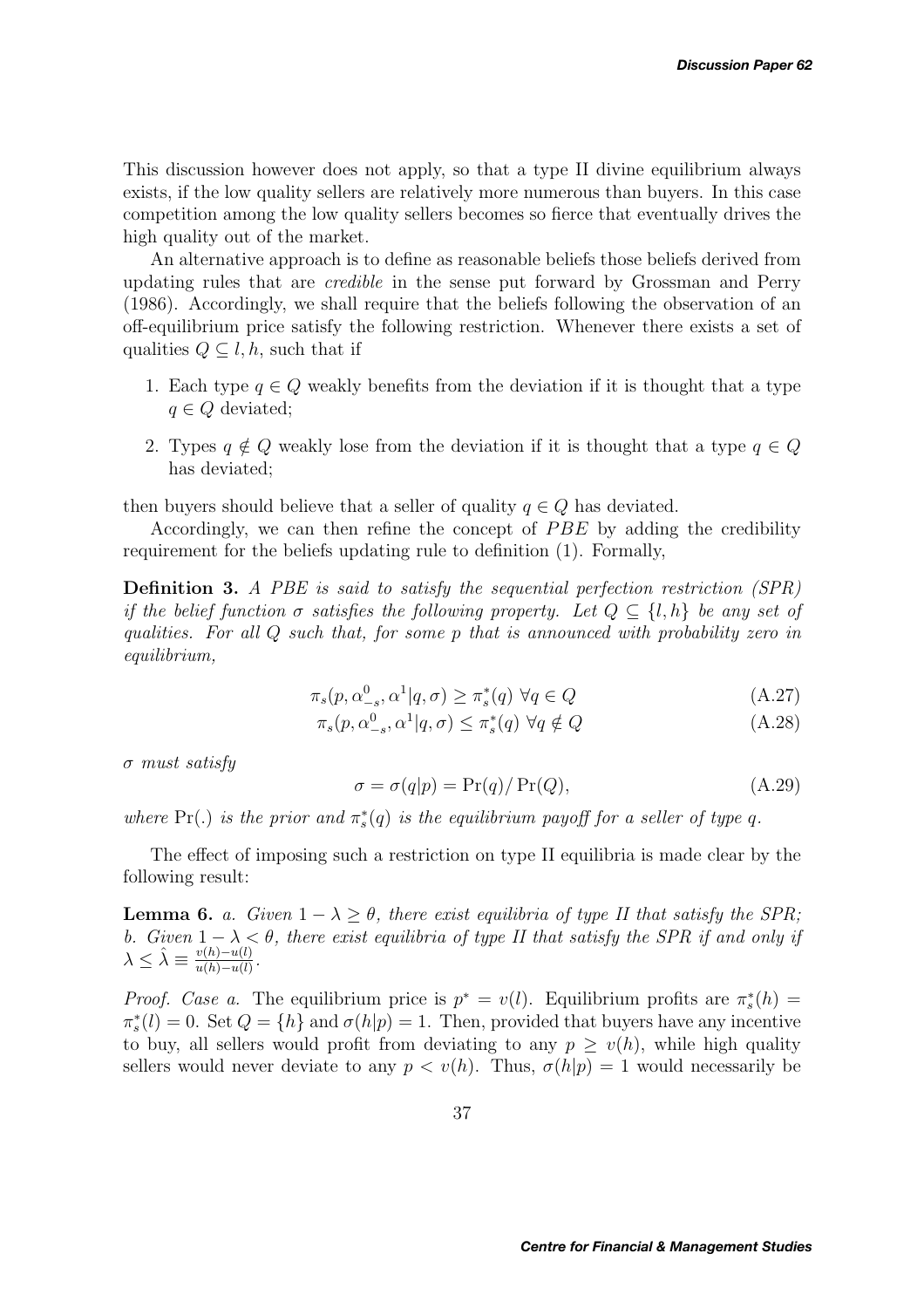disconfirmed. Set now  $Q = \{l\}$  and  $\sigma(l|p) = 1$ . In this case, for any  $p > v(l)$ , buyers' expected profits would be higher at  $p^*$  than at p (note that, in a large market where all low quality sellers announce the same price  $p^*$ , the deviation of a single seller does not affect the probability to obtain the good at  $p^*$ ). Then, the best response is not to buy. Yet, nor type l neither type h are actually made worse or better off by announcing p. But then, since type l weakly benefits and type h weakly loses,  $\sigma(l|p) = 1$  is credible.

*Case b.* The equilibrium price is  $p^* = u(l)$ . In equilibrium, low quality sellers make profits  $\pi_s^*(l) = u(l) - v(l)$ , while high quality sellers make zero profits and buyers zero surplus. Set  $Q = \{h\}$ , so that  $\sigma(h|p) = 1$ . For this to be the case,  $p > v(h)$  must hold. Then, provided that  $p < u(h)$  buyers best reply is to buy at p. But then, both types of sellers would profit from deviating so that  $\sigma(h|p) = 1$  would be invalidated. Hence,  $\sigma(h|p) = 1$  is not credible. Set  $Q = \{l\}$  and  $\sigma(l|p) = 1$ . For any  $p > u(l)$  the best reply is not to buy so that  $\sigma(l|p) = 1$  is again disconfirmed and therefore is not credible. Finally, set  $Q = \{h, l\}$ . Then assume a deviation  $p > v(h)$  (but close enough to  $v(h)$ ). Then,  $Pr(Q) = 1$ ,  $Pr(h) = \lambda$ , and  $Pr(l) = 1 - \lambda$ . If  $\lambda u(h) + (1 - \lambda)u(l) \geq p$ , the best response is to buy following the deviation. All sellers have an incentive to deviate such that beliefs are confirmed. Thus, the equilibrium where  $p^* = u(l)$  will be deviated whenever  $\lambda u(h) + (1 - \lambda)u(l) > v(h)$ . This implies that the equilibrium fails the SPR if  $\lambda > \hat{\lambda}$ , where  $\hat{\lambda}$  is the same as in lemma (5).  $\Box$ 

The result shows that the SPR selects the same set of type II equilibria as Divinity. Again, when low quality sellers are the long side, type II equilibria are robust. When they are the short side, the equilibrium satisfies the requirement of sequential perfection only if the prior probability to sample a high quality is greater than  $\lambda$ . In this situation, all sellers have incentive to deviate to some  $p > v(h)$  so that the only credible beliefs are  $\sigma(l|p)=1 - \lambda$  and  $\sigma(h|p) = \lambda$ . In other words, the credible beliefs upon observing a deviation are equal to the priors. So long as  $\lambda > \lambda$ , buyers are willing to buy at  $p$ . Hence, the equilibrium will be deviated.

### **Extension to any finite number of qualities**

This section generalizes the results concerning the set of equilibria robust to D1 to the case of a finite number  $(N+1)$  of qualities. We show that, as in the case of two qualities, D1 guarantees separation at all prices at which trade occurs. The comparative statics for the general case are also consistent with the results obtained in the two qualities case. When  $\theta$  is so low that buyers are relatively more numerous than sellers of the lowest quality, no quality other than the lowest is traded. Increases in the value of  $\theta$ allow higher qualities to be traded until, for  $\theta$  sufficiently large, all qualities are traded.

Qualities are indexed by  $q = 0, ..., N$ . Each seller's quality is drawn from a distribution  $\lambda: \{0, 1, ..., N\} \to [0, 1]$ , where  $\lambda_q$ ,  $\sum_{q=0}^{N} \lambda_q = 1$ , denotes the probability associated with quality q. Buyers' posterior beliefs are denoted with  $\sigma(q|p_s^0)$ ,  $\sum_{q=0}^{N} \sigma(q|p_s^0)$  =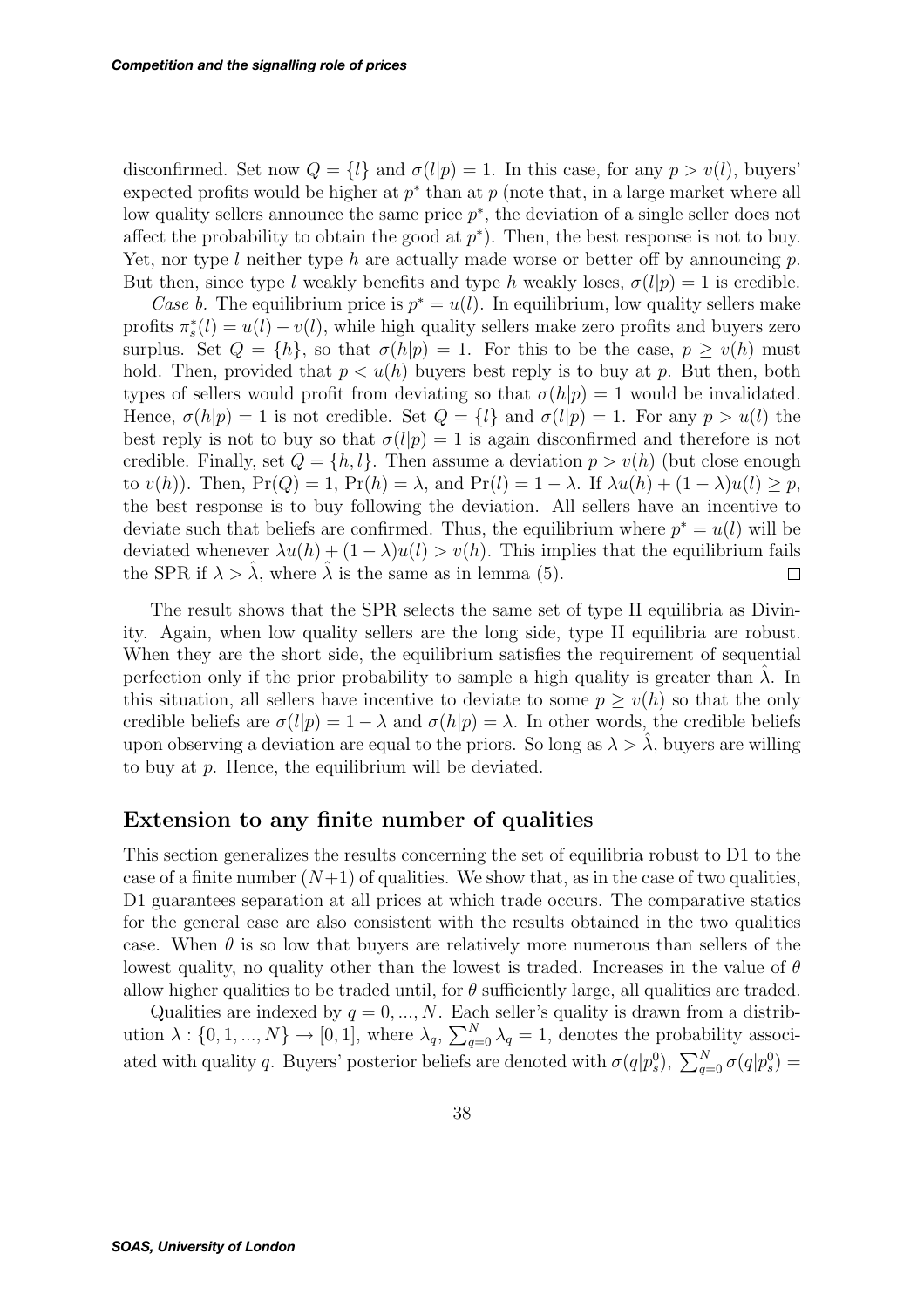1. We maintain the convention that agents who choose not to trade announce  $\overline{p} > u(N)$ (sellers) or accept to buy at  $p = 0$  (buyers).

Let us concentrate first on pooling and hybrid equilibria in which two or more types of sellers trade at the same price. In order to assess the robustness of these equilibria, we need to understand how the equivalents of conditions (13) and (14) look like. In any of these equilibria there always exists a price  $p^*$  at which a non-singleton non-empty set of qualities,  $M \subseteq \{0, ..., N\}$ , is traded. Let  $q_M$  be the highest quality in M. Take any quality  $q \in M$ ,  $q \neq q_M$ . Given pooling at  $p^*$ , condition (13) becomes:

$$
\frac{p^* - v(q)}{p - v(q)} \le \frac{p^* - v(q_M)}{p - v(q_M)},
$$
\n(A.30)

which, given  $v(q) < v(q_M)$ , is violated for any  $p > p^*$ . Thus, robust beliefs should assign probability 0 to a deviation  $p>p^*$  by any quality in M except for  $q_M$ . As for qualities  $q \notin M$ , the following applies. Sellers of qualities  $q < q_M$  who do not trade at  $p^*$  make at least the same profits they would make at  $p^*$  by charging a different price (since they could always announce  $p^*$ ). Since  $v(q) < v(q_M)$ , they should be assigned probability zero. Sellers of qualities  $q>q_M$  should also be assigned probability zero so long as  $p < v(q_M + 1)$ . Thus, deviations  $p^* < p < v(q_M + 1)$  are attributed to sellers of quality  $q_M$  with probability 1. As for buyers, the equivalent of condition (14) is:

$$
u(q_M) - p > K^*(p^*) \sum_{q \in M} \sigma^*(q|p^*) [u(q) - p^*], \tag{A.31}
$$

which is always true for p close enough to  $p^*$ . Thus deviating to a price slightly higher than  $p^*$  would allow sellers of type  $q_M$  to reveal their type and induce buyers to buy. Therefore, neither pooling nor hybrid equilibria in which two or more types trade at the same price survive D1.

The set of robust equilibria therefore includes only separating equilibria and hybrid equilibria with the necessary condition that each price at which trade occurs is announced by only one type of seller (i.e. pooling only occurs at  $\bar{p}$ ). We now focus on these equilibria. If  $\theta \leq \lambda_0$ , the discussion made in the previous sections leads to the immediate conclusion that only quality 0 is traded.

By converse, when  $\theta > \lambda_0$ , sellers of quality 0 make positive profits and, therefore, higher qualities must be traded. In order to characterize these equilibria, we analyze the properties of the ICC. We start by showing that when the "adjacent upward" ICC is satisfied, all the ICC with respect to all higher qualities are satisfied. The relevant ICC for sellers is:

$$
J(p_{q-s})[p_{q-s} - v(q-s)] \ge J(p_q)[p_q - v(q-s)] \tag{A.32}
$$

for all q and  $s = 0, \dots q$ . The usual undercutting argument implies that  $J(p_0) = 1$ holds. This, together with (A.32) yields  $J(p_q) < J(p_{q-1}) < ... < J(p_1) < 1$ , whenever  $p_q > p_{q-1} > ... > p_0$ . From equation (A.32):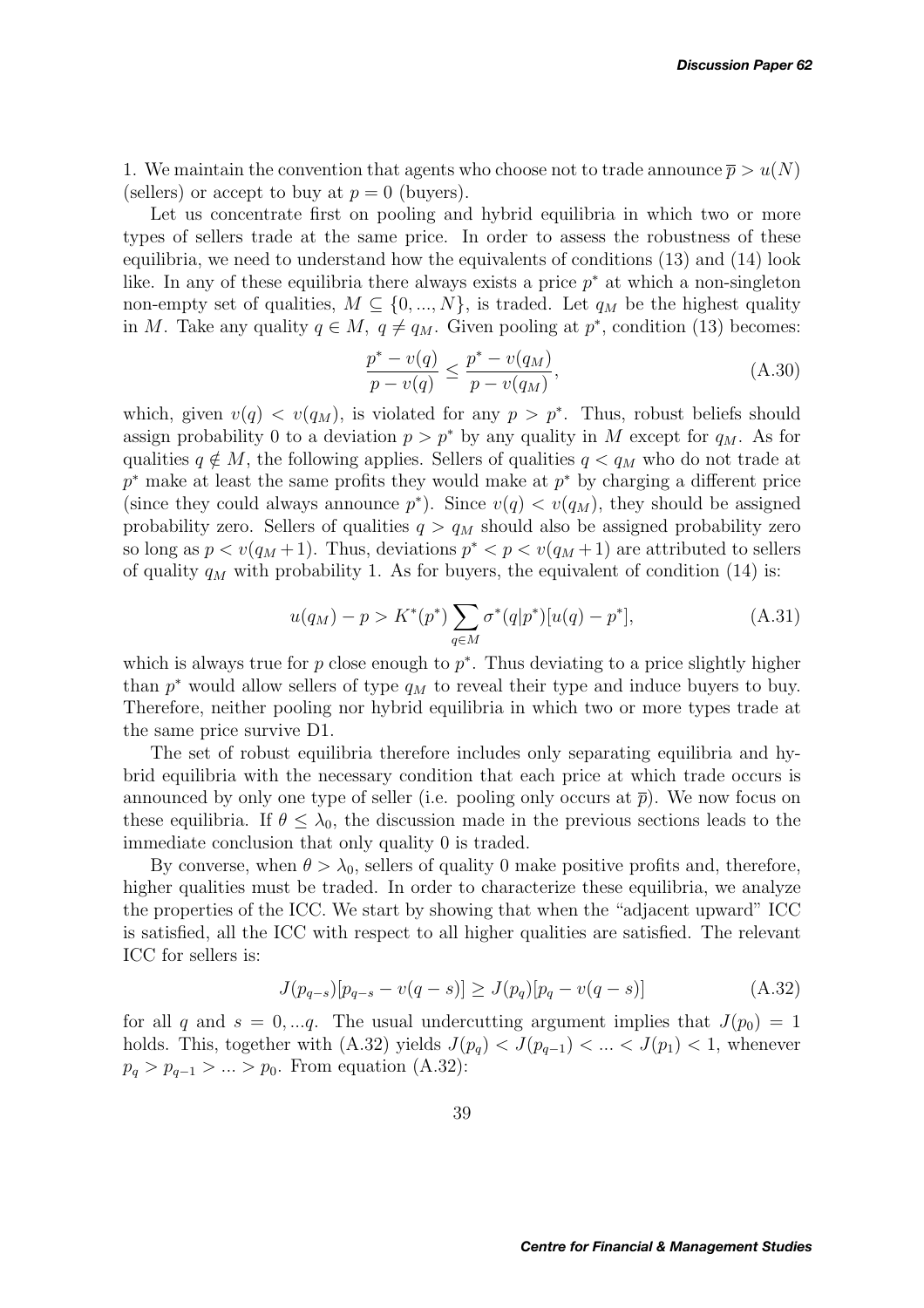$$
J(p_{q-1})[p_{q-1} - v(q-1)] \ge J(p_q)[p_q - v(q-1)] \tag{A.33}
$$

and

$$
J(p_q)[p_q - v(q)] \ge J(p_{q+1})[p_{q+1} - v(q)]. \tag{A.34}
$$

Then, by using  $v(q) > v(q-1)$  and  $J(p_q) > J(p_{q+1})$ , it follows that

$$
J(p_{q-1})[p_{q-1} - v(q-1)] \ge J(p_{q+1})[p_{q+1} - v(q-1)] \tag{A.35}
$$

always holds. Applying the same reasoning to qualities higher than  $q + 1$  shows that when the "adjacent upward" ICC are satisfied, all the ICC with respect to all higher qualities are satisfied.

The next step is to show, by applying D1, that the "adjacent upward" ICC of a given quality must hold with equality whenever the "adjacent upward" quality is traded. As explained in the proof of lemma 4, in any robust equilibrium in which buyers make a positive surplus,  $K^*(p_q)$  must be 1 for any quality q that is traded in equilibrium. Then, buyers' surplus is constant across the traded quantities and their ICC becomes:

$$
u(q) - p_q = k \ \forall q = 0, 1, ..., N,
$$
\n(A.36)

where  $k$  is a constant parameter.

For  $q > 0$ , buyers may only be attracted by deviations  $p < p_q$ , since they are already able to buy quality q with probability 1 at  $p_q$ . This implies that one can restrict attention to deviations  $p < p_q$ . Note that D1 requires that type q should be assigned probability zero of deviating to price  $p$ , if there exists  $q'$  such that:

$$
\frac{J(p_q)[p_q - v(q)]}{p - v(q)} > \frac{J(p_{q'})[p_{q'} - v(q')]}{p - v(q')}
$$
\n(A.37)

This is the equivalent of condition (13). The next lemma generalizes lemma 3.

**Lemma 7.** For all  $q = 1, ..., N$ , in any robust equilibrium in which quality q is traded, *the "adjacent upward" ICC of sellers of quality*  $q - 1$  *holds with equality unless*  $p_q =$  $v(q)$ .

*Proof.* Consider a deviation  $p \in (v(q), p_q)$ . Note that buyers are willing to buy at p if they think that the deviation comes from type q, since  $p < p_q$ . We argue that whenever it is possible to delete type  $q-1$  from the deviation it is also possible to delete all types  $q - s$ ,  $s \geq 2$ . To show this point, assume that type  $q - 1$  can be eliminated:

$$
\frac{J(p_{q-1})[p_{q-1} - v(q-1)]}{p - v(q-1)} > \frac{J(p_q)[p_q - v(q)]}{p - v(q)}.
$$
\n(A.38)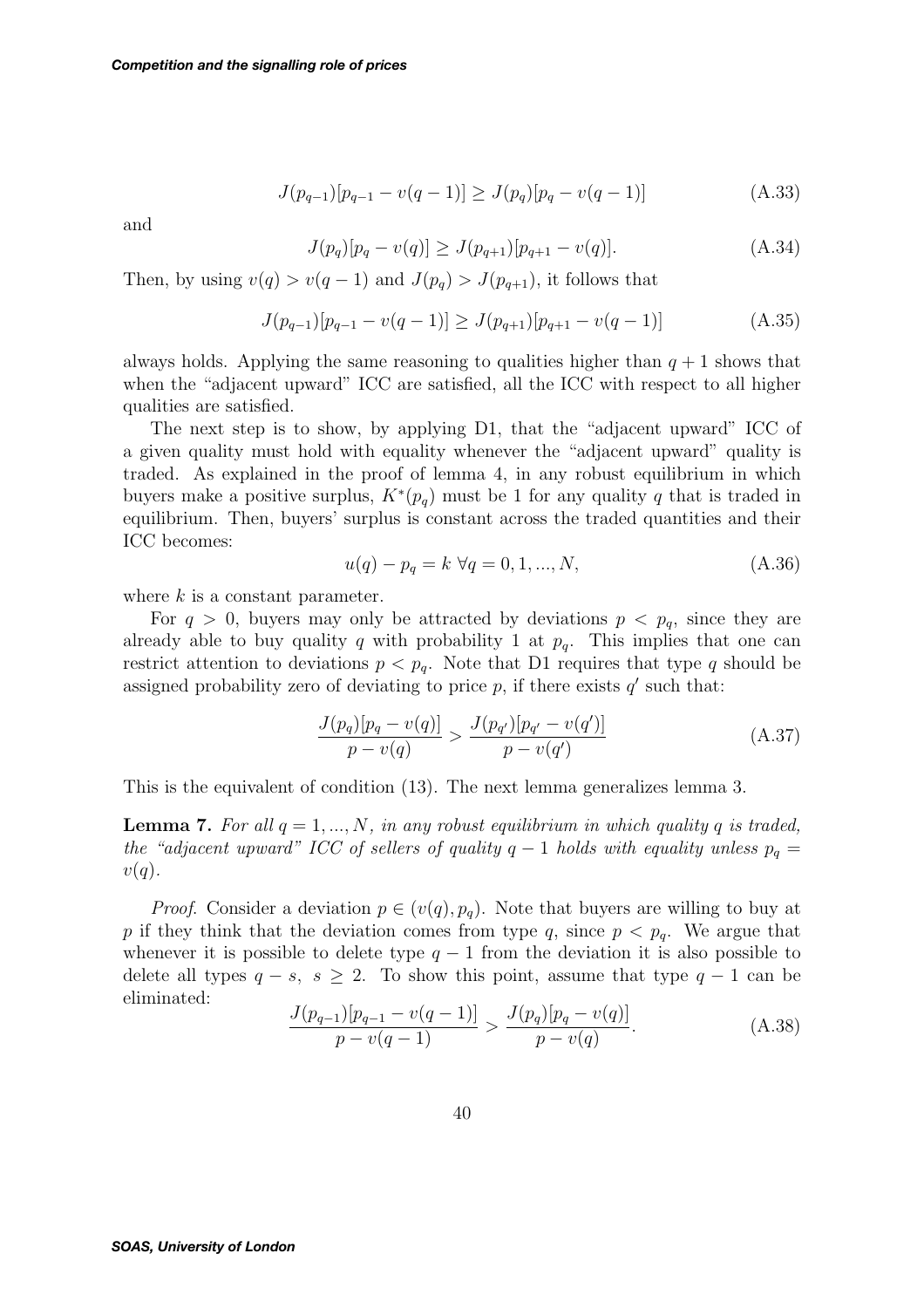Consider now type  $q - s$ . From the incentive compatibility condition:

$$
\frac{J(p_{q-s})[p_{q-s} - v(q-s)]}{p - v(q-s)} \ge \frac{J(p_{q-1})[p_{q-1} - v(q-s)]}{p - v(q-s)}.
$$
\n(A.39)

But then, for any  $p > v(q) > p_{q-1}$ , the following relationship

$$
\frac{J(p_{q-s})[p_{q-s} - v(q-s)]}{p - v(q-s)} > \frac{J(p_{q-1})[p_{q-1} - v(q-1)]}{p - v(q-1)}
$$
(A.40)

holds, which implies that type  $q-s$  can be deleted, whenever type  $q-1$  can be deleted. Since  $p < p_q < u(q) < v(q+1)$ , sellers of type higher than q are never willing to deviate to p. This implies that if type  $q-1$  can be deleted, beliefs should be that the deviation comes from q. As in the two-quality case, we show that whenever  $p_q > v(q)$ , a viable deviation  $p \in (v(q), p_q)$ , for which type  $q-1$  can be deleted, exists as long as the incentive compatibility condition of type  $q-1$  holds with inequality. Suppose then that the ICC holds with strict inequality. Assume that the deviation consists in a price  $p = p_q - \epsilon$ ,  $\epsilon > 0$  which is a small undercutting of price  $p_q$ . We want to show that there exists  $\epsilon > 0$  such that:

$$
\frac{J(p_{q-1})[p_{q-1} - v(q-1)]}{p_q - \epsilon - v(q-1)} > \frac{J(p_q)[p_q - v(q)]}{p_q - \epsilon - v(q)}.
$$
\n(A.41)

Condition (A.41) can be rewritten as:

$$
\frac{J(p_{q-1})[p_{q-1} - v(q-1)]}{J(p_q)[p_q - v(q-1)]} > \frac{p_q - v(q)}{p_q - v(q-1)} \frac{p_q - \epsilon - v(q-1)}{p_q - \epsilon - v(q)}.
$$
\n(A.42)

For  $p_q > v(q)$ , the LHS (which does not depend on  $\epsilon$ ) is strictly greater than 1 whenever the ICC of type  $q-1$  holds with strict inequality. On the other hand, the RHS goes to 1 as  $\epsilon$  becomes small. Thus, there always exists  $\epsilon$  such that type  $q-1$  can be deleted unless either the ICC holds with equality or  $p_q = v(q)$ . In fact, in the case  $p_q = v(q)$ , undercutting is never profitable for type  $q$ . Hence, either the ICC holds with equality or  $p_q = v(q)$ .  $\Box$ 

We are now ready to characterize the robust equilibria. We distinguish between the case in which all qualities are traded and the case in which a subset of qualities is traded.

#### *a)* All  $N + 1$  *qualities traded:*

If all qualities are traded, sellers' ICC ensure that  $p_q > v(q)$  for all qualities except, possibly, quality N. Thus, for  $q < N$ , sellers' ICC and lemma 7 imply:

$$
J(p_q) = J(p_{q-1}) \frac{u(q-1) - v(q-1) - k}{u(q) - v(q-1) - k}.
$$
 (A.43)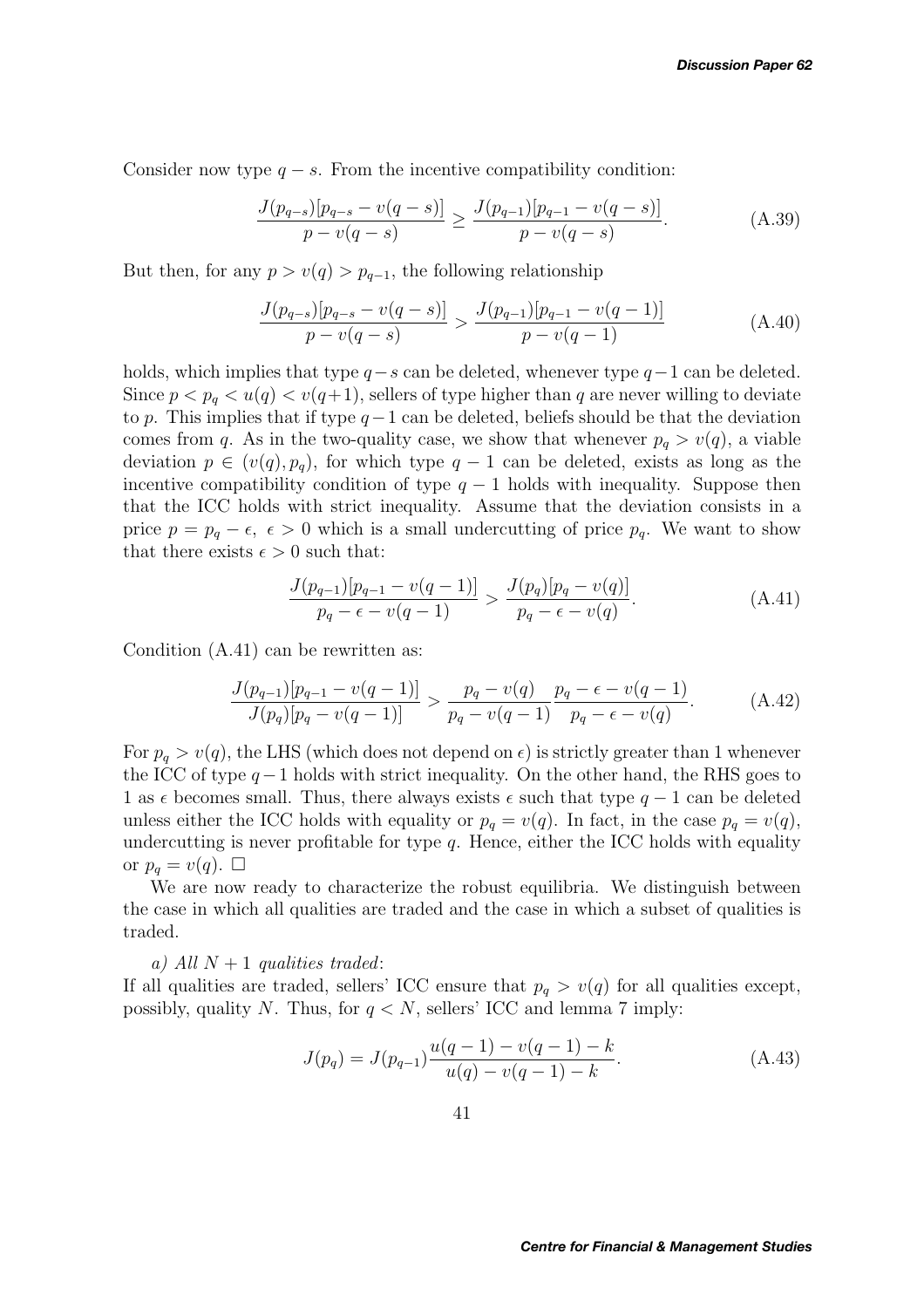Unless quality N is the only quality in  $\arg \min_{q \in \{1,\dots,N\}} u(q) - v(q)$ ,  $p_N > v(N)$  must hold and  $(A.43)$  holds with equality for quality N as well. In the special case in which N is the only quality in  $\arg \min_{q \in \{1,\dots,N\}} u(q) - v(q)$ ,  $J(p_N)$  is between 0 and the value implied by (A.43).

Using the initial condition  $J(p_0) = 1$ , equation (A.43) yields:

$$
J(p_q) = \prod_{i=0}^{q-1} \frac{u(q-i-1) - v(q-i-1) - k}{u(q-i) - v(q-i-1) - k}.
$$
 (A.44)

Since  $k \geq 0$ , the maximum value of  $J(p_q)$  is achieved when  $k = 0$ . Thus, the probability to trade at  $p_q$ , for  $q > 0$ , is bounded above by:

$$
\overline{J}_q = \prod_{i=0}^{q-1} \delta_{q-i}.\tag{A.45}
$$

where:

$$
\delta_q \equiv \frac{u(q-1) - v(q-1)}{u(q) - v(q-1)}.
$$
\n(A.46)

Note also that  $k = 0$  implies  $p_q = u(q) \ \forall q = 0, ..., N$ . Therefore, buyers make zero surplus. Assume  $k > 0$ , so that buyers make positive surplus at every price. Then, all buyers want to trade. This implies that in equilibrium:

$$
\sum_{q=0}^{N} \lambda_q J(p_q) = \theta,\tag{A.47}
$$

where  $J(p_q)$  is given by (A.44) for  $q < N$ .  $J(p_N)$  is also given by (A.44) unless N is the only quality in  $\arg \min_{q \in \{1,\ldots,N\}} u(q) - v(q)$ , in which case  $J(p_N)$  is between zero and the value implied by (A.44). For the case in which all qualities are traded, finding an equilibrium outcome is equivalent to finding a value  $k^*$  for which  $(A.47)$  holds. From (A.44), the LHS of equation (A.47) is monotonically decreasing in k, for  $k \in [0, \hat{k}]$ , where  $\hat{k} \equiv \min_{q \in \{0, ..., N\}} u(q) - v(q)$ . We note that simultaneous satisfaction of all the participation constraints requires that k always lie in the interval  $[0, \hat{k}]$ . Given monotonicity, there always exists at most one value  $k^*$  in the above interval. This also implies that if there exists an equilibrium, its outcome must be unique. Regarding the existence, consider the following. From (A.44), the LHS of expression (A.47) reaches its maximum in the relevant interval when  $k = 0$  and its minimum when  $k = \hat{k}$ . Therefore, necessary and sufficient conditions for an interior solution are

$$
\theta < \lambda_0 + \sum_{q=1}^{N} \lambda_q \prod_{i=0}^{q-1} \delta_{q-i} \tag{A.48}
$$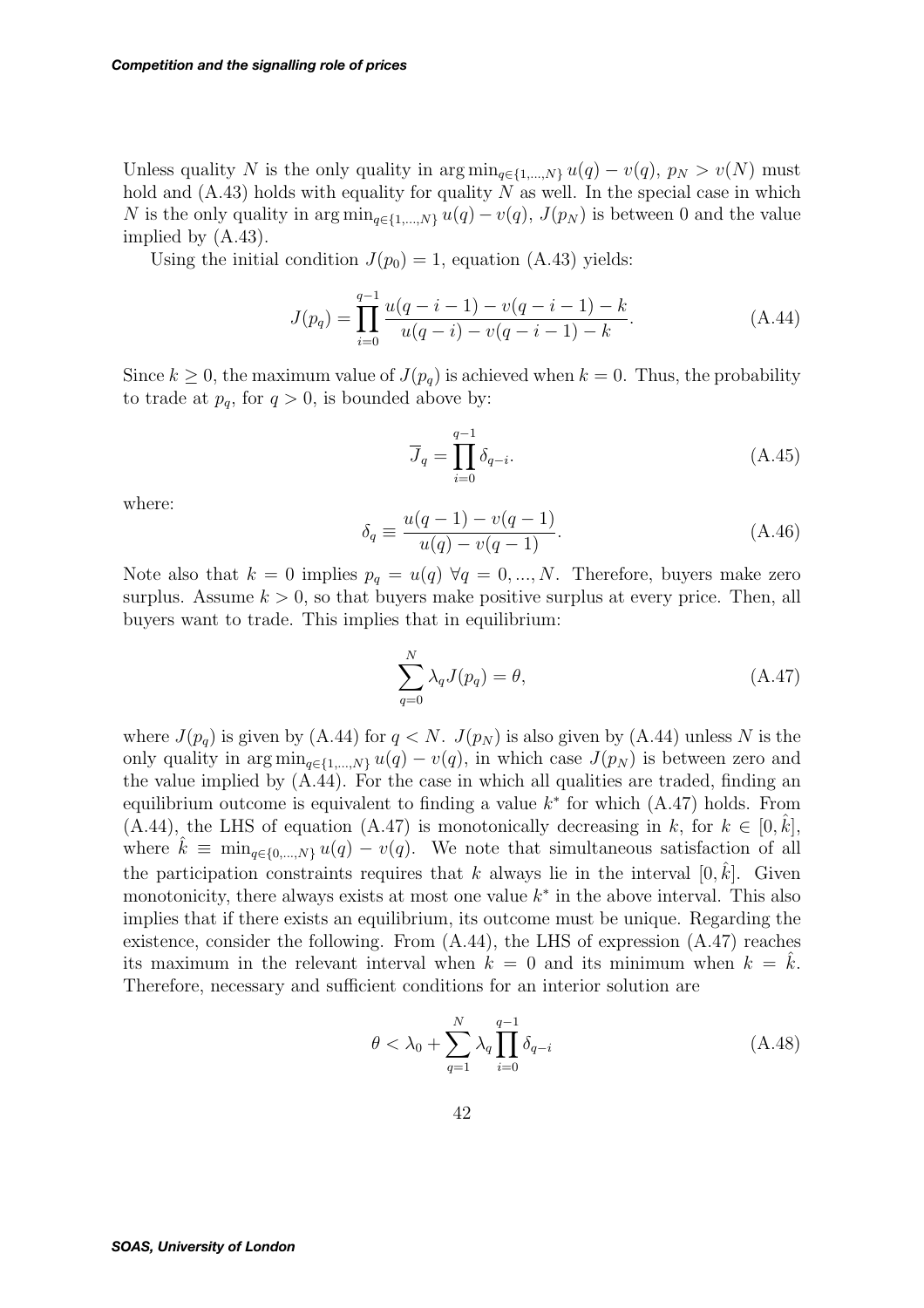and

$$
\theta > \lambda_0 + \sum_{q=1}^{N-1} \lambda_q \prod_{i=0}^{q-1} \frac{u(q-i-1) - v(q-i-1) - \hat{k}}{u(q-i) - v(q-i-1) - \hat{k}} + \lambda_N J_N^{min}.
$$
 (A.49)

where  $J_N^{min}$  is given by

$$
J_N^{min} = \begin{cases} \prod_{i=0}^{N-1} \frac{u(N-i-1) - v(N-i-1) - \hat{k}}{u(N-i) - v(N-i-1) - \hat{k}} & \text{if } \arg\min_{q \in \{1,\dots,N\}} u(q) - v(q) \neq \{N\} \\ 0 & \text{if } \arg\min_{q \in \{1,\dots,N\}} u(q) - v(q) = \{N\} \end{cases} (A.50)
$$

Otherwise, if one of the above conditions is not satisfied, the robust equilibrium takes a different form. If condition  $(A.48)$  is not satisfied, then k must be equal to zero and the equilibrium is characterized by  $p_q = u(q)$  for all  $q = 0, 1, ..., N$  and probabilities  $\overline{J}_q$  given by (A.45). As  $\overline{J}_q > 0$   $\forall q = 0, ..., N$ , all qualities are traded also in this case. Thus, a sufficient condition for all qualities being traded is that  $\theta$  is high enough to ensure that  $(A.49)$  holds. Below, we show that this condition is also necessary. In order to gather intuitions on condition (A.49), notice that it is always satisfied when the gains from trade are nondecreasing in the quality since, in this case,  $\hat{k} = u(0) - v(0)$  and the RHS is equal to  $\lambda_0$ . Therefore, as long as  $\lambda_0 < \theta$ , an internal solution in which all qualities are traded must exist.

*b) More than one and less than* N + 1 *qualities are traded*:

Assume now that  $\theta$  is relatively small so that condition (A.49) is not satisfied. If the value of the RHS of equation (A.49) for  $k = \hat{k}$  is greater than or equal to  $\theta$ , then some qualities are not traded. To see this, note that k cannot exceed  $\hat{k}$ . Let  $\mathcal{I}_q$  be the probability to sell at  $p_q$  when k equals  $\hat{k}$ . Let also  $\hat{q}$  be the lowest quality in  $\arg\min_{q\in\{0,\ldots,N\}}u(q)-v(q)$ . Then, by definition,  $u(\hat{q})-v(\hat{q})-\hat{k}=0$  so that, from equation (A.44),  $\mathcal{L}_q$  is zero for all  $q > \hat{q}$ . Thus, when  $k = \hat{k}$ , all qualities above the quality which provides the lowest gain from trade are not traded. Buyers' surplus  $k$ should increase, however it fails to increase because, by increasing, it would violate the participation constraint of sellers of type  $\hat{q}$ . Hence, the incentive compatibility for type  $\hat{q}$  requires that no higher quality is traded. Thus,  $(A.49)$  is a necessary condition for all qualities being traded.

What are the characteristics of the equilibrium when (A.49) is violated? Note that if (A.49) is not satisfied we have:

$$
\sum_{q=0}^{\hat{q}} \lambda_q \underline{J}_q = \sum_{q=0}^N \lambda_q \underline{J}_q > \theta,\tag{A.51}
$$

where the equality comes from the fact that all qualities higher than  $\hat{q}$  are not traded. This suggests that even if only  $\hat{q}+1$  qualities are traded out of  $N+1$ , the quantity sold is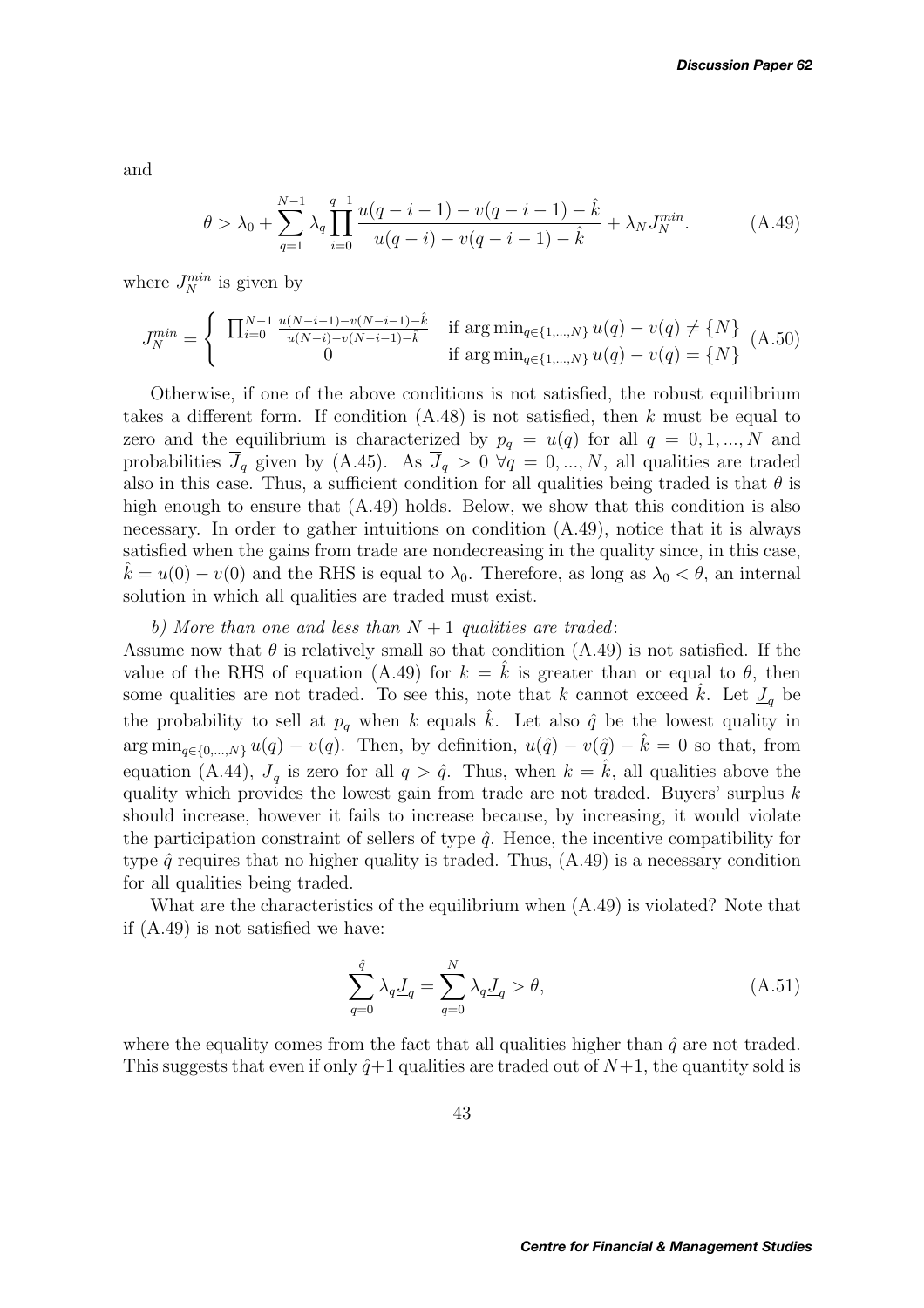still higher than the quantity bought. Then, quality  $\hat{q}$  cannot be traded in equilibrium. Let us assume that quality  $\hat{q} - 1$  is traded. It follows that its price,  $p_{\hat{q}-1}$ , must be compatible with D1. In other words, there must be no incentive to deviate for sellers of type  $\hat{q}$  or above. Therefore,  $p_{\hat{q}-1}$  must be such that  $k_1 \equiv u(\hat{q}-1)-p_{\hat{q}-1} \geq u(\hat{q})-v(\hat{q})$ . If so, there is no price sellers of type  $\hat{q}$  could possibly announce to attract buyers and still make no loss. Of course, buyers incentive compatibility implies  $u(q) - p_q = k_1$  for all qualities that are traded, i.e.  $q = 0, ..., \hat{q} - 1$ . Let now  $\tilde{q}$  be the lowest quality in arg min<sub>q∈{0,..., $\hat{q}$ -1}  $u(q) - v(q)$ , i.e. the lowest quality among those which give minimum</sub> gain from trade when attention is restricted to qualities lower than  $\hat{q}$ . It is clear that k<sub>1</sub> should now satisfy  $u(\hat{q}) - v(\hat{q}) \leq k_1 \leq u(\tilde{q}) - v(\tilde{q})$ . Therefore, all that remains to be checked is whether there exists  $k_1^*$  such that:

$$
\sum_{q=0}^{\hat{q}-1} \lambda_q \prod_{i=0}^{q-1} \frac{u(q-i-1) - v(q-i-1) - k_1^*}{u(q-i) - v(q-i-1) - k_1^*} = \theta.
$$
 (A.52)

If it does, then the equilibrium is such that qualities  $q = 0, ..., \hat{q} - 1$  are traded. If it does not, then all the process starts again by choosing  $\tilde{q}$  as the first quality that is not traded. It should be noted that, since we are assuming  $\theta > \lambda_0$ , the process eventually leads to an equilibrium in which more than one quality is traded. In fact, as long as  $\theta > \lambda_0$ , qualities 0 and 1 are always traded. By iterating this process, one can show that the number of qualities traded in equilibrium decreases with  $\theta$ . Thus, price dispersion increases as  $\theta$  increases.

The extension to  $N+1$  qualities generalizes the result of an inverse relationship between price dispersion and the degree of competition (as measured by  $\theta$ ) derived for the case of two qualities. When competition among sellers is so strong that  $\theta \leq \lambda_0$ , only the lowest quality is traded and there is no price dispersion. When competition is weak ( $\theta$  satisfies condition (A.49)) all qualities are traded and price dispersion is maximized. For intermediate values of  $\theta$  such that  $\theta > \lambda_0$  while (A.49) is not satisfied, the number of qualities which are traded and the degree of price dispersion (weakly) increase with  $\theta$ .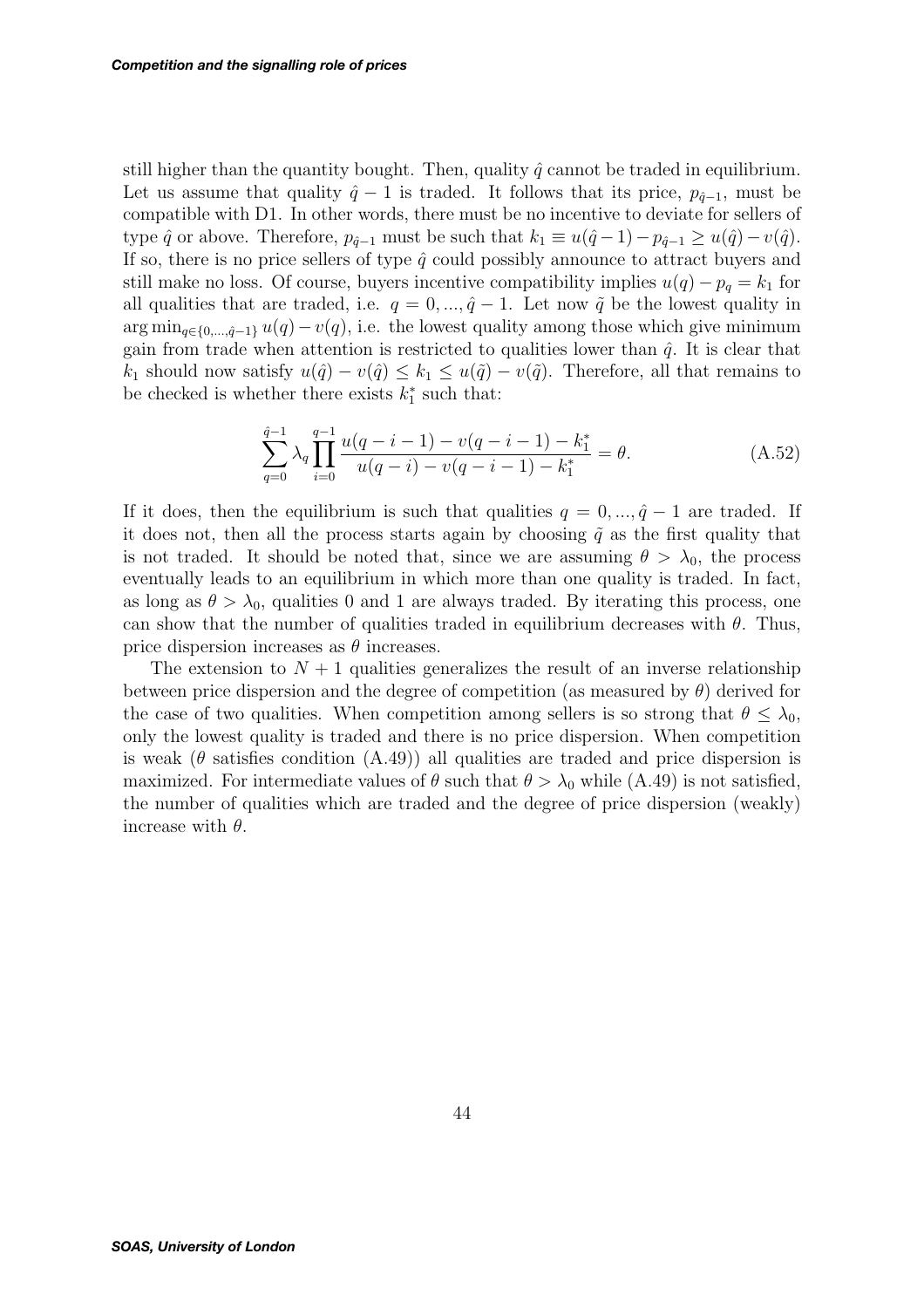# **References**

- [1] Akerlof, G. A. 1970. The Market for "Lemons": Quality Uncertainty and the Market Mechanism. Quarterly Journal of Economics. 84: 488-500.
- [2] Banks, J., and J. Sobel, 1987. Equilibrium Selection in Signaling Games. Econometrica. 55: 647-662.
- [3] Baye, M.R., J. Morgan, and P. Scholten, 2004. Price Dispersion in the Small and in the Large: Evidence from an Internet Price Comparison Site. Journal of Industrial Economics. 52: 463-96.
- [4] Bester, H., 1993. Bargaining versus Price Competition in Markets with Quality Uncertainty. American Economic Review. 83: 278-288.
- [5] Cho, I. K., D. M. Kreps, 1987. Signaling Games and Stable Equilibria. Quarterly Journal of Economics. 102: 179-221.
- [6] Cho, I. K., and J. Sobel, 1990. Strategic Stability and Uniqueness in Signaling Games. Journal of Economic Theory. 50: 381-413.
- [7] Clay K.,R. Krishnan, and E. Wolff, 2001. Prices and Price Dispersion on the Web: Evidence from the Online Book Industry. Journal of Industrial Economics. 49:521- 539
- [8] Cooper R., and T.W. Ross, 1984. Prices, Product Qualities, and Asymmetric Information: The Competitive Case. Review of Economic Studies 51: 197-207.
- [9] Fudenberg, D., and J. Tirole, 1991. Game Theory. MIT Press.
- [10] Gale D., 1992. A Walrasian Theory of Markets with Adverse Selection. Review of Economic Studies 59: 229-255.
- [11] Grossman, S. J., and M. Perry, 1986. Perfect Sequential Equilibrium. Journal of Economic Theory. 39: 97-119.
- [12] Gul F., and A. Postlewaite, 1993. Asymptotic Efficiency in Large Exchange Economies with Asymmetric Information. Econometrica. 60: 1273-1292.
- [13] Janssen, M. C. W., and S. Roy, 2002. Dynamic trading in a Durable Good Market with Asymmetric Information. International Economic Review. 43: 257-282.
- [14] Kohlberg E., and J.-F. Mertens, 1986. On the Strategic Stability of Equilibria. Econometrica. 54: 1003-1038.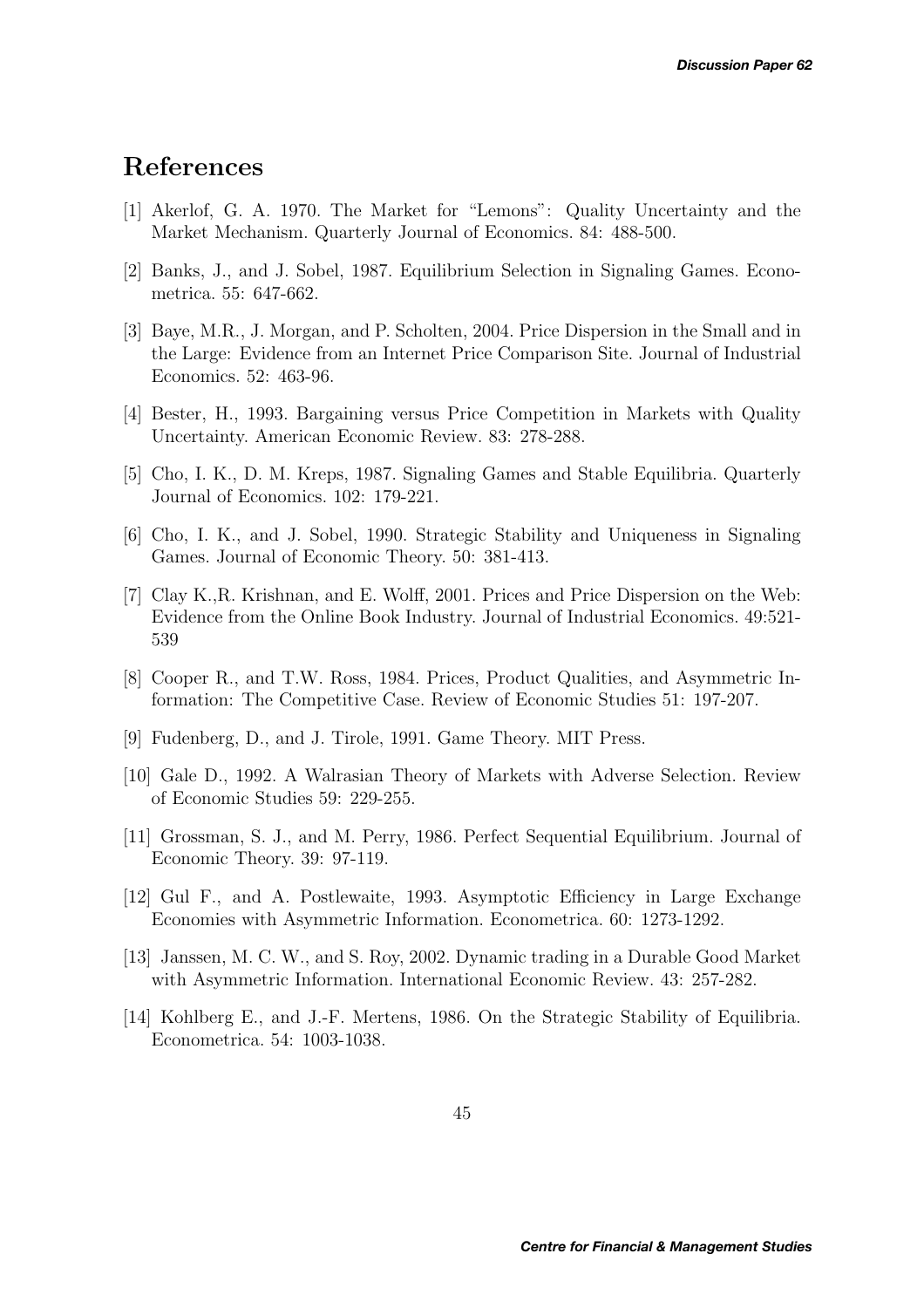- [15] Laffont, J.- J., and E. Maskin. 1987. Monopoly with Asymmetric Information about Quality. European Economic Review. 31: 483-489.
- [16] Laffont, J.-J., and E. Maskin. 1989. Rational Expectations with Imperfect Information. Economics Letters. 30: 269-274.
- [17] Milgrom, P., and J. Roberts. 1986. Price and Advertising Signals of Product Quality. Journal of Political Economy. 94: 796-821.
- [18] Moreno, D., and J. Wooders. 2001. The Efficiency of Decentralized and Centralized Markets for Lemons. Universidad Carlos III.
- [19] Muthoo, A., and S. Mutuswami. 2005. Competition and Efficiency in Markets with Quality Uncertainty. University of Essex.
- [20] Overgaard P. B., 1993. Price as a Signal of Quality: a Discussion of Equilibrium Concepts in Signalling Games. European Journal of Political Economy. 9: 483-504.
- [21] Stiglitz, J. and A. Weiss, 1981. Credit Rationing in Markets with Imperfect Information. American Economic Review. 71: 393-410.
- [23] Wilson, C., 1979. Equilibrium and Adverse Selection. American Economic Review. 69: 313-317.
- [23] Wilson, C., 1980. The Nature of Equilibrium in Markets with Adverse Selection. Bell Journal of Economics. 11: 108-130.
- [24] Wolinsky, A., 1983. Prices as Signals of Product Quality. Review of Economic Studies. 50: 647-658.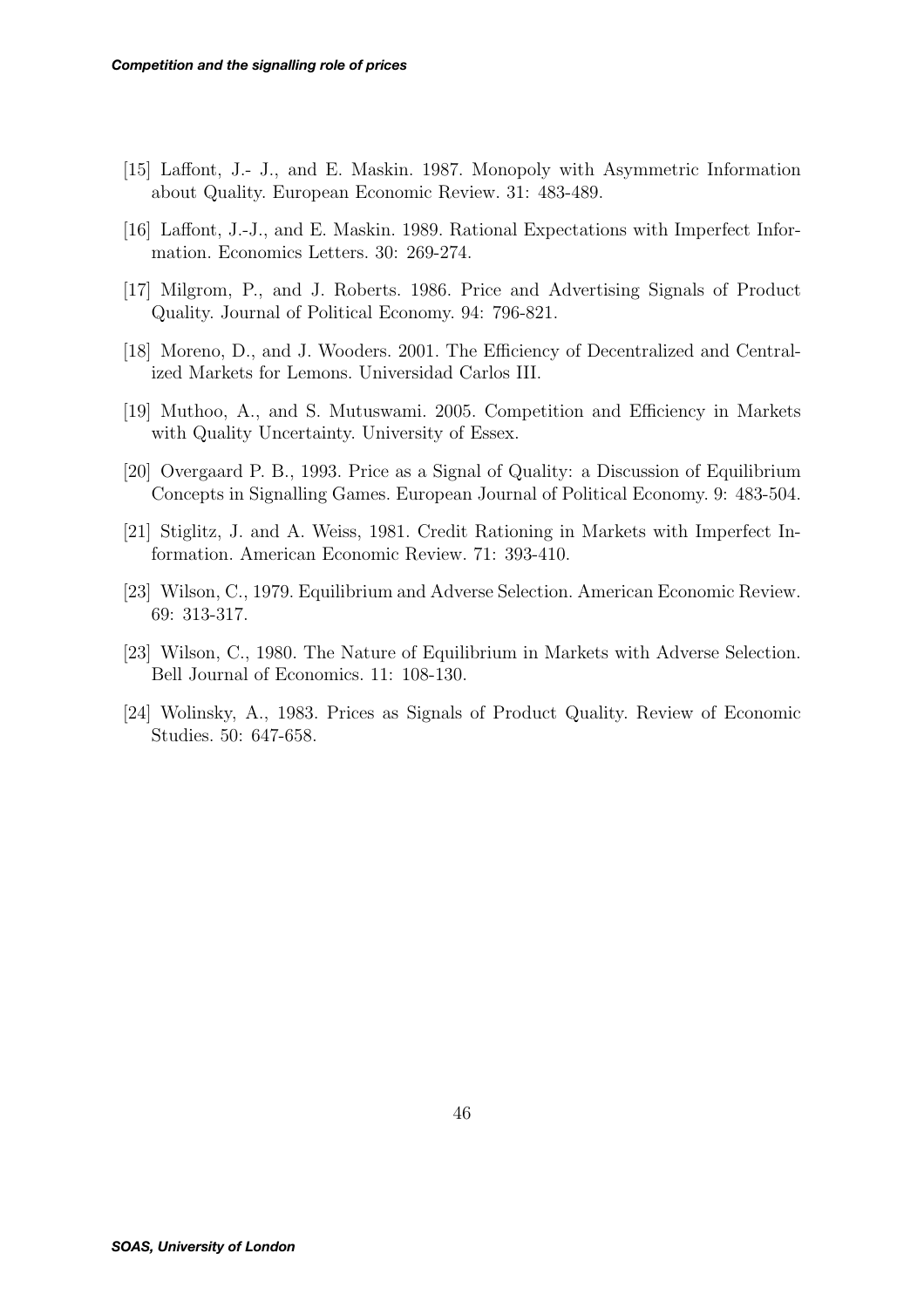

Figure 1: Equilibrium prices as a function of  $\theta$ 





47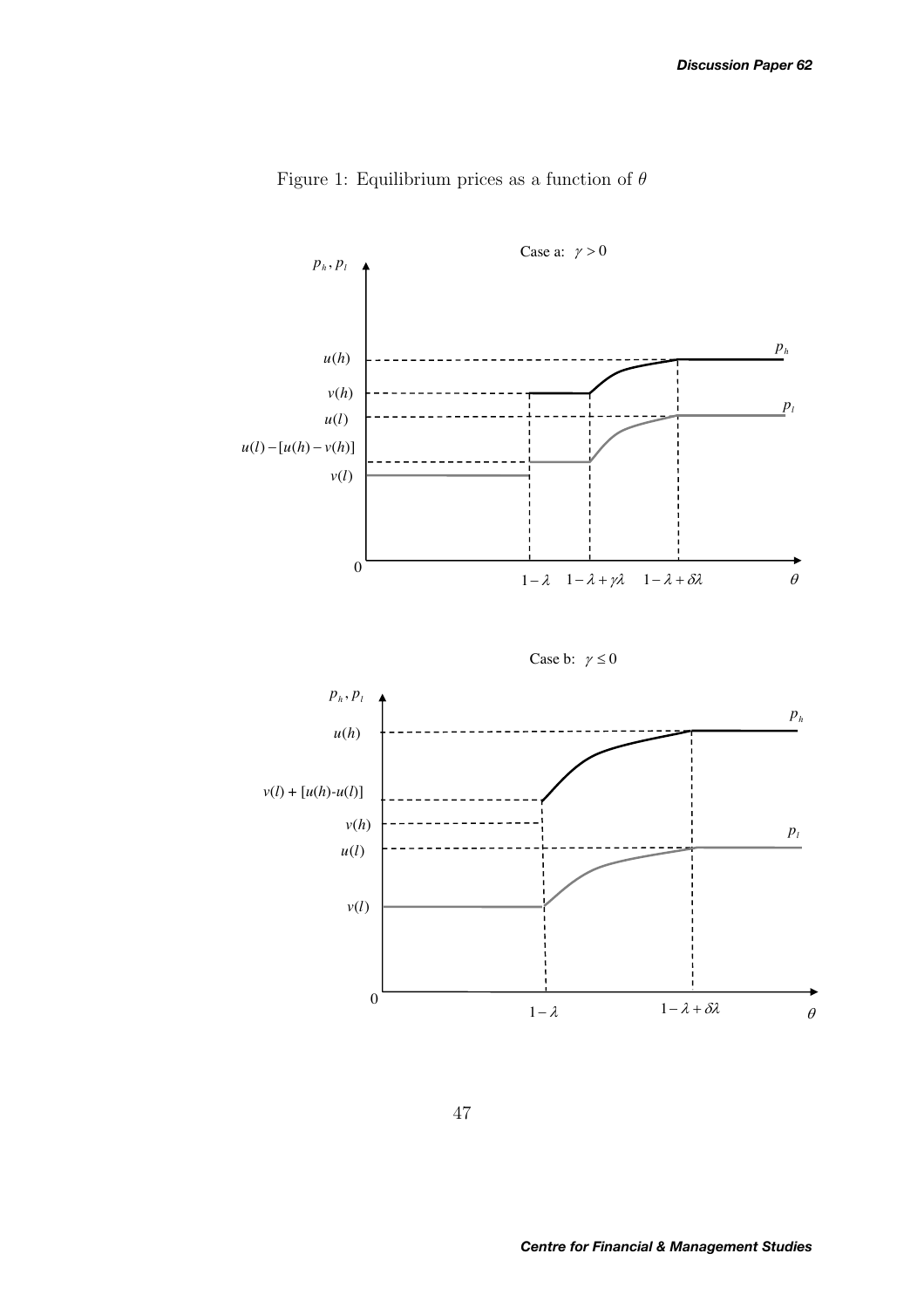

Figure 2: Quality of trade as a function of  $\theta$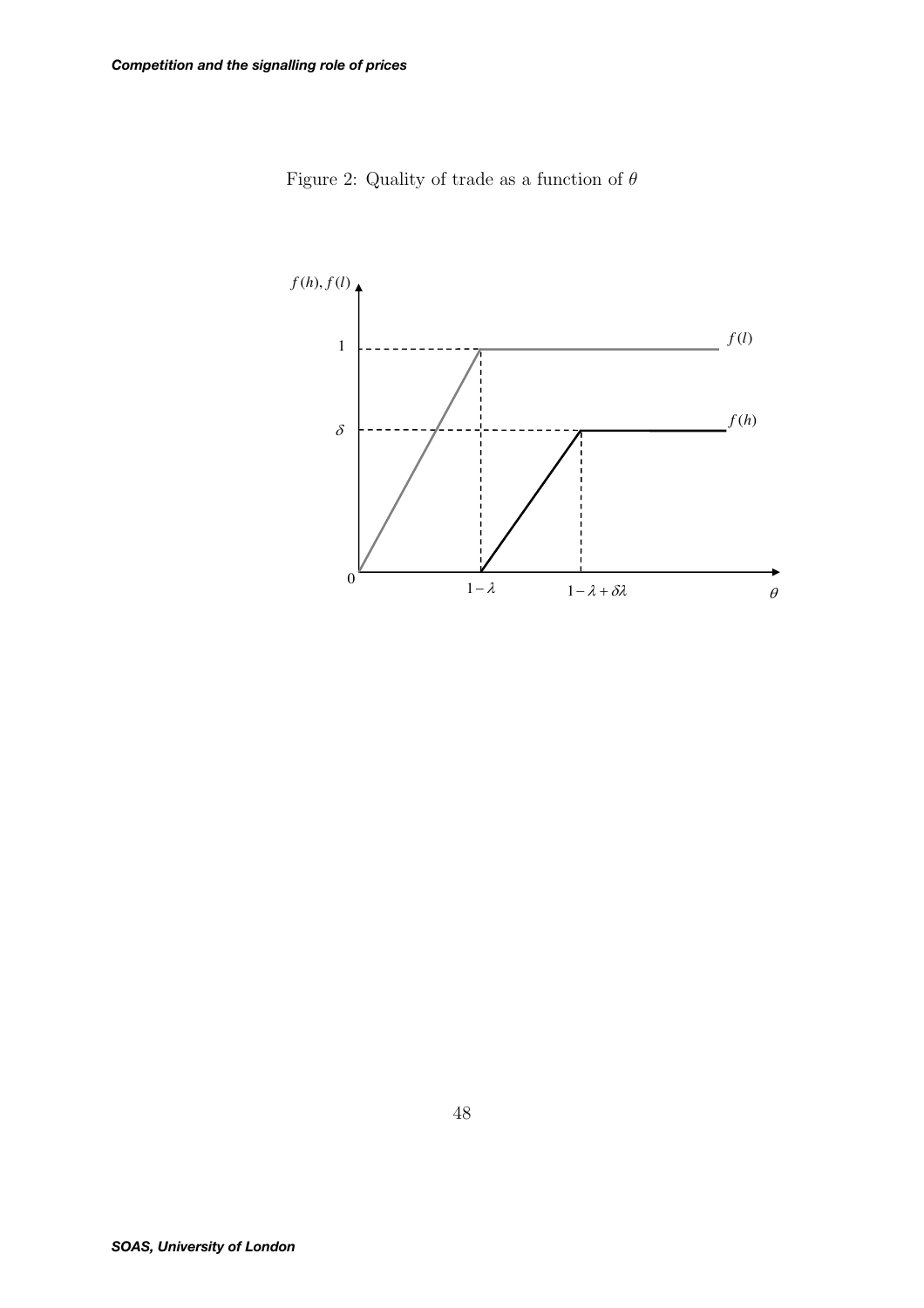

Figure 3: Welfare comparison between MPC and MSPS